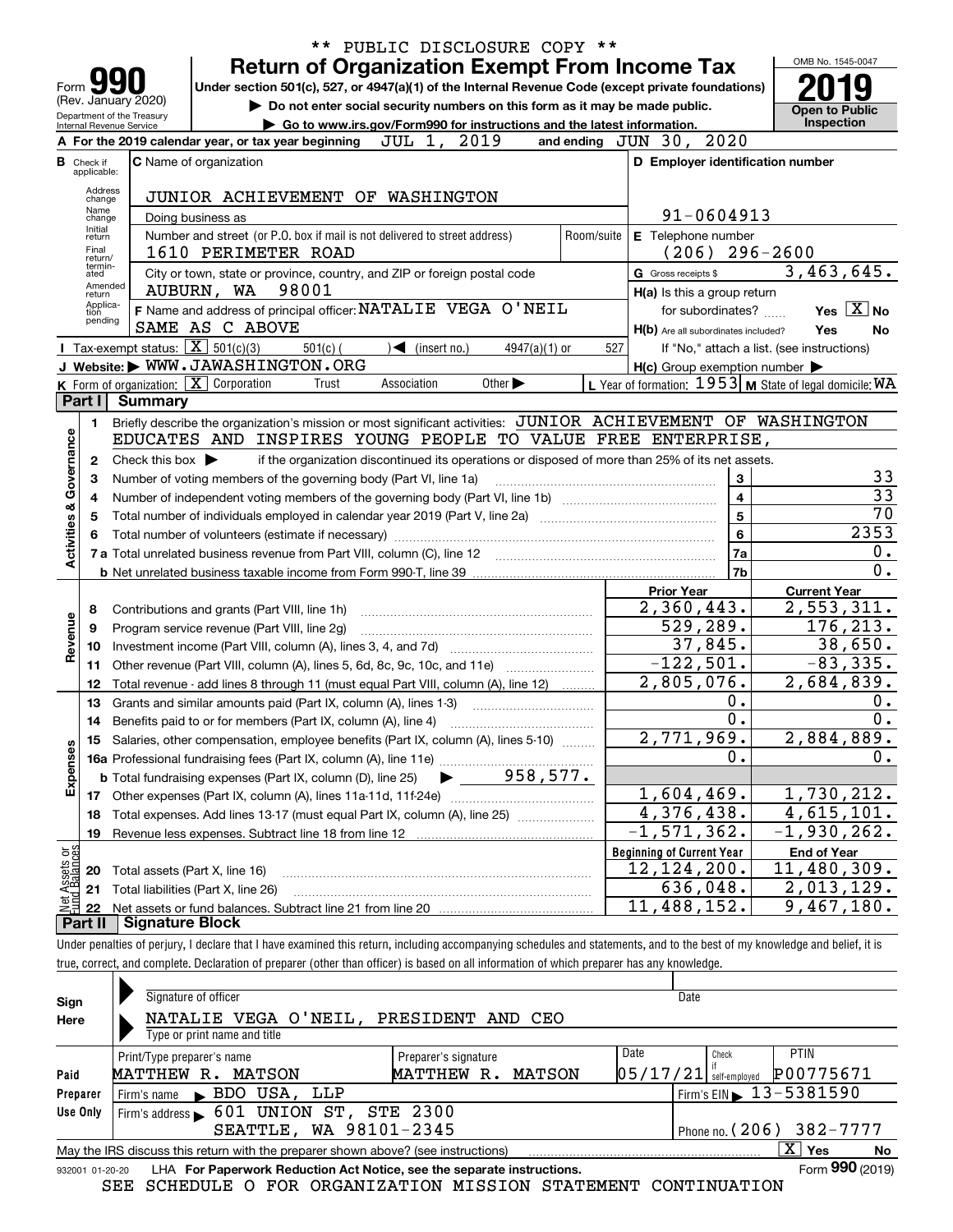|              | 91-0604913<br>JUNIOR ACHIEVEMENT OF WASHINGTON<br>Page 2<br>Form 990 (2019)                                                                                                                                                         |
|--------------|-------------------------------------------------------------------------------------------------------------------------------------------------------------------------------------------------------------------------------------|
|              | <b>Statement of Program Service Accomplishments</b><br>Part III                                                                                                                                                                     |
|              | Check if Schedule O contains a response or note to any line in this Part III                                                                                                                                                        |
| 1            | Briefly describe the organization's mission:                                                                                                                                                                                        |
|              | TO EDUCATE AND INSPIRE YOUNG PEOPLE TO VALUE FREE ENTERPRISE,                                                                                                                                                                       |
|              | UNDERSTAND BUSINESS AND ECONOMICS, AND BE WORKFORCE READY.                                                                                                                                                                          |
|              |                                                                                                                                                                                                                                     |
|              |                                                                                                                                                                                                                                     |
| $\mathbf{2}$ | Did the organization undertake any significant program services during the year which were not listed on the                                                                                                                        |
|              | $Yes \quad X$ No                                                                                                                                                                                                                    |
|              | If "Yes," describe these new services on Schedule O.                                                                                                                                                                                |
| 3            | $\sqrt{}$ Yes $\sqrt{}$ X $\sqrt{}$ No<br>Did the organization cease conducting, or make significant changes in how it conducts, any program services?                                                                              |
|              | If "Yes," describe these changes on Schedule O.                                                                                                                                                                                     |
| 4            | Describe the organization's program service accomplishments for each of its three largest program services, as measured by expenses.                                                                                                |
|              | Section 501(c)(3) and 501(c)(4) organizations are required to report the amount of grants and allocations to others, the total expenses, and                                                                                        |
|              | revenue, if any, for each program service reported.                                                                                                                                                                                 |
| 4a           | $\frac{1}{289,356}$ including grants of \$<br>) (Revenue \$                                                                                                                                                                         |
|              | ELEMENTARY SCHOOL, MIDDLE SCHOOL AND HIGH SCHOOL PROGRAMS: JA PROGRAMS                                                                                                                                                              |
|              | ON ECONOMICS, FINANCIAL LITERACY AND THE FREE ENTERPRISE SYSTEM WERE                                                                                                                                                                |
|              | TAUGHT BY OVER 2,900 VOLUNTEERS TO SCHOOL AGE CHILDREN IN 4,500 CLASSES                                                                                                                                                             |
|              | THROUGHOUT WESTERN AND SOUTHERN WASHINGTON.                                                                                                                                                                                         |
|              |                                                                                                                                                                                                                                     |
|              |                                                                                                                                                                                                                                     |
|              |                                                                                                                                                                                                                                     |
|              |                                                                                                                                                                                                                                     |
|              |                                                                                                                                                                                                                                     |
|              |                                                                                                                                                                                                                                     |
|              |                                                                                                                                                                                                                                     |
|              |                                                                                                                                                                                                                                     |
| 4b           | 176, 213.<br>) (Revenue \$                                                                                                                                                                                                          |
|              | JA WORLD PROVIDES EXPERIMENTAL LEARNING EXPERIENCES FOR 5TH AND 8TH                                                                                                                                                                 |
|              | GRADERS. 5TH GRADERS OPERATE A SMALL VILLAGE FOR A FULL DAY WITH HELP                                                                                                                                                               |
|              | FROM VOLUNTEERS. 8TH GRADERS LEARN ABOUT PERSONAL FINANCE AND                                                                                                                                                                       |
|              | <b>BUDGETING.</b>                                                                                                                                                                                                                   |
|              |                                                                                                                                                                                                                                     |
|              |                                                                                                                                                                                                                                     |
|              |                                                                                                                                                                                                                                     |
|              |                                                                                                                                                                                                                                     |
|              |                                                                                                                                                                                                                                     |
|              |                                                                                                                                                                                                                                     |
|              |                                                                                                                                                                                                                                     |
|              |                                                                                                                                                                                                                                     |
|              |                                                                                                                                                                                                                                     |
| 4с           | (Code: <u>Code:</u> etc. Code: etc. Code: etc. Code: etc. Code: etc. Code: etc. Code: etc. Code: etc. Code: etc. Code: etc. Code: etc. Code: etc. Code: etc. Code: etc. Code: etc. Code: etc. Code: etc. Code: etc. Code: etc. Code |
|              |                                                                                                                                                                                                                                     |
|              |                                                                                                                                                                                                                                     |
|              |                                                                                                                                                                                                                                     |
|              |                                                                                                                                                                                                                                     |
|              |                                                                                                                                                                                                                                     |
|              |                                                                                                                                                                                                                                     |
|              |                                                                                                                                                                                                                                     |
|              |                                                                                                                                                                                                                                     |
|              |                                                                                                                                                                                                                                     |
|              |                                                                                                                                                                                                                                     |
|              |                                                                                                                                                                                                                                     |
|              |                                                                                                                                                                                                                                     |
| 4d           | Other program services (Describe on Schedule O.)                                                                                                                                                                                    |
|              | (Expenses \$<br>) (Revenue \$<br>including grants of \$                                                                                                                                                                             |
| 4e           | 2,737,971.<br>Total program service expenses                                                                                                                                                                                        |
|              | Form 990 (2019)                                                                                                                                                                                                                     |
|              | 932002 01-20-20                                                                                                                                                                                                                     |
|              | 2                                                                                                                                                                                                                                   |

| 16380517 758871 093931.0 |  |
|--------------------------|--|

2019.05094 JUNIOR ACHIEVEMENT OF WAS 093931.1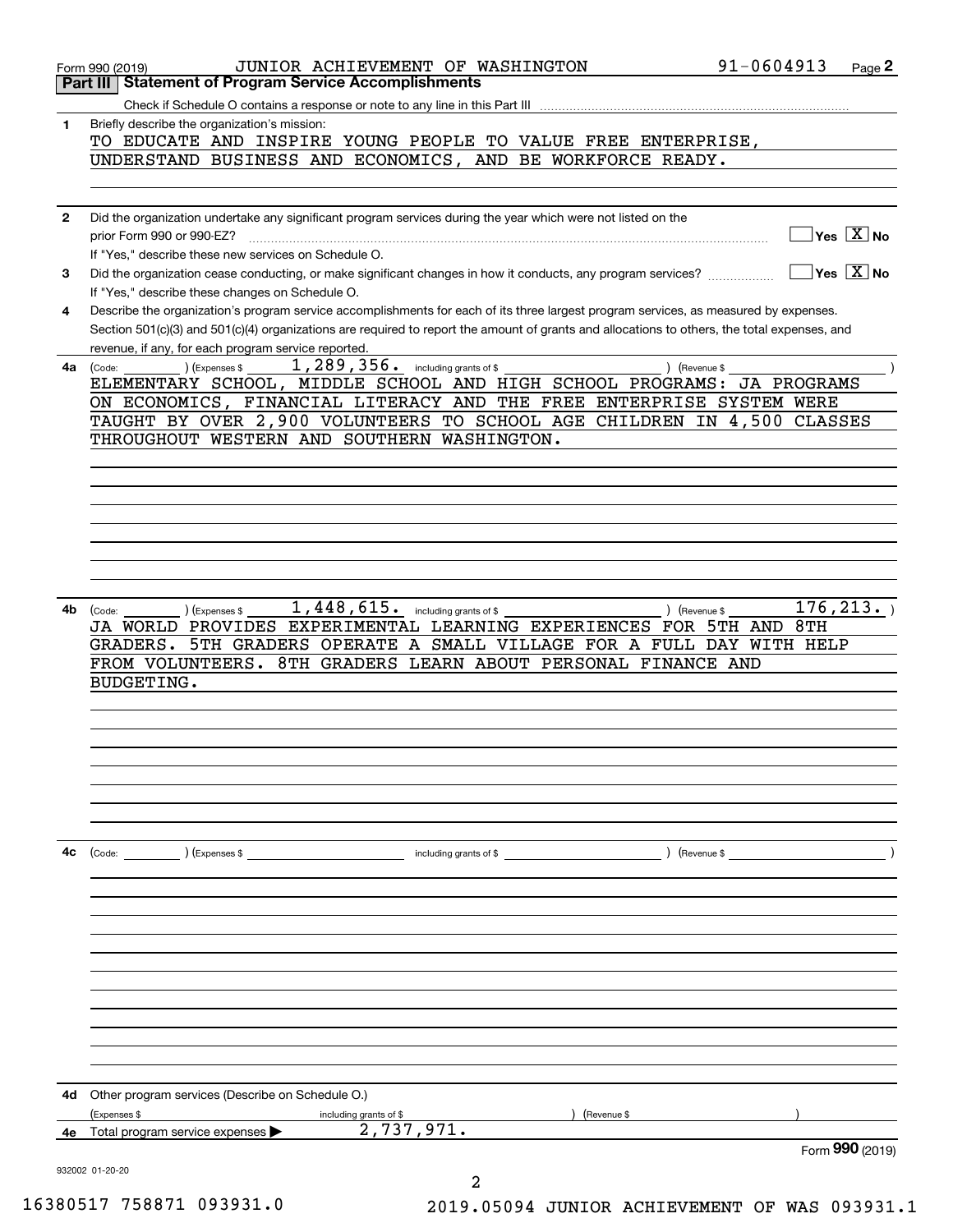| Form 990 (2019) |  |  |
|-----------------|--|--|

|     |                                                                                                                                  |                 | Yes                     | No              |
|-----|----------------------------------------------------------------------------------------------------------------------------------|-----------------|-------------------------|-----------------|
| 1.  | Is the organization described in section $501(c)(3)$ or $4947(a)(1)$ (other than a private foundation)?                          |                 |                         |                 |
|     |                                                                                                                                  | 1.              | X                       |                 |
| 2   |                                                                                                                                  | $\overline{2}$  | $\overline{\mathbf{x}}$ |                 |
| 3   | Did the organization engage in direct or indirect political campaign activities on behalf of or in opposition to candidates for  |                 |                         |                 |
|     |                                                                                                                                  | 3               |                         | x               |
| 4   | Section 501(c)(3) organizations. Did the organization engage in lobbying activities, or have a section 501(h) election in effect |                 |                         |                 |
|     |                                                                                                                                  | 4               |                         | x               |
| 5   | Is the organization a section 501(c)(4), 501(c)(5), or 501(c)(6) organization that receives membership dues, assessments, or     |                 |                         |                 |
|     |                                                                                                                                  | 5               |                         | X.              |
| 6   | Did the organization maintain any donor advised funds or any similar funds or accounts for which donors have the right to        |                 |                         |                 |
|     | provide advice on the distribution or investment of amounts in such funds or accounts? If "Yes," complete Schedule D, Part I     | 6               |                         | x               |
| 7   | Did the organization receive or hold a conservation easement, including easements to preserve open space,                        |                 |                         |                 |
|     |                                                                                                                                  | $\overline{7}$  |                         | x               |
| 8   | Did the organization maintain collections of works of art, historical treasures, or other similar assets? If "Yes," complete     |                 |                         |                 |
|     |                                                                                                                                  | 8               |                         | X.              |
| 9   | Did the organization report an amount in Part X, line 21, for escrow or custodial account liability, serve as a custodian for    |                 |                         |                 |
|     | amounts not listed in Part X; or provide credit counseling, debt management, credit repair, or debt negotiation services?        |                 |                         |                 |
|     |                                                                                                                                  | 9               |                         | x               |
| 10  | Did the organization, directly or through a related organization, hold assets in donor-restricted endowments                     |                 |                         |                 |
|     |                                                                                                                                  | 10              | Х                       |                 |
| 11  | If the organization's answer to any of the following questions is "Yes," then complete Schedule D, Parts VI, VII, VIII, IX, or X |                 |                         |                 |
|     | as applicable.                                                                                                                   |                 |                         |                 |
|     | a Did the organization report an amount for land, buildings, and equipment in Part X, line 10? If "Yes," complete Schedule D,    |                 |                         |                 |
|     |                                                                                                                                  | 11a             | Х                       |                 |
|     | b Did the organization report an amount for investments - other securities in Part X, line 12, that is 5% or more of its total   |                 |                         |                 |
|     |                                                                                                                                  | 11b             |                         | X.              |
|     | c Did the organization report an amount for investments - program related in Part X, line 13, that is 5% or more of its total    |                 |                         |                 |
|     |                                                                                                                                  | 11c             |                         | x               |
|     | d Did the organization report an amount for other assets in Part X, line 15, that is 5% or more of its total assets reported in  |                 |                         |                 |
|     |                                                                                                                                  | 11d             |                         | x               |
|     | e Did the organization report an amount for other liabilities in Part X, line 25? If "Yes," complete Schedule D, Part X          | 11e             | $\mathbf X$             |                 |
| f   | Did the organization's separate or consolidated financial statements for the tax year include a footnote that addresses          |                 |                         |                 |
|     | the organization's liability for uncertain tax positions under FIN 48 (ASC 740)? If "Yes," complete Schedule D, Part X           | 11f             |                         | x               |
|     | 12a Did the organization obtain separate, independent audited financial statements for the tax year? If "Yes," complete          |                 |                         |                 |
|     |                                                                                                                                  | 12a             | X                       |                 |
|     | b Was the organization included in consolidated, independent audited financial statements for the tax year?                      |                 |                         |                 |
|     | If "Yes," and if the organization answered "No" to line 12a, then completing Schedule D, Parts XI and XII is optional manum      | 12b             |                         | ᅀ               |
| 13  |                                                                                                                                  | 13              |                         | X               |
| 14a | Did the organization maintain an office, employees, or agents outside of the United States?                                      | 14a             |                         | х               |
| b   | Did the organization have aggregate revenues or expenses of more than \$10,000 from grantmaking, fundraising, business,          |                 |                         |                 |
|     | investment, and program service activities outside the United States, or aggregate foreign investments valued at \$100,000       |                 |                         |                 |
|     |                                                                                                                                  | 14b             |                         | X.              |
| 15  | Did the organization report on Part IX, column (A), line 3, more than \$5,000 of grants or other assistance to or for any        |                 |                         | X.              |
|     | Did the organization report on Part IX, column (A), line 3, more than \$5,000 of aggregate grants or other assistance to         | 15              |                         |                 |
| 16  |                                                                                                                                  | 16              |                         | X.              |
|     |                                                                                                                                  |                 |                         |                 |
| 17  | Did the organization report a total of more than \$15,000 of expenses for professional fundraising services on Part IX,          | 17              |                         | x               |
| 18  | Did the organization report more than \$15,000 total of fundraising event gross income and contributions on Part VIII, lines     |                 |                         |                 |
|     |                                                                                                                                  | 18              | х                       |                 |
| 19  | Did the organization report more than \$15,000 of gross income from gaming activities on Part VIII, line 9a? If "Yes."           |                 |                         |                 |
|     |                                                                                                                                  | 19              | х                       |                 |
|     |                                                                                                                                  | 20a             |                         | x               |
|     | b If "Yes" to line 20a, did the organization attach a copy of its audited financial statements to this return?                   | 20 <sub>b</sub> |                         |                 |
| 21  | Did the organization report more than \$5,000 of grants or other assistance to any domestic organization or                      |                 |                         |                 |
|     |                                                                                                                                  | 21              |                         | X.              |
|     | 932003 01-20-20                                                                                                                  |                 |                         | Form 990 (2019) |
|     | ર                                                                                                                                |                 |                         |                 |

932003 01-20-20

3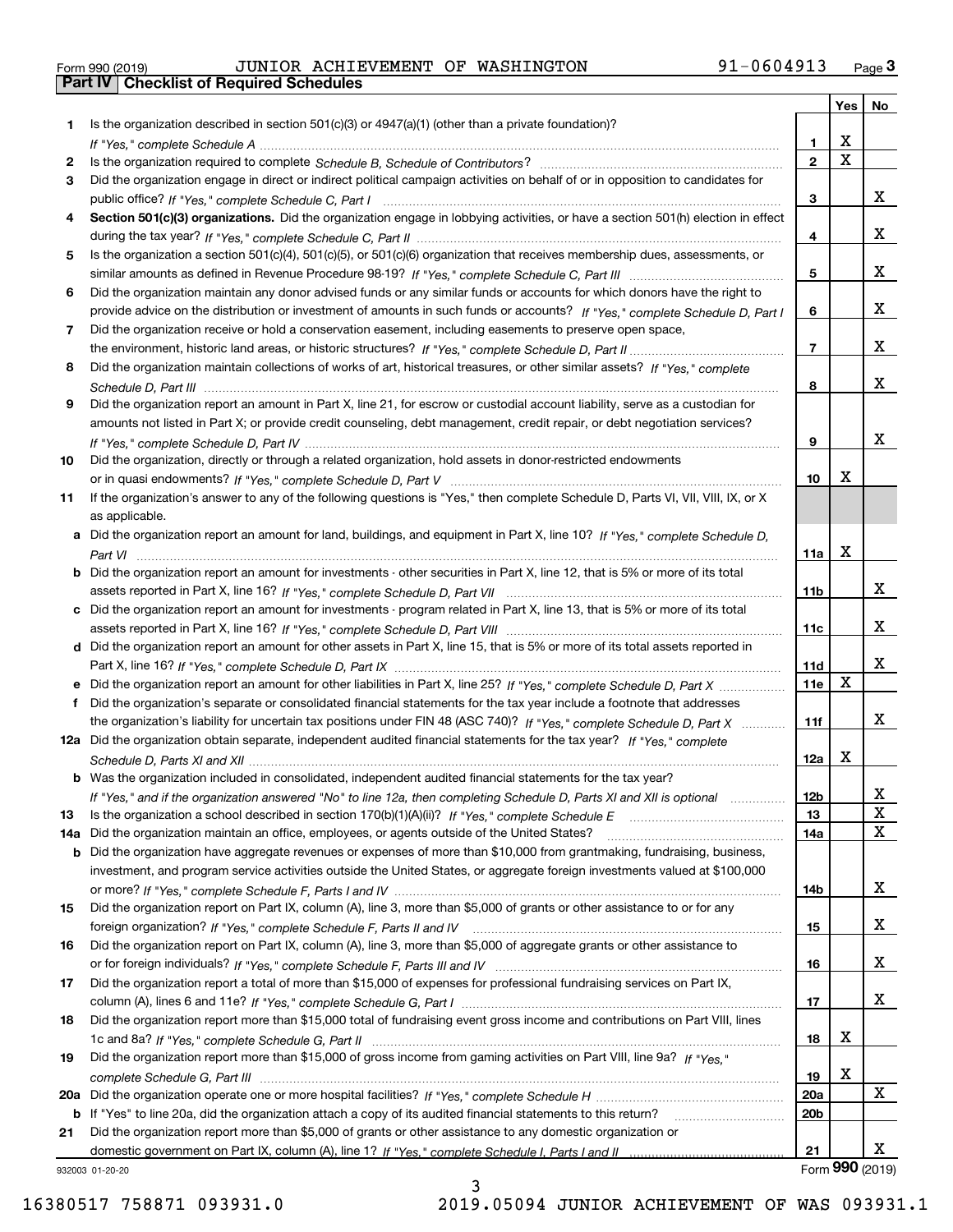| Form 990 (2019) |  |  |
|-----------------|--|--|

|               |                                                                                                                                    |                 | Yes | No              |
|---------------|------------------------------------------------------------------------------------------------------------------------------------|-----------------|-----|-----------------|
| 22            | Did the organization report more than \$5,000 of grants or other assistance to or for domestic individuals on                      |                 |     |                 |
|               |                                                                                                                                    | 22              |     | х               |
| 23            | Did the organization answer "Yes" to Part VII, Section A, line 3, 4, or 5 about compensation of the organization's current         |                 |     |                 |
|               | and former officers, directors, trustees, key employees, and highest compensated employees? If "Yes," complete                     |                 |     |                 |
|               |                                                                                                                                    | 23              | x   |                 |
|               | 24a Did the organization have a tax-exempt bond issue with an outstanding principal amount of more than \$100,000 as of the        |                 |     |                 |
|               | last day of the year, that was issued after December 31, 2002? If "Yes," answer lines 24b through 24d and complete                 |                 |     |                 |
|               |                                                                                                                                    | 24a             |     | x               |
|               | <b>b</b> Did the organization invest any proceeds of tax-exempt bonds beyond a temporary period exception?                         | 24b             |     |                 |
|               | c Did the organization maintain an escrow account other than a refunding escrow at any time during the year to defease             |                 |     |                 |
|               |                                                                                                                                    | 24c             |     |                 |
|               |                                                                                                                                    | 24d             |     |                 |
|               | 25a Section 501(c)(3), 501(c)(4), and 501(c)(29) organizations. Did the organization engage in an excess benefit                   |                 |     |                 |
|               |                                                                                                                                    | 25a             |     | x               |
|               | b Is the organization aware that it engaged in an excess benefit transaction with a disqualified person in a prior year, and       |                 |     |                 |
|               | that the transaction has not been reported on any of the organization's prior Forms 990 or 990-EZ? If "Yes," complete              |                 |     |                 |
|               | Schedule L, Part I                                                                                                                 | 25b             |     | x               |
| 26            | Did the organization report any amount on Part X, line 5 or 22, for receivables from or payables to any current                    |                 |     |                 |
|               | or former officer, director, trustee, key employee, creator or founder, substantial contributor, or 35%                            |                 |     |                 |
|               |                                                                                                                                    | 26              |     | х               |
| 27            | Did the organization provide a grant or other assistance to any current or former officer, director, trustee, key employee,        |                 |     |                 |
|               | creator or founder, substantial contributor or employee thereof, a grant selection committee member, or to a 35% controlled        |                 |     |                 |
|               | entity (including an employee thereof) or family member of any of these persons? If "Yes," complete Schedule L, Part III           | 27              |     | x               |
| 28            | Was the organization a party to a business transaction with one of the following parties (see Schedule L, Part IV                  |                 |     |                 |
|               | instructions, for applicable filing thresholds, conditions, and exceptions):                                                       |                 |     |                 |
|               | a A current or former officer, director, trustee, key employee, creator or founder, or substantial contributor? If                 |                 |     |                 |
|               |                                                                                                                                    | 28a             |     | x               |
|               |                                                                                                                                    | 28 <sub>b</sub> |     | $\mathbf X$     |
|               | c A 35% controlled entity of one or more individuals and/or organizations described in lines 28a or 28b? If                        |                 |     |                 |
|               |                                                                                                                                    | 28c             |     | х               |
| 29            |                                                                                                                                    | 29              |     | х               |
| 30            | Did the organization receive contributions of art, historical treasures, or other similar assets, or qualified conservation        |                 |     |                 |
|               |                                                                                                                                    | 30              |     | х               |
| 31            | Did the organization liquidate, terminate, or dissolve and cease operations? If "Yes," complete Schedule N, Part I                 | 31              |     | $\mathbf X$     |
| 32            | Did the organization sell, exchange, dispose of, or transfer more than 25% of its net assets? If "Yes," complete                   |                 |     |                 |
|               |                                                                                                                                    | 32              |     | х               |
|               | Did the organization own 100% of an entity disregarded as separate from the organization under Regulations                         |                 |     |                 |
| 33            |                                                                                                                                    |                 |     | х               |
|               |                                                                                                                                    | 33              |     |                 |
| 34            | Was the organization related to any tax-exempt or taxable entity? If "Yes," complete Schedule R, Part II, III, or IV, and          |                 |     | x               |
|               |                                                                                                                                    | 34              |     | X               |
|               | 35a Did the organization have a controlled entity within the meaning of section 512(b)(13)?                                        | 35a             |     |                 |
|               | <b>b</b> If "Yes" to line 35a, did the organization receive any payment from or engage in any transaction with a controlled entity |                 |     |                 |
|               |                                                                                                                                    | 35b             |     |                 |
| 36            | Section 501(c)(3) organizations. Did the organization make any transfers to an exempt non-charitable related organization?         |                 |     |                 |
|               |                                                                                                                                    | 36              |     | x               |
| 37            | Did the organization conduct more than 5% of its activities through an entity that is not a related organization                   |                 |     |                 |
|               | and that is treated as a partnership for federal income tax purposes? If "Yes," complete Schedule R, Part VI                       | 37              |     | х               |
| 38            | Did the organization complete Schedule O and provide explanations in Schedule O for Part VI, lines 11b and 19?                     |                 | X   |                 |
| <b>Part V</b> | Note: All Form 990 filers are required to complete Schedule O<br><b>Statements Regarding Other IRS Filings and Tax Compliance</b>  | 38              |     |                 |
|               |                                                                                                                                    |                 |     |                 |
|               | Check if Schedule O contains a response or note to any line in this Part V                                                         |                 |     |                 |
|               |                                                                                                                                    |                 | Yes | No              |
|               | 17<br>1a                                                                                                                           |                 |     |                 |
|               | 0<br><b>b</b> Enter the number of Forms W-2G included in line 1a. Enter -0- if not applicable<br>1b                                |                 |     |                 |
|               | c Did the organization comply with backup withholding rules for reportable payments to vendors and reportable gaming               |                 |     |                 |
|               | (gambling) winnings to prize winners?                                                                                              | 1c              | X   |                 |
|               | 932004 01-20-20                                                                                                                    |                 |     | Form 990 (2019) |
|               |                                                                                                                                    |                 |     |                 |

16380517 758871 093931.0 2019.05094 JUNIOR ACHIEVEMENT OF WAS 093931.1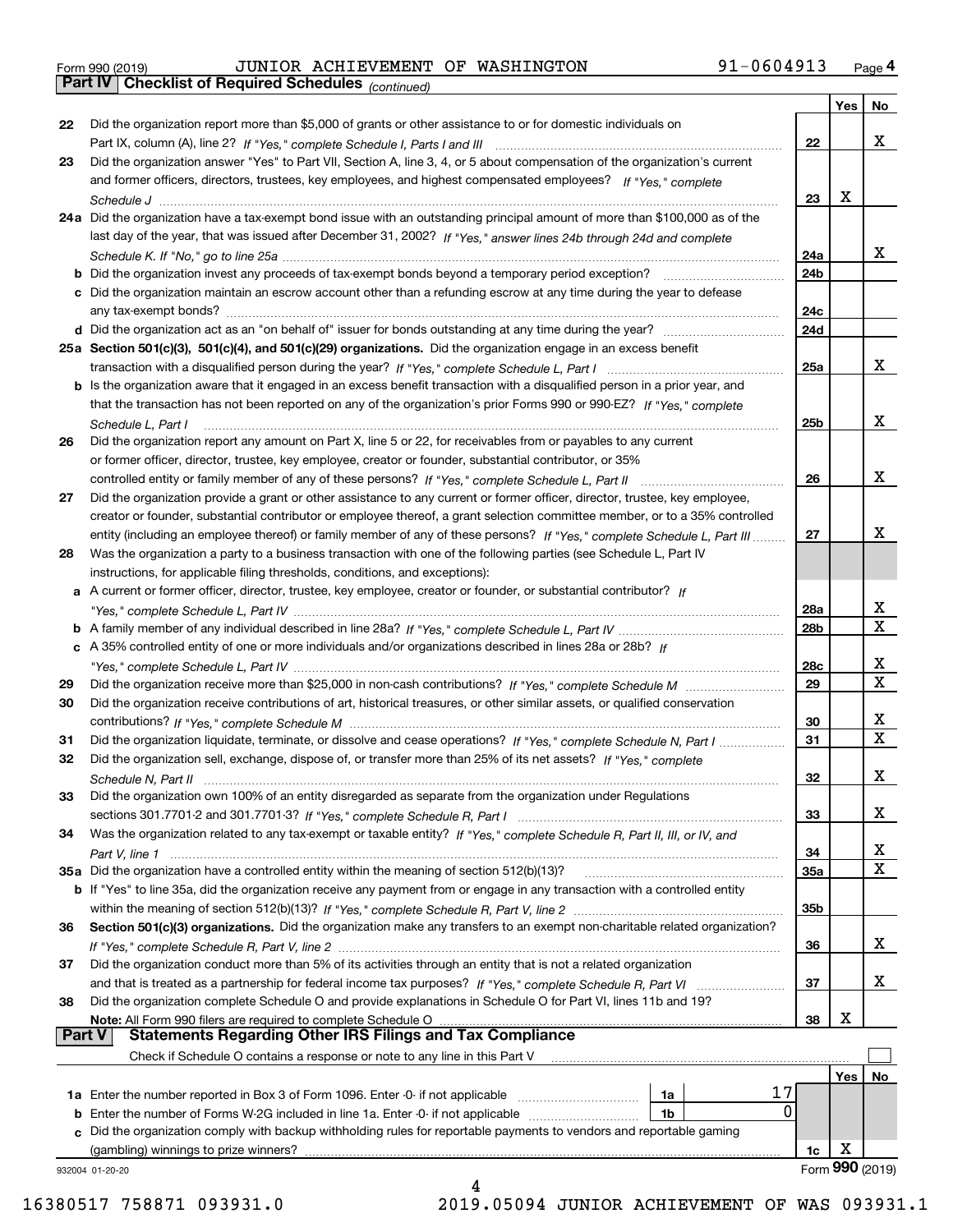|               | 91-0604913<br>JUNIOR ACHIEVEMENT OF WASHINGTON<br>Form 990 (2019)                                                                               |                |     | $Page$ <sup>5</sup> |
|---------------|-------------------------------------------------------------------------------------------------------------------------------------------------|----------------|-----|---------------------|
| <b>Part V</b> | Statements Regarding Other IRS Filings and Tax Compliance (continued)                                                                           |                |     |                     |
|               |                                                                                                                                                 |                | Yes | No                  |
|               | 2a Enter the number of employees reported on Form W-3, Transmittal of Wage and Tax Statements,                                                  |                |     |                     |
|               | 70<br>filed for the calendar year ending with or within the year covered by this return<br>2a                                                   |                |     |                     |
|               |                                                                                                                                                 | 2 <sub>b</sub> | х   |                     |
|               |                                                                                                                                                 |                |     |                     |
|               | 3a Did the organization have unrelated business gross income of \$1,000 or more during the year?                                                | За             |     | x                   |
| b             |                                                                                                                                                 | 3b             |     |                     |
|               | 4a At any time during the calendar year, did the organization have an interest in, or a signature or other authority over, a                    |                |     |                     |
|               |                                                                                                                                                 | 4a             |     | х                   |
|               | <b>b</b> If "Yes," enter the name of the foreign country                                                                                        |                |     |                     |
|               | See instructions for filing requirements for FinCEN Form 114, Report of Foreign Bank and Financial Accounts (FBAR).                             |                |     |                     |
| 5а            |                                                                                                                                                 | 5a             |     | х                   |
| b             |                                                                                                                                                 | 5 <sub>b</sub> |     | $\mathbf X$         |
| с             |                                                                                                                                                 | 5c             |     |                     |
| 6а            | Does the organization have annual gross receipts that are normally greater than \$100,000, and did the organization solicit                     |                |     |                     |
|               | any contributions that were not tax deductible as charitable contributions?                                                                     | 6a             |     | x                   |
|               | <b>b</b> If "Yes," did the organization include with every solicitation an express statement that such contributions or gifts                   |                |     |                     |
|               | were not tax deductible?                                                                                                                        | 6b             |     |                     |
| 7             | Organizations that may receive deductible contributions under section 170(c).                                                                   |                |     |                     |
| а             | Did the organization receive a payment in excess of \$75 made partly as a contribution and partly for goods and services provided to the payor? | 7a             | X   |                     |
| b             | If "Yes," did the organization notify the donor of the value of the goods or services provided?                                                 | 7b             | X   |                     |
| с             | Did the organization sell, exchange, or otherwise dispose of tangible personal property for which it was required                               |                |     |                     |
|               | to file Form 8282?                                                                                                                              | 7c             |     | х                   |
| d             | If "Yes," indicate the number of Forms 8282 filed during the year<br>7d                                                                         |                |     |                     |
| е             | Did the organization receive any funds, directly or indirectly, to pay premiums on a personal benefit contract?                                 | 7е             |     | х                   |
| f             | Did the organization, during the year, pay premiums, directly or indirectly, on a personal benefit contract?                                    | 7f             |     | $\mathbf X$         |
| g             | If the organization received a contribution of qualified intellectual property, did the organization file Form 8899 as required?                | 7g             |     |                     |
| h             | If the organization received a contribution of cars, boats, airplanes, or other vehicles, did the organization file a Form 1098-C?              | 7h             |     |                     |
| 8             | Sponsoring organizations maintaining donor advised funds. Did a donor advised fund maintained by the                                            |                |     |                     |
|               | sponsoring organization have excess business holdings at any time during the year?                                                              | 8              |     |                     |
| 9             | Sponsoring organizations maintaining donor advised funds.                                                                                       |                |     |                     |
| а             | Did the sponsoring organization make any taxable distributions under section 4966?                                                              | 9а             |     |                     |
| b             | Did the sponsoring organization make a distribution to a donor, donor advisor, or related person?                                               | 9b             |     |                     |
| 10            | Section 501(c)(7) organizations. Enter:                                                                                                         |                |     |                     |
|               | 10a<br>Initiation fees and capital contributions included on Part VIII, line 12                                                                 |                |     |                     |
|               | b Gross receipts, included on Form 990, Part VIII, line 12, for public use of club facilities<br>10b                                            |                |     |                     |
| 11            | Section 501(c)(12) organizations. Enter:                                                                                                        |                |     |                     |
| а             | 11a<br>Gross income from members or shareholders                                                                                                |                |     |                     |
| b             | Gross income from other sources (Do not net amounts due or paid to other sources against                                                        |                |     |                     |
|               | amounts due or received from them.)<br>11 <sub>b</sub>                                                                                          |                |     |                     |
|               | 12a Section 4947(a)(1) non-exempt charitable trusts. Is the organization filing Form 990 in lieu of Form 1041?                                  | 12a            |     |                     |
| b             | 12 <sub>b</sub><br>If "Yes," enter the amount of tax-exempt interest received or accrued during the year                                        |                |     |                     |
| 13            | Section 501(c)(29) qualified nonprofit health insurance issuers.                                                                                |                |     |                     |
| а             |                                                                                                                                                 | 13a            |     |                     |
|               | Note: See the instructions for additional information the organization must report on Schedule O.                                               |                |     |                     |
| b             | Enter the amount of reserves the organization is required to maintain by the states in which the                                                |                |     |                     |
|               | 13 <sub>b</sub>                                                                                                                                 |                |     |                     |
| с             | 13 <sub>c</sub>                                                                                                                                 |                |     |                     |
|               | 14a Did the organization receive any payments for indoor tanning services during the tax year?                                                  | 14a            |     | х                   |
|               |                                                                                                                                                 |                |     |                     |

|    | b If "Yes," has it filed a Form 720 to report these payments? If "No," provide an explanation on Schedule O     | 14b |  |
|----|-----------------------------------------------------------------------------------------------------------------|-----|--|
| 15 | Is the organization subject to the section 4960 tax on payment(s) of more than \$1,000,000 in remuneration or   |     |  |
|    | excess parachute payment(s) during the year?                                                                    | 15  |  |
|    | If "Yes," see instructions and file Form 4720, Schedule N.                                                      |     |  |
| 16 | Is the organization an educational institution subject to the section 4968 excise tax on net investment income? | 16  |  |
|    | If "Yes." complete Form 4720, Schedule O.                                                                       |     |  |

Form (2019) **990**

932005 01-20-20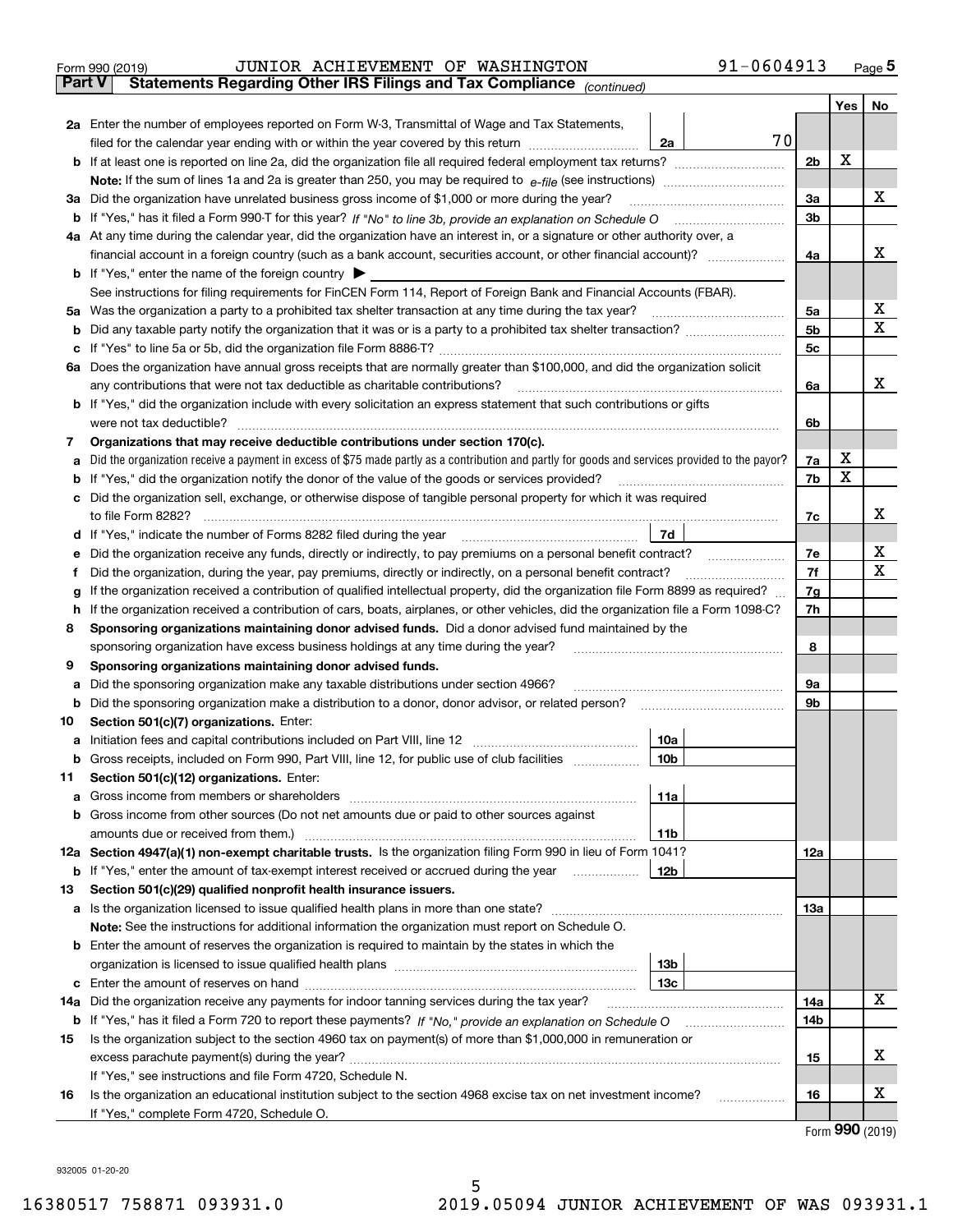|                      | Check if Schedule O contains a response or note to any line in this Part VI<br><b>Section A. Governing Body and Management</b>                                                                                                 |                 |     | $\overline{\mathbf{x}}$ |
|----------------------|--------------------------------------------------------------------------------------------------------------------------------------------------------------------------------------------------------------------------------|-----------------|-----|-------------------------|
|                      |                                                                                                                                                                                                                                |                 | Yes | No                      |
|                      | 33<br>1a Enter the number of voting members of the governing body at the end of the tax year<br>1a<br>$\overline{\phantom{a}}$                                                                                                 |                 |     |                         |
|                      | If there are material differences in voting rights among members of the governing body, or if the governing                                                                                                                    |                 |     |                         |
|                      | body delegated broad authority to an executive committee or similar committee, explain on Schedule O.                                                                                                                          |                 |     |                         |
| b                    | 33<br>Enter the number of voting members included on line 1a, above, who are independent<br>1b                                                                                                                                 |                 |     |                         |
| 2                    | Did any officer, director, trustee, or key employee have a family relationship or a business relationship with any other                                                                                                       |                 |     |                         |
|                      | officer, director, trustee, or key employee?                                                                                                                                                                                   | $\mathbf{2}$    |     | x                       |
| 3                    | Did the organization delegate control over management duties customarily performed by or under the direct supervision                                                                                                          |                 |     |                         |
|                      |                                                                                                                                                                                                                                | 3               |     | x                       |
| 4                    | Did the organization make any significant changes to its governing documents since the prior Form 990 was filed?                                                                                                               | 4               |     | X                       |
| 5                    |                                                                                                                                                                                                                                | 5               |     | Х                       |
| 6                    | Did the organization have members or stockholders?                                                                                                                                                                             | 6               | х   |                         |
| 7a                   | Did the organization have members, stockholders, or other persons who had the power to elect or appoint one or                                                                                                                 |                 |     |                         |
|                      |                                                                                                                                                                                                                                |                 | х   |                         |
|                      | <b>b</b> Are any governance decisions of the organization reserved to (or subject to approval by) members, stockholders, or                                                                                                    | 7a              |     |                         |
|                      |                                                                                                                                                                                                                                |                 |     |                         |
|                      | persons other than the governing body?                                                                                                                                                                                         | 7b              |     | X                       |
| 8                    | Did the organization contemporaneously document the meetings held or written actions undertaken during the year by the following:                                                                                              |                 |     |                         |
| a                    |                                                                                                                                                                                                                                | 8а              | х   |                         |
| b                    | Each committee with authority to act on behalf of the governing body?                                                                                                                                                          | 8b              | х   |                         |
| 9                    | Is there any officer, director, trustee, or key employee listed in Part VII, Section A, who cannot be reached at the                                                                                                           |                 |     |                         |
|                      |                                                                                                                                                                                                                                | 9               |     | x                       |
|                      | Section B. Policies (This Section B requests information about policies not required by the Internal Revenue Code.)                                                                                                            |                 |     |                         |
|                      |                                                                                                                                                                                                                                |                 | Yes | No                      |
|                      |                                                                                                                                                                                                                                | 10a             | х   |                         |
|                      | <b>b</b> If "Yes," did the organization have written policies and procedures governing the activities of such chapters, affiliates,                                                                                            |                 |     |                         |
|                      | and branches to ensure their operations are consistent with the organization's exempt purposes?                                                                                                                                | 10 <sub>b</sub> | х   |                         |
|                      | 11a Has the organization provided a complete copy of this Form 990 to all members of its governing body before filing the form?                                                                                                | 11a             |     | x                       |
|                      | <b>b</b> Describe in Schedule O the process, if any, used by the organization to review this Form 990.                                                                                                                         |                 |     |                         |
|                      |                                                                                                                                                                                                                                | 12a             | X   |                         |
| b                    |                                                                                                                                                                                                                                | 12 <sub>b</sub> | х   |                         |
| c                    | Did the organization regularly and consistently monitor and enforce compliance with the policy? If "Yes." describe                                                                                                             |                 |     |                         |
|                      | in Schedule O how this was done manufactured and contact the state of the state of the state of the state of t                                                                                                                 | 12c             | X   |                         |
| 13                   |                                                                                                                                                                                                                                | 13              | х   |                         |
| 14                   | Did the organization have a written document retention and destruction policy? manufactured and the organization have a written document retention and destruction policy?                                                     | 14              | х   |                         |
| 15                   | Did the process for determining compensation of the following persons include a review and approval by independent                                                                                                             |                 |     |                         |
|                      | persons, comparability data, and contemporaneous substantiation of the deliberation and decision?                                                                                                                              |                 |     |                         |
|                      |                                                                                                                                                                                                                                |                 |     |                         |
|                      | a The organization's CEO, Executive Director, or top management official manufactured content content of the organization's CEO, Executive Director, or top management official manufactured content of the state of the state | 15a             | x   |                         |
|                      |                                                                                                                                                                                                                                | 15 <sub>b</sub> | x   |                         |
|                      | If "Yes" to line 15a or 15b, describe the process in Schedule O (see instructions).                                                                                                                                            |                 |     |                         |
|                      |                                                                                                                                                                                                                                |                 |     |                         |
|                      | 16a Did the organization invest in, contribute assets to, or participate in a joint venture or similar arrangement with a                                                                                                      |                 |     | X                       |
|                      | taxable entity during the year?                                                                                                                                                                                                | <b>16a</b>      |     |                         |
|                      | <b>b</b> If "Yes," did the organization follow a written policy or procedure requiring the organization to evaluate its participation                                                                                          |                 |     |                         |
|                      | in joint venture arrangements under applicable federal tax law, and take steps to safeguard the organization's                                                                                                                 |                 |     |                         |
|                      |                                                                                                                                                                                                                                | <b>16b</b>      |     |                         |
|                      | <b>Section C. Disclosure</b>                                                                                                                                                                                                   |                 |     |                         |
|                      | NONE<br>List the states with which a copy of this Form 990 is required to be filed $\blacktriangleright$                                                                                                                       |                 |     |                         |
|                      | Section 6104 requires an organization to make its Forms 1023 (1024 or 1024-A, if applicable), 990, and 990-T (Section 501(c)(3)s only) available                                                                               |                 |     |                         |
|                      | for public inspection. Indicate how you made these available. Check all that apply.                                                                                                                                            |                 |     |                         |
|                      | $X$ Own website<br>$\lfloor x \rfloor$ Upon request<br>Another's website                                                                                                                                                       |                 |     |                         |
|                      | Other (explain on Schedule O)                                                                                                                                                                                                  |                 |     |                         |
|                      | Describe on Schedule O whether (and if so, how) the organization made its governing documents, conflict of interest policy, and financial                                                                                      |                 |     |                         |
|                      | statements available to the public during the tax year.                                                                                                                                                                        |                 |     |                         |
| 17<br>18<br>19<br>20 | State the name, address, and telephone number of the person who possesses the organization's books and records                                                                                                                 |                 |     |                         |
|                      | TAMMY NEESE - (206) 296-2600<br>98001<br>1610 PERIMETER ROAD, AUBURN, WA                                                                                                                                                       |                 |     |                         |

Form 990 (2019) **CONTOR ACHIEVEMENT OF WASHINGTON** 91-0604913 <sub>Page</sub> 6<br>**Part VI** | Governance, Management, and Disclosure *For each "Yes" response to lines 2 through 7b below, and for a "No" response* 

16380517 758871 093931.0 2019.05094 JUNIOR ACHIEVEMENT OF WAS 093931.1

*For each "Yes" response to lines 2 through 7b below, and for a "No" response*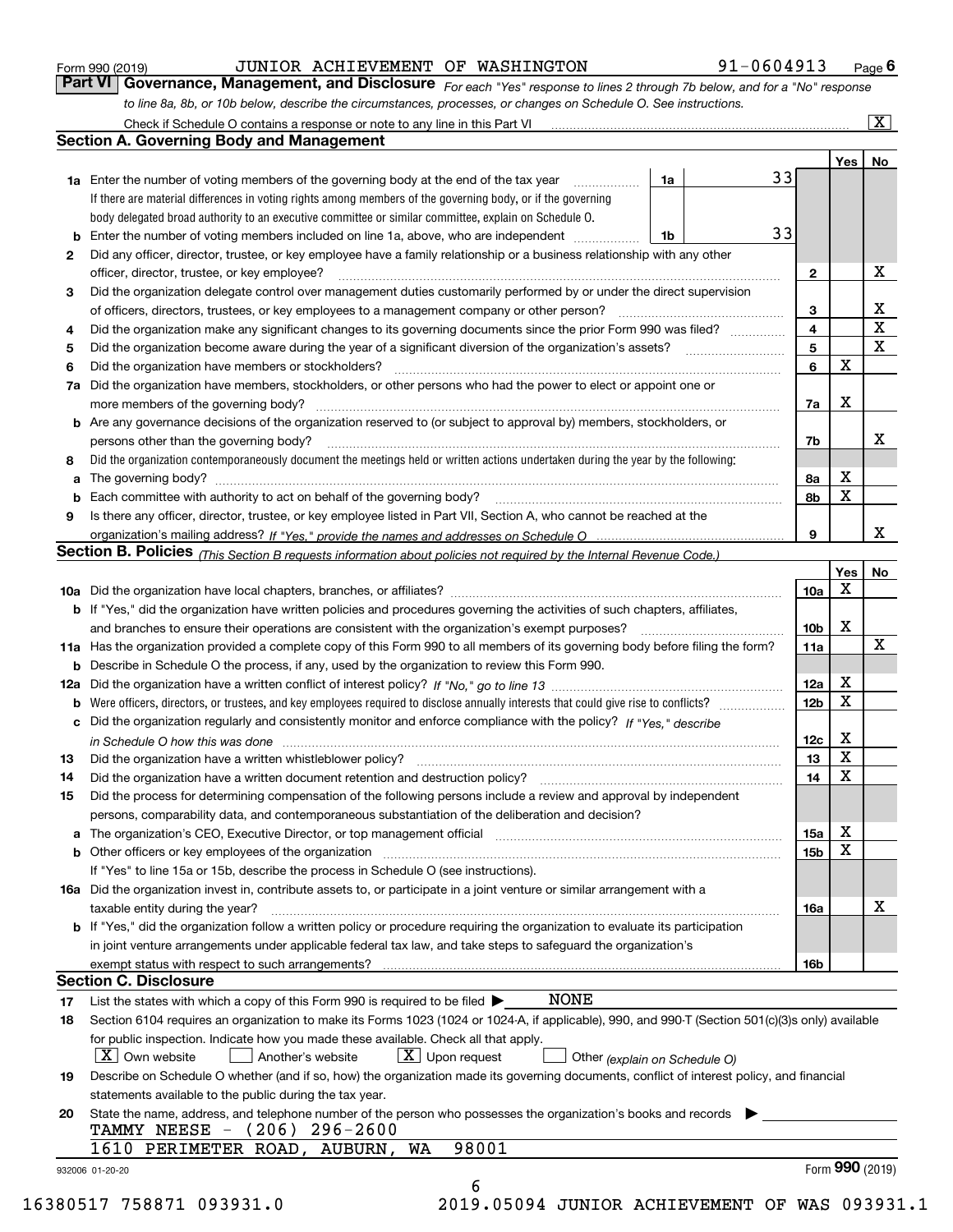$\mathcal{L}^{\text{max}}$ 

**7Part VII Compensation of Officers, Directors, Trustees, Key Employees, Highest Compensated Employees, and Independent Contractors**

Check if Schedule O contains a response or note to any line in this Part VII

**Section A. Officers, Directors, Trustees, Key Employees, and Highest Compensated Employees**

**1a**  Complete this table for all persons required to be listed. Report compensation for the calendar year ending with or within the organization's tax year. **•** List all of the organization's current officers, directors, trustees (whether individuals or organizations), regardless of amount of compensation.

Enter -0- in columns (D), (E), and (F) if no compensation was paid.

 $\bullet$  List all of the organization's  $\,$ current key employees, if any. See instructions for definition of "key employee."

**•** List the organization's five current highest compensated employees (other than an officer, director, trustee, or key employee) who received reportable compensation (Box 5 of Form W-2 and/or Box 7 of Form 1099-MISC) of more than \$100,000 from the organization and any related organizations.

**•** List all of the organization's former officers, key employees, and highest compensated employees who received more than \$100,000 of reportable compensation from the organization and any related organizations.

**former directors or trustees**  ¥ List all of the organization's that received, in the capacity as a former director or trustee of the organization, more than \$10,000 of reportable compensation from the organization and any related organizations.

See instructions for the order in which to list the persons above.

Check this box if neither the organization nor any related organization compensated any current officer, director, or trustee.  $\mathcal{L}^{\text{max}}$ 

| (A)                           | (B)<br>(C)           |                                |                                                                                                 |             |              |                                  |        | (D)                             | (E)             | (F)                      |
|-------------------------------|----------------------|--------------------------------|-------------------------------------------------------------------------------------------------|-------------|--------------|----------------------------------|--------|---------------------------------|-----------------|--------------------------|
| Name and title                | Average              |                                |                                                                                                 | Position    |              |                                  |        | Reportable                      | Reportable      | Estimated                |
|                               | hours per            |                                | (do not check more than one<br>box, unless person is both an<br>officer and a director/trustee) |             |              |                                  |        | compensation                    | compensation    | amount of                |
|                               | week                 |                                |                                                                                                 |             |              |                                  |        | from                            | from related    | other                    |
|                               | (list any            |                                |                                                                                                 |             |              |                                  |        | the                             | organizations   | compensation             |
|                               | hours for<br>related |                                |                                                                                                 |             |              |                                  |        | organization<br>(W-2/1099-MISC) | (W-2/1099-MISC) | from the<br>organization |
|                               | organizations        |                                |                                                                                                 |             |              |                                  |        |                                 |                 | and related              |
|                               | below                |                                |                                                                                                 |             |              |                                  |        |                                 |                 | organizations            |
|                               | line)                | Individual trustee or director | Institutional trustee                                                                           | Officer     | Key employee | Highest compensated<br> employee | Former |                                 |                 |                          |
| NATALIE VEGA O'NEIL<br>(1)    | 40.00                |                                |                                                                                                 |             |              |                                  |        |                                 |                 |                          |
| CEO PRESIDENT                 |                      |                                |                                                                                                 | $\mathbf X$ |              |                                  |        | 276,949.                        | 0.              | $0_{.}$                  |
| (2)<br>GLENN COREY            | 40.00                |                                |                                                                                                 |             |              |                                  |        |                                 |                 |                          |
| CFO                           |                      |                                |                                                                                                 | $\mathbf X$ |              |                                  |        | 135,870.                        | 0.              | $0_{.}$                  |
| <b>ANTHONY METOYER</b><br>(4) | 1.00                 |                                |                                                                                                 |             |              |                                  |        |                                 |                 |                          |
| <b>SECRETARY</b>              |                      | $\overline{\mathbf{X}}$        |                                                                                                 | $\mathbf X$ |              |                                  |        | 0.                              | 0.              | $0_{.}$                  |
| JOHN P. IWANSKI<br>(5)        | 5.00                 |                                |                                                                                                 |             |              |                                  |        |                                 |                 |                          |
| <b>TREASURER</b>              |                      | X                              |                                                                                                 | $\mathbf X$ |              |                                  |        | 0.                              | 0.              | $0_{.}$                  |
| LISA STIRGUS<br>(6)           | 5.00                 |                                |                                                                                                 |             |              |                                  |        |                                 |                 |                          |
| <b>CHAIR</b>                  |                      | X                              |                                                                                                 | $\mathbf X$ |              |                                  |        | 0.                              | 0.              | $0_{.}$                  |
| <b>BRAD BERG</b><br>(7)       | 1.00                 |                                |                                                                                                 |             |              |                                  |        |                                 |                 |                          |
| <b>DIRECTOR</b>               |                      | X                              |                                                                                                 |             |              |                                  |        | 0.                              | 0.              | $0_{.}$                  |
| CHRISTINE DEPUTY<br>(8)       | 1.00                 |                                |                                                                                                 |             |              |                                  |        |                                 |                 |                          |
| <b>DIRECTOR</b>               |                      | X                              |                                                                                                 |             |              |                                  |        | 0.                              | 0.              | $0_{.}$                  |
| DAVID FETTO<br>(9)            | 1.00                 |                                |                                                                                                 |             |              |                                  |        |                                 |                 |                          |
| <b>DIRECTOR</b>               |                      | X                              |                                                                                                 |             |              |                                  |        | 0.                              | 0.              | $0_{.}$                  |
| (10) DAVID WISE               | 1.00                 |                                |                                                                                                 |             |              |                                  |        |                                 |                 |                          |
| <b>DIRECTOR</b>               |                      | X                              |                                                                                                 |             |              |                                  |        | 0.                              | 0.              | $0_{.}$                  |
| (11) DOUG BEIGHLE             | 1.00                 |                                |                                                                                                 |             |              |                                  |        |                                 |                 |                          |
| <b>DIRECTOR</b>               |                      | X                              |                                                                                                 |             |              |                                  |        | 0.                              | 0.              | $\mathbf 0$ .            |
| (12) ERIC CEDERSTRAND         | 1.00                 |                                |                                                                                                 |             |              |                                  |        |                                 |                 |                          |
| <b>DIRECTOR</b>               |                      | X                              |                                                                                                 |             |              |                                  |        | 0.                              | 0.              | $\mathbf 0$ .            |
| (13) FRANCESCA PERI           | 1.00                 |                                |                                                                                                 |             |              |                                  |        |                                 |                 |                          |
| <b>DIRECTOR</b>               |                      | X                              |                                                                                                 |             |              |                                  |        | 0.                              | 0.              | $0$ .                    |
| (14) JAMIE HUDSON             | 1.00                 |                                |                                                                                                 |             |              |                                  |        |                                 |                 |                          |
| <b>DIRECTOR</b>               |                      | X                              |                                                                                                 |             |              |                                  |        | 0.                              | 0.              | $0$ .                    |
| (15) JAN LURING               | 1.00                 |                                |                                                                                                 |             |              |                                  |        |                                 |                 |                          |
| <b>DIRECTOR</b>               |                      | $\mathbf X$                    |                                                                                                 |             |              |                                  |        | 0.                              | $\mathbf 0$ .   | 0.                       |
| (16) JAN MONTI                | 1.00                 |                                |                                                                                                 |             |              |                                  |        |                                 |                 |                          |
| <b>DIRECTOR</b>               |                      | $\mathbf X$                    |                                                                                                 |             |              |                                  |        | $\mathbf 0$ .                   | $\mathbf 0$ .   | 0.                       |
| (17) JIM MCDERMET             | 1.00                 |                                |                                                                                                 |             |              |                                  |        |                                 |                 |                          |
| <b>DIRECTOR</b>               |                      | $\mathbf X$                    |                                                                                                 |             |              |                                  |        | 0.                              | $\mathbf 0$ .   | 0.                       |
| (18) KATRINA ZAMETS           | 1.00                 |                                |                                                                                                 |             |              |                                  |        |                                 |                 |                          |
| DIRECTOR                      |                      | $\mathbf X$                    |                                                                                                 |             |              |                                  |        | $\mathbf 0$ .                   | $\mathbf 0$ .   | 0.                       |
| 932007 01-20-20               |                      |                                |                                                                                                 |             |              |                                  |        |                                 |                 | Form 990 (2019)          |

932007 01-20-20

16380517 758871 093931.0 2019.05094 JUNIOR ACHIEVEMENT OF WAS 093931.1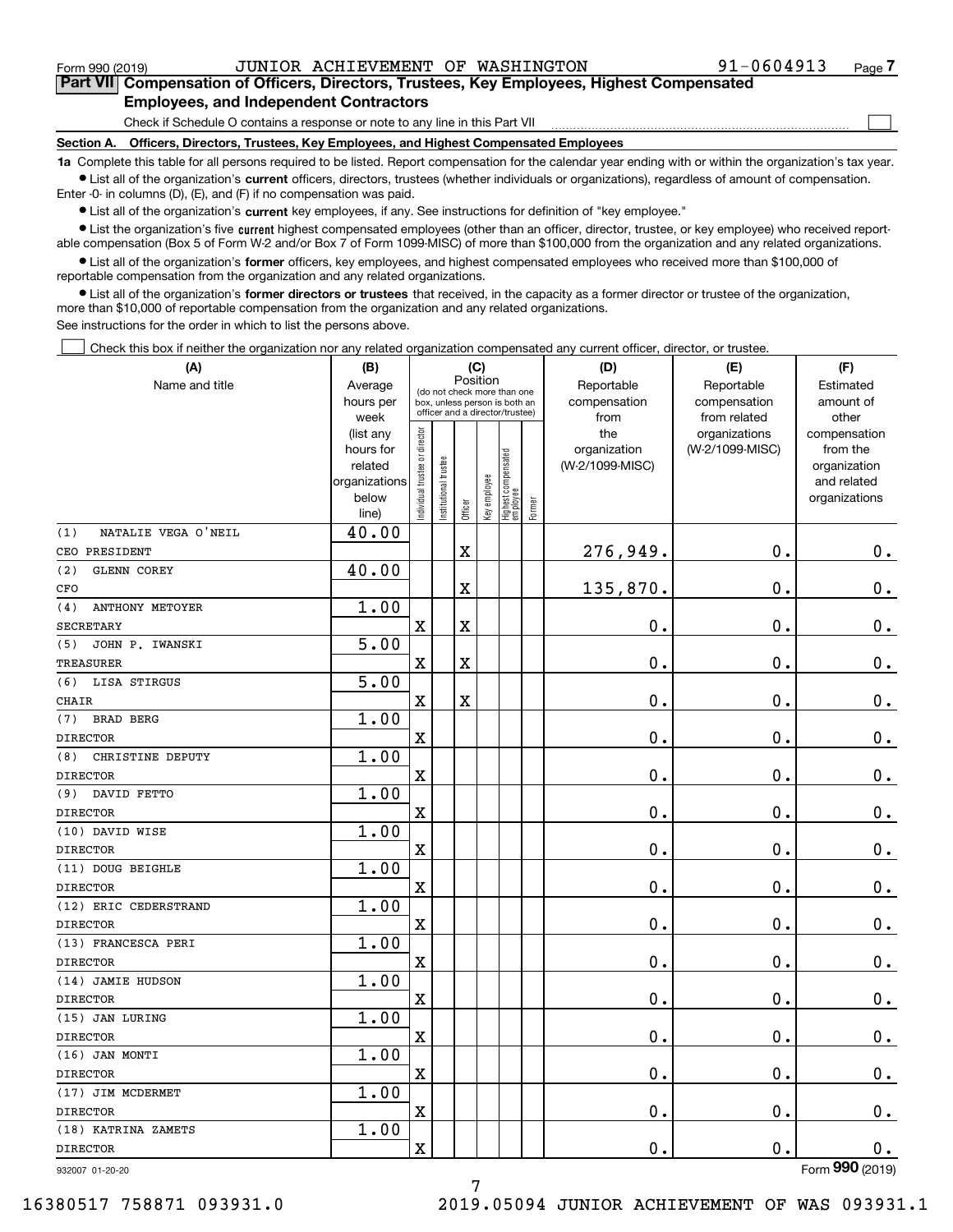| JUNIOR ACHIEVEMENT OF WASHINGTON<br>Form 990 (2019)                                                                                             |                        |                                |                        |         |              |                                                                  |        |                                | 91-0604913                   |                  |                     |                    | Page 8           |
|-------------------------------------------------------------------------------------------------------------------------------------------------|------------------------|--------------------------------|------------------------|---------|--------------|------------------------------------------------------------------|--------|--------------------------------|------------------------------|------------------|---------------------|--------------------|------------------|
| <b>Part VII</b><br>Section A. Officers, Directors, Trustees, Key Employees, and Highest Compensated Employees (continued)                       |                        |                                |                        |         |              |                                                                  |        |                                |                              |                  |                     |                    |                  |
| (A)                                                                                                                                             | (B)                    |                                |                        |         | (C)          |                                                                  |        | (D)                            | (E)                          |                  |                     | (F)                |                  |
| Name and title                                                                                                                                  | Average                |                                |                        |         | Position     | (do not check more than one                                      |        | Reportable                     | Reportable                   |                  |                     | Estimated          |                  |
|                                                                                                                                                 | hours per<br>week      |                                |                        |         |              | box, unless person is both an<br>officer and a director/trustee) |        | compensation<br>from           | compensation<br>from related |                  |                     | amount of<br>other |                  |
|                                                                                                                                                 | (list any              |                                |                        |         |              |                                                                  |        | the                            | organizations                |                  |                     | compensation       |                  |
|                                                                                                                                                 | hours for              |                                |                        |         |              |                                                                  |        | organization                   | (W-2/1099-MISC)              |                  |                     | from the           |                  |
|                                                                                                                                                 | related                |                                |                        |         |              |                                                                  |        | (W-2/1099-MISC)                |                              |                  |                     | organization       |                  |
|                                                                                                                                                 | organizations<br>below |                                |                        |         |              |                                                                  |        |                                |                              |                  |                     | and related        |                  |
|                                                                                                                                                 | line)                  | Individual trustee or director | In stitutional trustee | Officer | Key employee | Highest compensated<br> employee                                 | Former |                                |                              |                  |                     | organizations      |                  |
| (19) KEN SPRICK                                                                                                                                 | 1.00                   |                                |                        |         |              |                                                                  |        |                                |                              |                  |                     |                    |                  |
| DIRECTOR                                                                                                                                        |                        | $\mathbf X$                    |                        |         |              |                                                                  |        | 0.                             |                              | Ο.               |                     |                    | $0_{.}$          |
| (20) KEVIN MATHER                                                                                                                               | 1.00                   |                                |                        |         |              |                                                                  |        |                                |                              |                  |                     |                    |                  |
| DIRECTOR                                                                                                                                        |                        | $\mathbf X$                    |                        |         |              |                                                                  |        | 0.                             |                              | О.               |                     |                    | 0.               |
| (21) KEVIN RUOFF                                                                                                                                | 1.00                   |                                |                        |         |              |                                                                  |        |                                |                              |                  |                     |                    |                  |
| DIRECTOR                                                                                                                                        |                        | $\mathbf X$                    |                        |         |              |                                                                  |        | 0.                             |                              | Ο.               |                     |                    | $\mathbf 0$ .    |
| (22) LENORE DROLLINGER                                                                                                                          | 1.00                   |                                |                        |         |              |                                                                  |        |                                |                              |                  |                     |                    |                  |
| DIRECTOR                                                                                                                                        |                        | $\mathbf X$                    |                        |         |              |                                                                  |        | 0.                             |                              | Ο.               |                     |                    | $\mathbf 0$ .    |
| (23) MARK GIBSON                                                                                                                                | 1.00                   |                                |                        |         |              |                                                                  |        |                                |                              |                  |                     |                    |                  |
| <b>DIRECTOR</b>                                                                                                                                 |                        | $\mathbf X$                    |                        |         |              |                                                                  |        | 0.                             |                              | О.               |                     |                    | $\mathbf 0$ .    |
| (24) MARYETTA WILLIAMS<br>DIRECTOR                                                                                                              | 1.00                   | X                              |                        |         |              |                                                                  |        | 0.                             |                              | О.               |                     |                    | 0.               |
| (25) MATT NELSON                                                                                                                                | 1.00                   |                                |                        |         |              |                                                                  |        |                                |                              |                  |                     |                    |                  |
| DIRECTOR                                                                                                                                        |                        | $\mathbf X$                    |                        |         |              |                                                                  |        | 0.                             |                              | О.               |                     |                    | $\mathbf 0$ .    |
| (26) MEGAN GEBHARDT                                                                                                                             | 1.00                   |                                |                        |         |              |                                                                  |        |                                |                              |                  |                     |                    |                  |
| DIRECTOR                                                                                                                                        |                        | $\mathbf X$                    |                        |         |              |                                                                  |        | 0.                             |                              | Ο.               |                     |                    | $\mathbf 0$ .    |
| (27) MEGAN HANNAH                                                                                                                               | 1.00                   |                                |                        |         |              |                                                                  |        |                                |                              |                  |                     |                    |                  |
| DIRECTOR                                                                                                                                        |                        | $\mathbf X$                    |                        |         |              |                                                                  |        | Ο.                             |                              | Ο.               |                     |                    | $0$ .            |
| 1b Subtotal                                                                                                                                     |                        |                                |                        |         |              |                                                                  |        | 412,819.                       |                              | $\overline{0}$ . |                     |                    | $\overline{0}$ . |
| c Total from continuation sheets to Part VII, Section A                                                                                         |                        |                                |                        |         |              |                                                                  |        | 0.                             |                              | $\mathbf 0$ .    |                     |                    | $\mathbf 0$ .    |
|                                                                                                                                                 |                        |                                |                        |         |              |                                                                  |        | 412,819.                       |                              | 0.               |                     |                    | 0.               |
| Total number of individuals (including but not limited to those listed above) who received more than \$100,000 of reportable<br>$\mathbf{2}$    |                        |                                |                        |         |              |                                                                  |        |                                |                              |                  |                     |                    |                  |
| compensation from the organization $\blacktriangleright$                                                                                        |                        |                                |                        |         |              |                                                                  |        |                                |                              |                  |                     | Yes                | 2<br>No          |
| Did the organization list any former officer, director, trustee, key employee, or highest compensated employee on<br>3                          |                        |                                |                        |         |              |                                                                  |        |                                |                              |                  |                     |                    |                  |
| line 1a? If "Yes," complete Schedule J for such individual manufactured contained and the 1a? If "Yes," complete Schedule J for such individual |                        |                                |                        |         |              |                                                                  |        |                                |                              |                  | 3                   |                    | x                |
| For any individual listed on line 1a, is the sum of reportable compensation and other compensation from the organization<br>4                   |                        |                                |                        |         |              |                                                                  |        |                                |                              |                  |                     |                    |                  |
|                                                                                                                                                 |                        |                                |                        |         |              |                                                                  |        |                                |                              |                  | 4                   | х                  |                  |
| Did any person listed on line 1a receive or accrue compensation from any unrelated organization or individual for services<br>5                 |                        |                                |                        |         |              |                                                                  |        |                                |                              |                  |                     |                    |                  |
|                                                                                                                                                 |                        |                                |                        |         |              |                                                                  |        |                                |                              |                  | 5                   |                    | x                |
| <b>Section B. Independent Contractors</b>                                                                                                       |                        |                                |                        |         |              |                                                                  |        |                                |                              |                  |                     |                    |                  |
| Complete this table for your five highest compensated independent contractors that received more than \$100,000 of compensation from<br>1.      |                        |                                |                        |         |              |                                                                  |        |                                |                              |                  |                     |                    |                  |
| the organization. Report compensation for the calendar year ending with or within the organization's tax year.                                  |                        |                                |                        |         |              |                                                                  |        |                                |                              |                  |                     |                    |                  |
| (A)<br>Name and business address                                                                                                                |                        |                                | <b>NONE</b>            |         |              |                                                                  |        | (B)<br>Description of services |                              |                  | (C)<br>Compensation |                    |                  |
|                                                                                                                                                 |                        |                                |                        |         |              |                                                                  |        |                                |                              |                  |                     |                    |                  |
|                                                                                                                                                 |                        |                                |                        |         |              |                                                                  |        |                                |                              |                  |                     |                    |                  |
|                                                                                                                                                 |                        |                                |                        |         |              |                                                                  |        |                                |                              |                  |                     |                    |                  |
|                                                                                                                                                 |                        |                                |                        |         |              |                                                                  |        |                                |                              |                  |                     |                    |                  |
|                                                                                                                                                 |                        |                                |                        |         |              |                                                                  |        |                                |                              |                  |                     |                    |                  |
|                                                                                                                                                 |                        |                                |                        |         |              |                                                                  |        |                                |                              |                  |                     |                    |                  |
|                                                                                                                                                 |                        |                                |                        |         |              |                                                                  |        |                                |                              |                  |                     |                    |                  |
|                                                                                                                                                 |                        |                                |                        |         |              |                                                                  |        |                                |                              |                  |                     |                    |                  |

**2**Total number of independent contractors (including but not limited to those listed above) who received more than \$100,000 of compensation from the organization 0

932008 01-20-20 SEE PART VII, SECTION A CONTINUATION SHEETS

8

Form (2019) **990**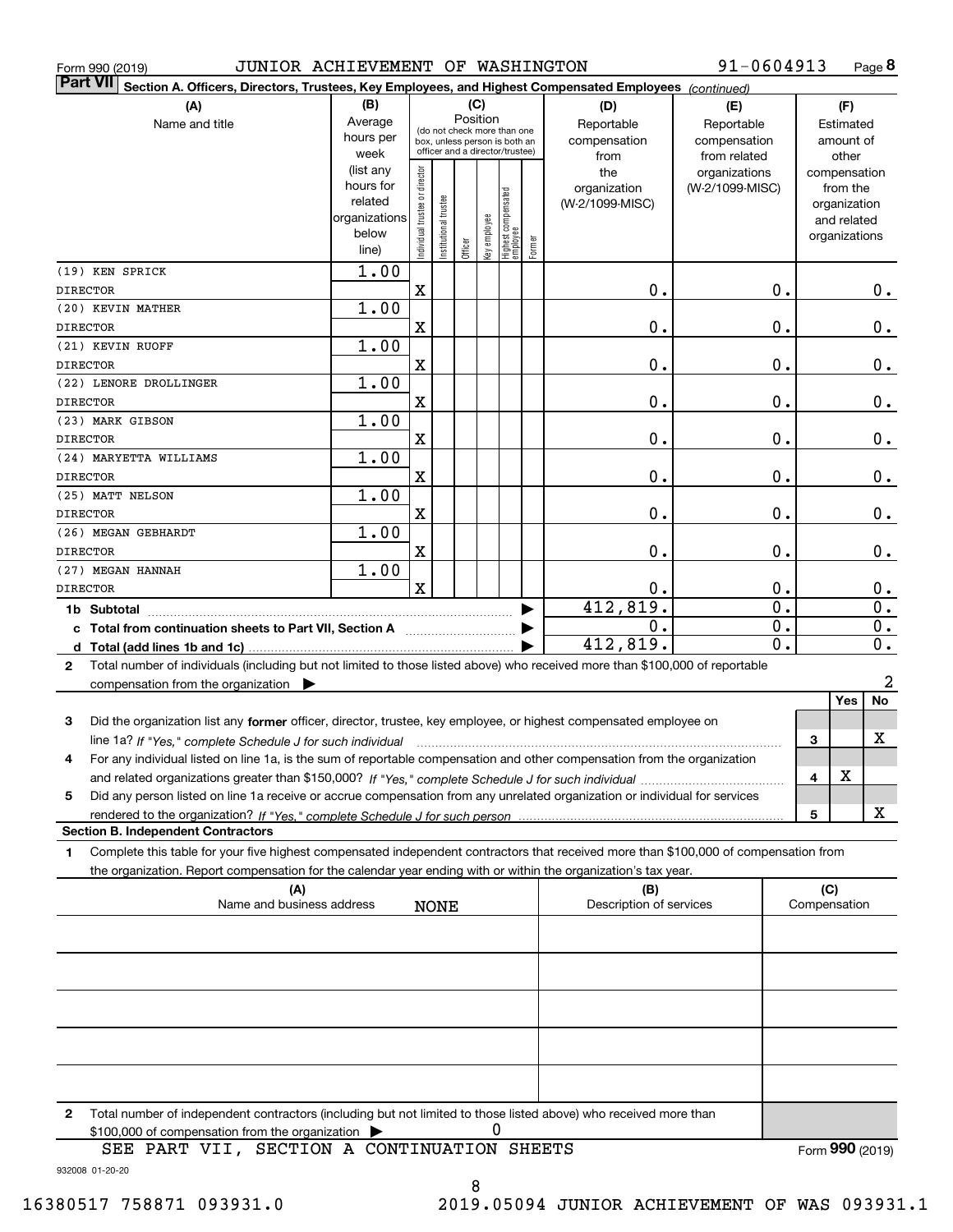| JUNIOR ACHIEVEMENT OF WASHINGTON<br>Form 990                                                                              |                                                         |                                |                       |         |              |                              |        |                                             | 91-0604913                                                       |                                                |
|---------------------------------------------------------------------------------------------------------------------------|---------------------------------------------------------|--------------------------------|-----------------------|---------|--------------|------------------------------|--------|---------------------------------------------|------------------------------------------------------------------|------------------------------------------------|
| <b>Part VII</b><br>Section A. Officers, Directors, Trustees, Key Employees, and Highest Compensated Employees (continued) |                                                         |                                |                       |         |              |                              |        |                                             |                                                                  |                                                |
| (A)                                                                                                                       | (B)                                                     |                                |                       |         | (C)          |                              |        | (D)                                         | (E)                                                              | (F)                                            |
| Name and title                                                                                                            | Average                                                 |                                |                       |         | Position     |                              |        | Reportable                                  | Reportable                                                       | Estimated                                      |
|                                                                                                                           | hours<br>per<br>week<br>(list any                       |                                |                       |         |              | (check all that apply)       |        | compensation<br>from<br>the<br>organization | compensation<br>from related<br>organizations<br>(W-2/1099-MISC) | amount of<br>other<br>compensation<br>from the |
|                                                                                                                           | hours for<br>related<br>organizations<br>below<br>line) | Individual trustee or director | Institutional trustee | Officer | Key employee | Highest compensated employee | Former | (W-2/1099-MISC)                             |                                                                  | organization<br>and related<br>organizations   |
| (28) MICHELLE CHIN                                                                                                        | 1.00                                                    |                                |                       |         |              |                              |        |                                             |                                                                  |                                                |
| <b>DIRECTOR</b>                                                                                                           |                                                         | $\mathbf X$                    |                       |         |              |                              |        | $\mathbf 0$ .                               | $\mathbf 0$ .                                                    | $0$ .                                          |
| (29) MIKE LETTIG                                                                                                          | 1.00                                                    |                                |                       |         |              |                              |        |                                             |                                                                  |                                                |
| <b>DIRECTOR</b>                                                                                                           |                                                         | $\mathbf X$                    |                       |         |              |                              |        | $\mathbf 0$ .                               | $\mathbf 0$ .                                                    | 0.                                             |
| (30) ROBIN KRUEGER                                                                                                        | 1.00                                                    |                                |                       |         |              |                              |        |                                             |                                                                  |                                                |
| <b>DIRECTOR</b>                                                                                                           |                                                         | $\mathbf X$                    |                       |         |              |                              |        | $\mathbf 0$ .                               | $\mathbf 0$ .                                                    | 0.                                             |
| (31) RON LYNCH                                                                                                            | 1.00                                                    |                                |                       |         |              |                              |        |                                             |                                                                  |                                                |
| <b>DIRECTOR</b>                                                                                                           |                                                         | $\mathbf X$                    |                       |         |              |                              |        | $\mathbf 0$ .                               | $\mathbf 0$ .                                                    | 0.                                             |
| (32) STAN W. MCNAUGHTON                                                                                                   | 1.00                                                    |                                |                       |         |              |                              |        |                                             |                                                                  |                                                |
| <b>DIRECTOR</b>                                                                                                           |                                                         | $\mathbf X$                    |                       |         |              |                              |        | $\mathbf 0$ .                               | $\mathbf 0$ .                                                    | $\mathbf 0$ .                                  |
| (33) STEPHEN WILLIAMS                                                                                                     | 1.00                                                    |                                |                       |         |              |                              |        |                                             |                                                                  |                                                |
| <b>DIRECTOR</b>                                                                                                           |                                                         | $\mathbf X$                    |                       |         |              |                              |        | $\mathbf 0$ .                               | $\mathbf 0$ .                                                    | $\mathbf 0$ .                                  |
| (34) STEVE HATFIELD                                                                                                       | 1.00                                                    |                                |                       |         |              |                              |        |                                             |                                                                  |                                                |
| <b>DIRECTOR</b>                                                                                                           |                                                         | $\mathbf X$                    |                       |         |              |                              |        | $\mathbf 0$ .                               | $\mathbf 0$ .                                                    | $\mathbf 0$ .                                  |
| (35) SWATI JAIN                                                                                                           | 1.00                                                    |                                |                       |         |              |                              |        |                                             |                                                                  |                                                |
| <b>DIRECTOR</b>                                                                                                           |                                                         | $\mathbf X$                    |                       |         |              |                              |        | $\mathbf 0$ .                               | $\mathbf 0$ .                                                    | 0.                                             |
| (36) TIM HOEFEL                                                                                                           | 1.00                                                    |                                |                       |         |              |                              |        |                                             |                                                                  |                                                |
| <b>DIRECTOR</b>                                                                                                           |                                                         | $\mathbf X$                    |                       |         |              |                              |        | $\mathbf 0$ .                               | $\mathbf 0$ .                                                    | $0$ .                                          |
| (37) TIMOTHY TASKER                                                                                                       | 1.00                                                    |                                |                       |         |              |                              |        |                                             |                                                                  |                                                |
| <b>DIRECTOR</b>                                                                                                           |                                                         | $\mathbf X$                    |                       |         |              |                              |        | $\mathbf 0$ .                               | $\mathbf 0$ .                                                    | $0$ .                                          |
| (38) TRAVIS SIMPSON                                                                                                       | 1.00                                                    |                                |                       |         |              |                              |        |                                             |                                                                  |                                                |
| <b>DIRECTOR</b>                                                                                                           |                                                         | $\mathbf X$                    |                       |         |              |                              |        | $\mathbf 0$ .                               | $\mathbf 0$ .                                                    | 0.                                             |
| (40) AMY BANOVICH                                                                                                         | 1.00                                                    |                                |                       |         |              |                              |        |                                             |                                                                  |                                                |
| <b>DIRECTOR</b>                                                                                                           |                                                         | X                              |                       |         |              |                              |        | $\mathbf 0$ .                               | $\mathbf 0$ .                                                    | $0_{.}$                                        |
|                                                                                                                           |                                                         |                                |                       |         |              |                              |        |                                             |                                                                  |                                                |
|                                                                                                                           |                                                         |                                |                       |         |              |                              |        |                                             |                                                                  |                                                |
|                                                                                                                           |                                                         |                                |                       |         |              |                              |        |                                             |                                                                  |                                                |
|                                                                                                                           |                                                         |                                |                       |         |              |                              |        |                                             |                                                                  |                                                |
|                                                                                                                           |                                                         |                                |                       |         |              |                              |        |                                             |                                                                  |                                                |
|                                                                                                                           |                                                         |                                |                       |         |              |                              |        |                                             |                                                                  |                                                |
|                                                                                                                           |                                                         |                                |                       |         |              |                              |        |                                             |                                                                  |                                                |
| Total to Part VII, Section A, line 1c                                                                                     |                                                         |                                |                       |         |              |                              |        |                                             |                                                                  |                                                |

932201 04-01-19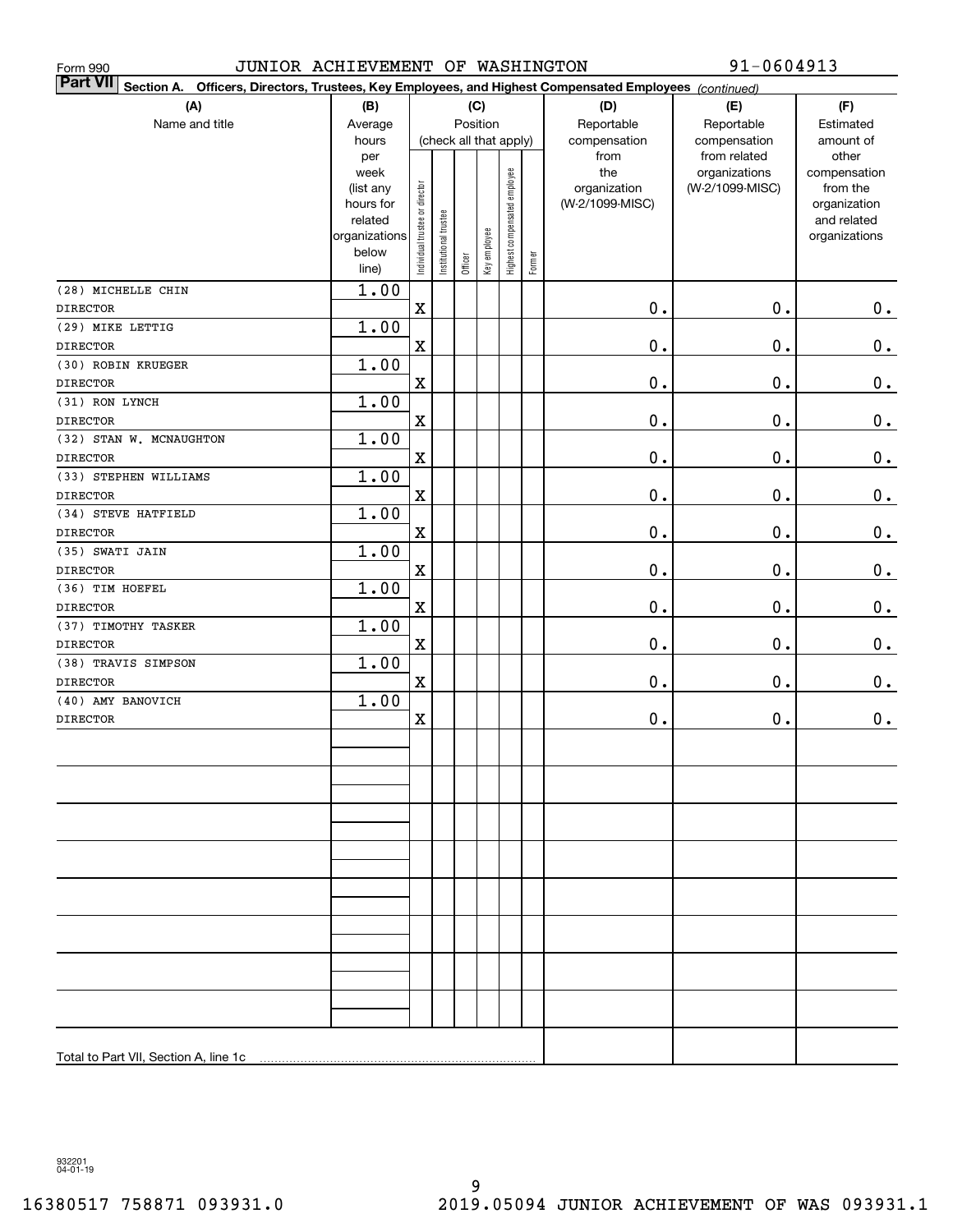|                                                           | <b>Part VIII</b>      | <b>Statement of Revenue</b>                                                                                                                                                                                                                                                 |                                                                                 |                                                                         |                                  |                                              |                                                   |                                                                 |
|-----------------------------------------------------------|-----------------------|-----------------------------------------------------------------------------------------------------------------------------------------------------------------------------------------------------------------------------------------------------------------------------|---------------------------------------------------------------------------------|-------------------------------------------------------------------------|----------------------------------|----------------------------------------------|---------------------------------------------------|-----------------------------------------------------------------|
|                                                           |                       | Check if Schedule O contains a response or note to any line in this Part VIII                                                                                                                                                                                               |                                                                                 |                                                                         |                                  |                                              |                                                   |                                                                 |
|                                                           |                       |                                                                                                                                                                                                                                                                             |                                                                                 |                                                                         | (A)<br>Total revenue             | (B)<br>Related or exempt<br>function revenue | $\overline{(C)}$<br>Unrelated<br>business revenue | (D)<br>Revenue excluded<br>from tax under<br>sections 512 - 514 |
| Contributions, Gifts, Grants<br>and Other Similar Amounts | b<br>c<br>d<br>е      | <b>1 a</b> Federated campaigns<br>Membership dues<br>Fundraising events<br>Related organizations<br>Government grants (contributions)<br>All other contributions, gifts, grants, and<br>similar amounts not included above<br>Noncash contributions included in lines 1a-1f | 1a<br>1 <sub>b</sub><br>1 <sub>c</sub><br>1 <sub>d</sub><br>1e<br>1f<br>$1g$ \$ | 849,564.<br>1,703,747.<br>$\blacktriangleright$<br><b>Business Code</b> | 2, 553, 311.                     |                                              |                                                   |                                                                 |
|                                                           |                       | 2 a PROGRAM SERVICE FEES                                                                                                                                                                                                                                                    |                                                                                 | 611600                                                                  | 165,641.                         | 165,641.                                     |                                                   |                                                                 |
| Program Service<br>Revenue                                | b<br>с<br>d<br>e      | OTHER PROGRAM INCOME<br><u> 1989 - Johann Stein, marwolaethau a bhann an t-Amhainn an t-Amhainn an t-Amhainn an t-Amhainn an t-Amhainn an</u>                                                                                                                               |                                                                                 | 900099                                                                  | 10,572.                          | 10,572.                                      |                                                   |                                                                 |
|                                                           | f                     | All other program service revenue <i></i>                                                                                                                                                                                                                                   |                                                                                 | ▶                                                                       | 176, 213.                        |                                              |                                                   |                                                                 |
|                                                           | 3<br>4                | Investment income (including dividends, interest, and<br>Income from investment of tax-exempt bond proceeds                                                                                                                                                                 |                                                                                 |                                                                         | 24,756.                          |                                              |                                                   | 24,756.                                                         |
|                                                           | 5<br>6а               | Gross rents<br>.                                                                                                                                                                                                                                                            | (i) Real<br>6a                                                                  | (ii) Personal                                                           |                                  |                                              |                                                   |                                                                 |
|                                                           | b<br>c<br>d           | Less: rental expenses<br>Rental income or (loss)<br>Net rental income or (loss)                                                                                                                                                                                             | 6 <sub>b</sub><br>6с                                                            |                                                                         |                                  |                                              |                                                   |                                                                 |
|                                                           |                       | 7 a Gross amount from sales of<br>assets other than inventory<br><b>b</b> Less: cost or other basis<br>and sales expenses                                                                                                                                                   | (i) Securities<br>7a 561, 962.<br>$7b548,068$ .                                 | (ii) Other                                                              |                                  |                                              |                                                   |                                                                 |
| Revenue                                                   |                       |                                                                                                                                                                                                                                                                             |                                                                                 |                                                                         |                                  |                                              |                                                   |                                                                 |
|                                                           |                       |                                                                                                                                                                                                                                                                             |                                                                                 | ▶                                                                       | 13,894.                          |                                              |                                                   | 13,894.                                                         |
| Othe                                                      |                       | 8 a Gross income from fundraising events (not<br>including $$849,564.$ of<br>contributions reported on line 1c). See<br><b>b</b> Less: direct expenses                                                                                                                      |                                                                                 | $a^{106}$ , 173.<br>8b 216, 761.                                        |                                  |                                              |                                                   |                                                                 |
|                                                           |                       |                                                                                                                                                                                                                                                                             |                                                                                 |                                                                         | $-110,588.$                      |                                              |                                                   | $-110,588.$                                                     |
|                                                           |                       | 9 a Gross income from gaming activities. See<br><b>b</b> Less: direct expenses <b>manually</b>                                                                                                                                                                              | ∣9a I<br>9 <sub>b</sub>                                                         | 41,230.<br>13,977.                                                      |                                  |                                              |                                                   |                                                                 |
|                                                           |                       | c Net income or (loss) from gaming activities                                                                                                                                                                                                                               |                                                                                 | —………………… ▶                                                              | 27, 253.                         |                                              |                                                   | 27, 253.                                                        |
|                                                           |                       | 10 a Gross sales of inventory, less returns                                                                                                                                                                                                                                 | 10a                                                                             |                                                                         |                                  |                                              |                                                   |                                                                 |
|                                                           |                       | <b>b</b> Less: cost of goods sold                                                                                                                                                                                                                                           | 10bl                                                                            |                                                                         |                                  |                                              |                                                   |                                                                 |
|                                                           |                       | c Net income or (loss) from sales of inventory                                                                                                                                                                                                                              |                                                                                 | <b>Business Code</b>                                                    |                                  |                                              |                                                   |                                                                 |
|                                                           | 11 a                  | the control of the control of the control of the control of the control of                                                                                                                                                                                                  |                                                                                 |                                                                         |                                  |                                              |                                                   |                                                                 |
| Miscellaneous<br>Revenue                                  | b                     |                                                                                                                                                                                                                                                                             |                                                                                 |                                                                         |                                  |                                              |                                                   |                                                                 |
|                                                           | c                     |                                                                                                                                                                                                                                                                             | <u> 1989 - Johann Barbara, martxa alemaniar a</u>                               |                                                                         |                                  |                                              |                                                   |                                                                 |
|                                                           |                       |                                                                                                                                                                                                                                                                             |                                                                                 |                                                                         |                                  |                                              |                                                   |                                                                 |
|                                                           |                       |                                                                                                                                                                                                                                                                             |                                                                                 |                                                                         |                                  |                                              |                                                   |                                                                 |
|                                                           | 12<br>932009 01-20-20 |                                                                                                                                                                                                                                                                             |                                                                                 |                                                                         | $\blacktriangleright$ 2,684,839. | 176, 213.                                    | 0.                                                | $-44,685.$<br>Form 990 (2019)                                   |

Form 990 (2019) JUNIOR ACHIEVEMENT OF WASHINGTON 91-0604913 Page

**9**

10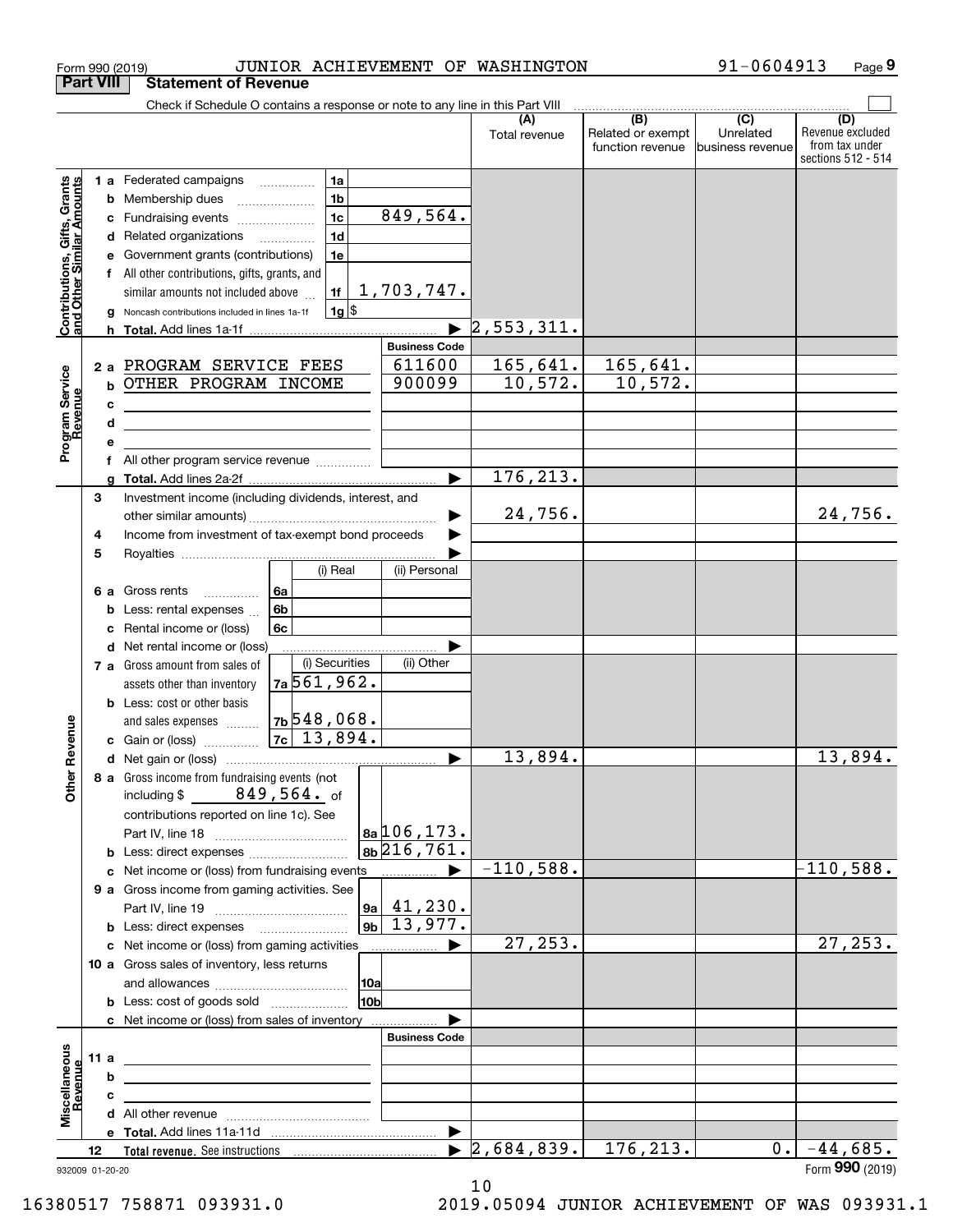Form 990 (2019) Page **Part IX Statement of Functional Expenses** JUNIOR ACHIEVEMENT OF WASHINGTON 91-0604913

*Section 501(c)(3) and 501(c)(4) organizations must complete all columns. All other organizations must complete column (A).*

|              | Do not include amounts reported on lines 6b,<br>7b, 8b, 9b, and 10b of Part VIII.                                                                                                                          | (A)<br>Total expenses | (B)<br>Program service<br>expenses | $\overline{C}$<br>Management and<br>general expenses | (D)<br>Fundraising<br>expenses |
|--------------|------------------------------------------------------------------------------------------------------------------------------------------------------------------------------------------------------------|-----------------------|------------------------------------|------------------------------------------------------|--------------------------------|
| 1.           | Grants and other assistance to domestic organizations                                                                                                                                                      |                       |                                    |                                                      |                                |
|              | and domestic governments. See Part IV, line 21                                                                                                                                                             |                       |                                    |                                                      |                                |
| $\mathbf{2}$ | Grants and other assistance to domestic                                                                                                                                                                    |                       |                                    |                                                      |                                |
|              | individuals. See Part IV, line 22                                                                                                                                                                          |                       |                                    |                                                      |                                |
| 3            | Grants and other assistance to foreign                                                                                                                                                                     |                       |                                    |                                                      |                                |
|              | organizations, foreign governments, and foreign                                                                                                                                                            |                       |                                    |                                                      |                                |
|              | individuals. See Part IV, lines 15 and 16                                                                                                                                                                  |                       |                                    |                                                      |                                |
| 4            | Benefits paid to or for members                                                                                                                                                                            |                       |                                    |                                                      |                                |
| 5            | Compensation of current officers, directors,                                                                                                                                                               |                       |                                    |                                                      |                                |
|              |                                                                                                                                                                                                            | 464,794.              | 250,112.                           | 79,481.                                              | 135,201.                       |
| 6            | Compensation not included above to disqualified                                                                                                                                                            |                       |                                    |                                                      |                                |
|              | persons (as defined under section 4958(f)(1)) and                                                                                                                                                          |                       |                                    |                                                      |                                |
|              | persons described in section 4958(c)(3)(B)                                                                                                                                                                 |                       |                                    |                                                      |                                |
| 7            |                                                                                                                                                                                                            | 1,983,206.            | 1,067,190.                         | 339,132.                                             | 576,884.                       |
| 8            | Pension plan accruals and contributions (include                                                                                                                                                           |                       |                                    |                                                      |                                |
|              | section 401(k) and 403(b) employer contributions)                                                                                                                                                          | 135,751.              | 73,049.                            | 23, 214.                                             | 39,488.                        |
| 9            |                                                                                                                                                                                                            | 195,420.              | 105, 158.                          | 33,417.                                              | 56,845.                        |
| 10           |                                                                                                                                                                                                            | 105, 718.             | 56,888.                            | 18,078.                                              | 30, 752.                       |
| 11           | Fees for services (nonemployees):                                                                                                                                                                          |                       |                                    |                                                      |                                |
| a            |                                                                                                                                                                                                            |                       |                                    |                                                      |                                |
| b            |                                                                                                                                                                                                            |                       |                                    |                                                      |                                |
| c            |                                                                                                                                                                                                            |                       |                                    |                                                      |                                |
| d            |                                                                                                                                                                                                            |                       |                                    |                                                      |                                |
| e            | Professional fundraising services. See Part IV, line 17                                                                                                                                                    |                       |                                    |                                                      |                                |
| f            | Investment management fees                                                                                                                                                                                 | 6,856.                |                                    | 6,856.                                               |                                |
| g            | Other. (If line 11g amount exceeds 10% of line 25,                                                                                                                                                         |                       |                                    |                                                      |                                |
|              | column (A) amount, list line 11g expenses on Sch O.)                                                                                                                                                       | 99, 205.              | 48,203.                            | 31,518.                                              | 19,484.                        |
| 12           |                                                                                                                                                                                                            |                       |                                    |                                                      |                                |
| 13           |                                                                                                                                                                                                            | 57,928.               | 35,898.                            | 7,521.                                               | 14,509.                        |
| 14           |                                                                                                                                                                                                            | $\overline{55,805}$ . | 34,583.                            | 7,244.                                               | 13,978.                        |
| 15           |                                                                                                                                                                                                            |                       |                                    |                                                      |                                |
| 16           |                                                                                                                                                                                                            | 267,924.              | 209, 313.                          | 20,007.                                              | 38,604.                        |
| 17           | Travel                                                                                                                                                                                                     |                       |                                    |                                                      |                                |
| 18           | Payments of travel or entertainment expenses                                                                                                                                                               |                       |                                    |                                                      |                                |
|              | for any federal, state, or local public officials                                                                                                                                                          |                       |                                    |                                                      |                                |
| 19           | Conferences, conventions, and meetings                                                                                                                                                                     | 41,296.               | 25,591.                            | $\overline{5,361}$ .                                 | 10,344.                        |
| 20           | Interest                                                                                                                                                                                                   | 27,086.               |                                    | $\overline{27,086}$ .                                |                                |
| 21           |                                                                                                                                                                                                            |                       |                                    |                                                      |                                |
| 22           | Depreciation, depletion, and amortization                                                                                                                                                                  | 266, 753.             | 253, 130.                          | 4,650.                                               | 8,973.                         |
| 23           | Insurance                                                                                                                                                                                                  | $\overline{53,956}$ . | 33,437.                            | 7,004.                                               | 13,515.                        |
| 24           | Other expenses. Itemize expenses not covered<br>above (List miscellaneous expenses on line 24e. If<br>line 24e amount exceeds 10% of line 25, column (A)<br>amount, list line 24e expenses on Schedule O.) |                       |                                    |                                                      |                                |
|              | a LICENSE FEE                                                                                                                                                                                              | 368,334.              | 368,334.                           |                                                      |                                |
| b            | <b>BAD DEBT EXPENSE</b>                                                                                                                                                                                    | 307,984.              |                                    | 307,984.                                             |                                |
| c            | PROGRAM EXPENSES                                                                                                                                                                                           | 177,085.              | 177,085.                           |                                                      |                                |
| d            |                                                                                                                                                                                                            |                       |                                    |                                                      |                                |
|              | e All other expenses                                                                                                                                                                                       |                       |                                    |                                                      |                                |
| 25           | Total functional expenses. Add lines 1 through 24e                                                                                                                                                         | 4,615,101.            | 2,737,971.                         | 918,553.                                             | 958,577.                       |
| 26           | Joint costs. Complete this line only if the organization                                                                                                                                                   |                       |                                    |                                                      |                                |
|              | reported in column (B) joint costs from a combined                                                                                                                                                         |                       |                                    |                                                      |                                |
|              | educational campaign and fundraising solicitation.                                                                                                                                                         |                       |                                    |                                                      |                                |
|              | Check here $\blacktriangleright$<br>if following SOP 98-2 (ASC 958-720)                                                                                                                                    |                       |                                    |                                                      |                                |

11

932010 01-20-20

16380517 758871 093931.0 2019.05094 JUNIOR ACHIEVEMENT OF WAS 093931.1

Form (2019) **990**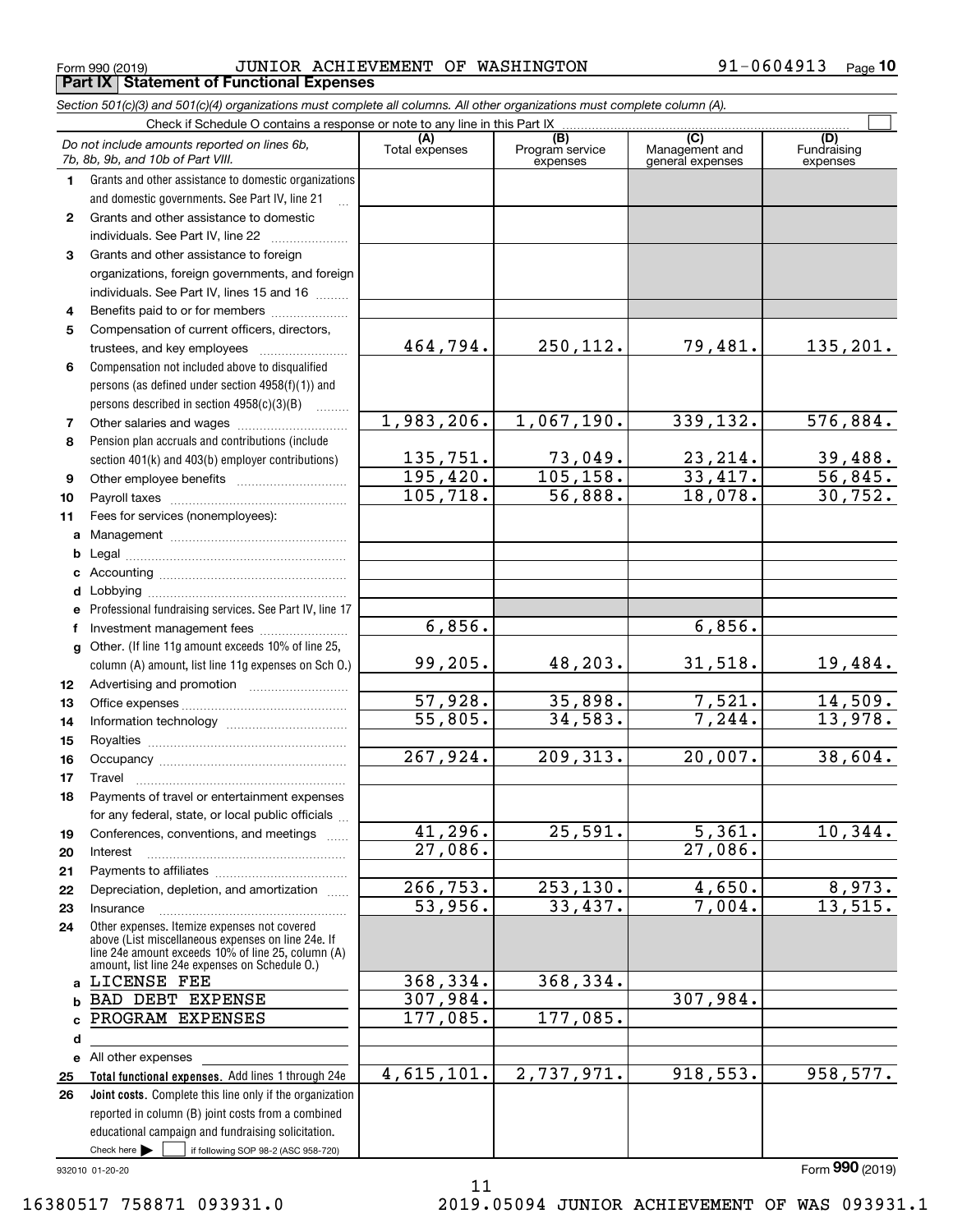**33**

Form (2019) **990**

**Part X Balance Sheet**

|                             |    |                                                                                                                  |          |    | (A)<br>Beginning of year    |                         | (B)<br>End of year         |
|-----------------------------|----|------------------------------------------------------------------------------------------------------------------|----------|----|-----------------------------|-------------------------|----------------------------|
|                             | 1  |                                                                                                                  |          |    | 176,278.                    | $\mathbf{1}$            | 649,906.                   |
|                             | 2  |                                                                                                                  |          |    |                             | $\mathbf{2}$            |                            |
|                             | 3  |                                                                                                                  |          |    | 2,620,873.                  | $\mathbf{3}$            | 1,876,827.                 |
|                             | 4  |                                                                                                                  |          |    | 166, 244.                   | $\overline{\mathbf{4}}$ | 50, 196.                   |
|                             | 5  | Loans and other receivables from any current or former officer, director,                                        |          |    |                             |                         |                            |
|                             |    | trustee, key employee, creator or founder, substantial contributor, or 35%                                       |          |    |                             |                         |                            |
|                             |    | controlled entity or family member of any of these persons                                                       |          |    |                             | 5                       |                            |
|                             | 6  | Loans and other receivables from other disqualified persons (as defined                                          |          |    |                             |                         |                            |
|                             |    | under section 4958(f)(1)), and persons described in section 4958(c)(3)(B)                                        |          |    |                             | 6                       |                            |
|                             | 7  |                                                                                                                  |          |    |                             | $\overline{7}$          |                            |
| Assets                      | 8  |                                                                                                                  |          |    |                             | 8                       |                            |
|                             | 9  | Prepaid expenses and deferred charges                                                                            |          |    | 20,675.                     | $\mathbf{9}$            | 14,661.                    |
|                             |    | 10a Land, buildings, and equipment: cost or other                                                                |          |    |                             |                         |                            |
|                             |    |                                                                                                                  |          |    |                             |                         |                            |
|                             |    |                                                                                                                  |          |    | $7,956,302.$<br>1,171,484.  | 10 <sub>c</sub>         | $7,776,386.$<br>1,112,333. |
|                             | 11 |                                                                                                                  |          |    |                             | 11                      |                            |
|                             | 12 |                                                                                                                  |          |    |                             | 12                      |                            |
|                             | 13 |                                                                                                                  |          |    |                             | 13                      |                            |
|                             | 14 |                                                                                                                  |          |    |                             | 14                      |                            |
|                             | 15 |                                                                                                                  |          |    | 12,344.                     | 15                      | 0.                         |
|                             | 16 |                                                                                                                  |          |    | 12, 124, 200.               | 16                      | 11,480,309.                |
|                             | 17 |                                                                                                                  |          |    | 416,361.                    | 17                      | 246,913.                   |
|                             | 18 |                                                                                                                  |          |    | 18                          |                         |                            |
|                             | 19 | Deferred revenue manual contracts and contracts are all the contracts and contracts are contracted and contracts | 150,886. | 19 | 85,316.                     |                         |                            |
|                             | 20 |                                                                                                                  |          |    |                             | 20                      |                            |
|                             | 21 | Escrow or custodial account liability. Complete Part IV of Schedule D                                            |          |    |                             | 21                      |                            |
|                             | 22 | Loans and other payables to any current or former officer, director,                                             |          |    |                             |                         |                            |
| Liabilities                 |    | trustee, key employee, creator or founder, substantial contributor, or 35%                                       |          |    |                             |                         |                            |
|                             |    | controlled entity or family member of any of these persons                                                       |          |    |                             | 22                      |                            |
|                             | 23 | Secured mortgages and notes payable to unrelated third parties                                                   |          |    |                             | 23                      |                            |
|                             | 24 | Unsecured notes and loans payable to unrelated third parties                                                     |          |    |                             | 24                      | 1,586,305.                 |
|                             | 25 | Other liabilities (including federal income tax, payables to related third                                       |          |    |                             |                         |                            |
|                             |    | parties, and other liabilities not included on lines 17-24). Complete Part X                                     |          |    | 68,801.                     |                         |                            |
|                             |    | of Schedule D <b>with the contract of Schedule D</b>                                                             |          |    | 636,048.                    | 25                      | 94,595.<br>2,013,129.      |
|                             | 26 |                                                                                                                  |          |    |                             | 26                      |                            |
|                             |    | Organizations that follow FASB ASC 958, check here $\blacktriangleright \boxed{X}$                               |          |    |                             |                         |                            |
|                             |    | and complete lines 27, 28, 32, and 33.                                                                           |          |    | 4,170,624.                  | 27                      | 3,007,153.                 |
|                             | 27 |                                                                                                                  |          |    | 7,317,528.                  | 28                      | 6,460,027.                 |
|                             | 28 | Organizations that do not follow FASB ASC 958, check here ▶ □                                                    |          |    |                             |                         |                            |
|                             |    | and complete lines 29 through 33.                                                                                |          |    |                             |                         |                            |
|                             | 29 |                                                                                                                  |          |    |                             | 29                      |                            |
|                             | 30 | Paid-in or capital surplus, or land, building, or equipment fund                                                 |          |    |                             | 30                      |                            |
|                             | 31 | Retained earnings, endowment, accumulated income, or other funds                                                 |          |    |                             | 31                      |                            |
| Net Assets or Fund Balances | 32 |                                                                                                                  |          | .  | $\overline{11, 488, 152}$ . | 32                      | 9,467,180.                 |
|                             | 33 |                                                                                                                  |          |    | 12, 124, 200.               | 33 <sup>°</sup>         | 11,480,309.                |

**11**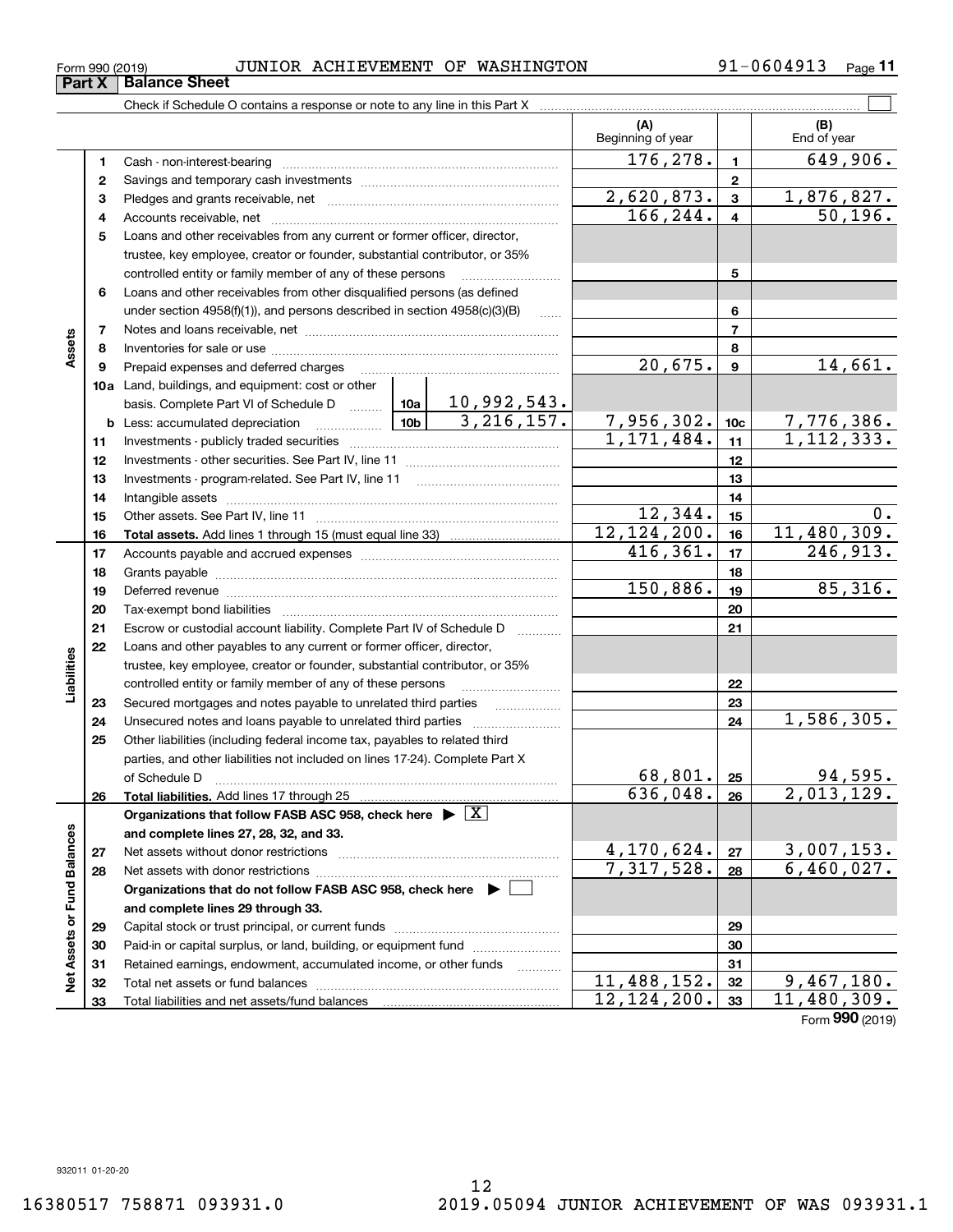|    | JUNIOR ACHIEVEMENT OF WASHINGTON<br>Form 990 (2019)                                                                                                                                                                            |                | 91-0604913     |             | Page $12$  |
|----|--------------------------------------------------------------------------------------------------------------------------------------------------------------------------------------------------------------------------------|----------------|----------------|-------------|------------|
|    | Part XI   Reconciliation of Net Assets                                                                                                                                                                                         |                |                |             |            |
|    |                                                                                                                                                                                                                                |                |                |             |            |
|    |                                                                                                                                                                                                                                |                |                |             |            |
| 1  |                                                                                                                                                                                                                                | $\mathbf{1}$   | 2,684,839.     |             |            |
| 2  |                                                                                                                                                                                                                                | $\mathbf{2}$   | 4,615,101.     |             |            |
| з  | Revenue less expenses. Subtract line 2 from line 1                                                                                                                                                                             | 3              | $-1,930,262.$  |             |            |
| 4  |                                                                                                                                                                                                                                | 4              | 11,488,152.    |             |            |
| 5  |                                                                                                                                                                                                                                | 5              |                |             | $-90,710.$ |
| 6  |                                                                                                                                                                                                                                | 6              |                |             |            |
| 7  | Investment expenses www.communication.com/www.communication.com/www.communication.com/www.communication.com                                                                                                                    | $\overline{7}$ |                |             |            |
| 8  | Prior period adjustments material contents and content of the content of the content of the content of the content of the content of the content of the content of the content of the content of the content of the content of | 8              |                |             |            |
| 9  | Other changes in net assets or fund balances (explain on Schedule O)                                                                                                                                                           | 9              |                |             | 0.         |
| 10 | Net assets or fund balances at end of year. Combine lines 3 through 9 (must equal Part X, line 32,                                                                                                                             |                |                |             |            |
|    |                                                                                                                                                                                                                                | 10             | 9,467,180.     |             |            |
|    | <b>Part XII</b> Financial Statements and Reporting                                                                                                                                                                             |                |                |             |            |
|    |                                                                                                                                                                                                                                |                |                |             |            |
|    |                                                                                                                                                                                                                                |                |                | Yes         | No         |
| 1  | $\boxed{\mathbf{X}}$ Accrual<br>Accounting method used to prepare the Form 990: <u>[</u> Cash<br>Other                                                                                                                         |                |                |             |            |
|    | If the organization changed its method of accounting from a prior year or checked "Other," explain in Schedule O.                                                                                                              |                |                |             |            |
|    | 2a Were the organization's financial statements compiled or reviewed by an independent accountant?                                                                                                                             |                | 2a             |             | х          |
|    | If "Yes," check a box below to indicate whether the financial statements for the year were compiled or reviewed on a                                                                                                           |                |                |             |            |
|    | separate basis, consolidated basis, or both:                                                                                                                                                                                   |                |                |             |            |
|    | Separate basis<br><b>Consolidated basis</b><br>Both consolidated and separate basis                                                                                                                                            |                |                |             |            |
|    | <b>b</b> Were the organization's financial statements audited by an independent accountant?                                                                                                                                    |                | 2 <sub>b</sub> | $\mathbf X$ |            |
|    | If "Yes," check a box below to indicate whether the financial statements for the year were audited on a separate basis,                                                                                                        |                |                |             |            |
|    | consolidated basis, or both:                                                                                                                                                                                                   |                |                |             |            |
|    | $X$ Separate basis<br><b>Consolidated basis</b><br>Both consolidated and separate basis                                                                                                                                        |                |                |             |            |
|    | c If "Yes" to line 2a or 2b, does the organization have a committee that assumes responsibility for oversight of the audit,                                                                                                    |                |                |             |            |
|    |                                                                                                                                                                                                                                |                | 2c             | х           |            |
|    | If the organization changed either its oversight process or selection process during the tax year, explain on Schedule O.                                                                                                      |                |                |             |            |
|    | 3a As a result of a federal award, was the organization required to undergo an audit or audits as set forth in the Single Audit                                                                                                |                |                |             |            |
|    |                                                                                                                                                                                                                                |                | 3a             |             | x          |
| b  | If "Yes," did the organization undergo the required audit or audits? If the organization did not undergo the required audit                                                                                                    |                |                |             |            |
|    |                                                                                                                                                                                                                                |                | 3b             | nnn         |            |

Form (2019) **990**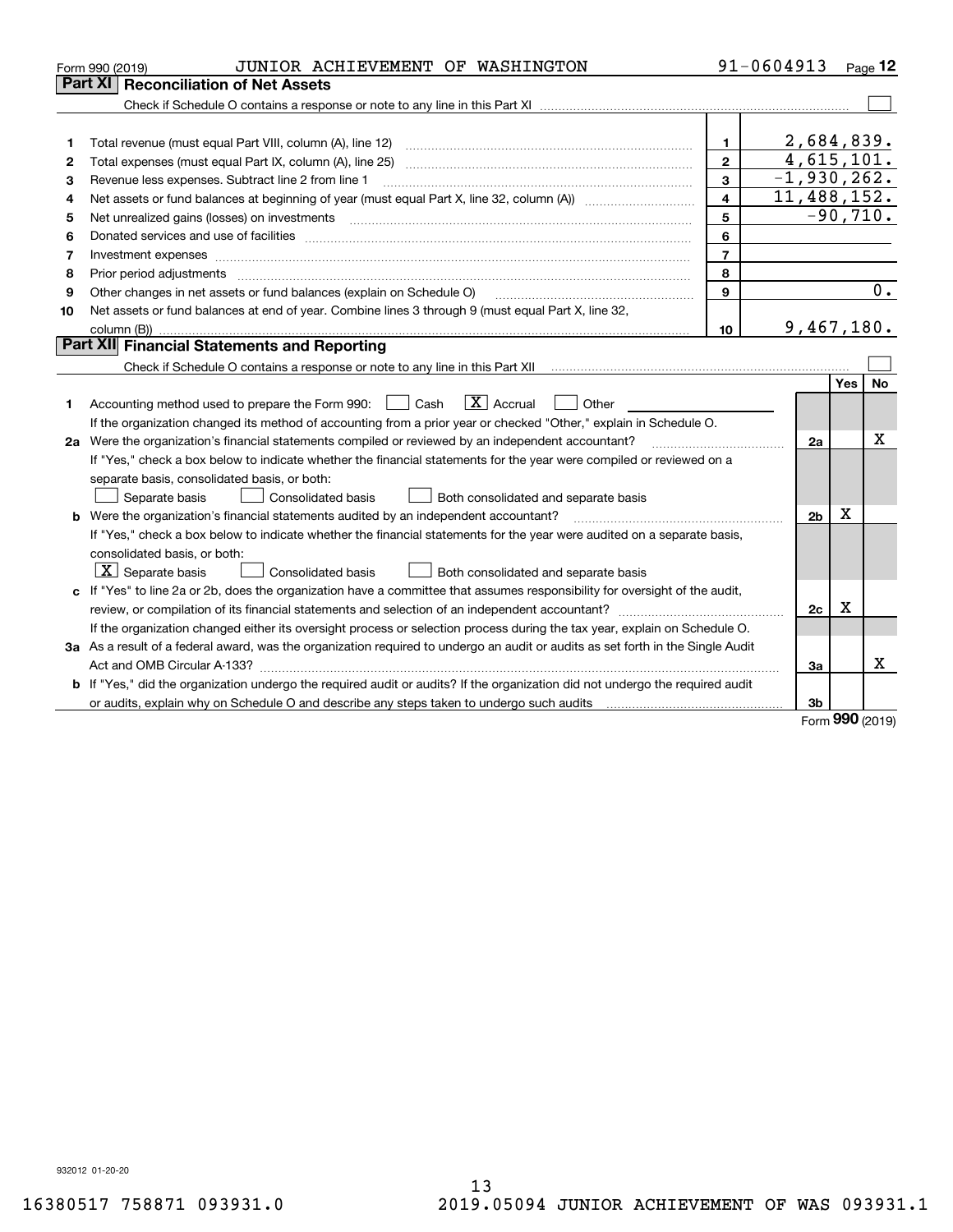| <b>SCHEDULE A</b> |
|-------------------|
|-------------------|

Department of the Treasury Internal Revenue Service

**(Form 990 or 990-EZ)**

# **Public Charity Status and Public Support**

**Complete if the organization is a section 501(c)(3) organization or a section 4947(a)(1) nonexempt charitable trust. | Attach to Form 990 or Form 990-EZ.** 

| ▶ Go to www.irs.gov/Form990 for instructions and the latest information. |  |  |  |  |
|--------------------------------------------------------------------------|--|--|--|--|

| OMB No 1545-0047                    |
|-------------------------------------|
| 2019                                |
| <b>Open to Public</b><br>Inspection |

|        |            | Name of the organization                                                                                                                      |          |                                                        |                             |                                 |                            |  | <b>Employer identification number</b> |  |
|--------|------------|-----------------------------------------------------------------------------------------------------------------------------------------------|----------|--------------------------------------------------------|-----------------------------|---------------------------------|----------------------------|--|---------------------------------------|--|
|        |            |                                                                                                                                               |          | JUNIOR ACHIEVEMENT OF WASHINGTON                       |                             |                                 |                            |  | 91-0604913                            |  |
| Part I |            | Reason for Public Charity Status (All organizations must complete this part.) See instructions.                                               |          |                                                        |                             |                                 |                            |  |                                       |  |
|        |            | The organization is not a private foundation because it is: (For lines 1 through 12, check only one box.)                                     |          |                                                        |                             |                                 |                            |  |                                       |  |
| 1      |            | A church, convention of churches, or association of churches described in section 170(b)(1)(A)(i).                                            |          |                                                        |                             |                                 |                            |  |                                       |  |
| 2      |            | A school described in section 170(b)(1)(A)(ii). (Attach Schedule E (Form 990 or 990-EZ).)                                                     |          |                                                        |                             |                                 |                            |  |                                       |  |
| 3      |            | A hospital or a cooperative hospital service organization described in section $170(b)(1)(A)(iii)$ .                                          |          |                                                        |                             |                                 |                            |  |                                       |  |
| 4      |            | A medical research organization operated in conjunction with a hospital described in section 170(b)(1)(A)(iii). Enter the hospital's name,    |          |                                                        |                             |                                 |                            |  |                                       |  |
|        |            | city, and state:                                                                                                                              |          |                                                        |                             |                                 |                            |  |                                       |  |
| 5      |            | An organization operated for the benefit of a college or university owned or operated by a governmental unit described in                     |          |                                                        |                             |                                 |                            |  |                                       |  |
|        |            | section 170(b)(1)(A)(iv). (Complete Part II.)                                                                                                 |          |                                                        |                             |                                 |                            |  |                                       |  |
| 6      |            | A federal, state, or local government or governmental unit described in section 170(b)(1)(A)(v).                                              |          |                                                        |                             |                                 |                            |  |                                       |  |
|        | $7 \times$ | An organization that normally receives a substantial part of its support from a governmental unit or from the general public described in     |          |                                                        |                             |                                 |                            |  |                                       |  |
|        |            | section 170(b)(1)(A)(vi). (Complete Part II.)                                                                                                 |          |                                                        |                             |                                 |                            |  |                                       |  |
| 8      |            | A community trust described in section 170(b)(1)(A)(vi). (Complete Part II.)                                                                  |          |                                                        |                             |                                 |                            |  |                                       |  |
| 9      |            | An agricultural research organization described in section 170(b)(1)(A)(ix) operated in conjunction with a land-grant college                 |          |                                                        |                             |                                 |                            |  |                                       |  |
|        |            | or university or a non-land-grant college of agriculture (see instructions). Enter the name, city, and state of the college or                |          |                                                        |                             |                                 |                            |  |                                       |  |
|        |            | university:                                                                                                                                   |          |                                                        |                             |                                 |                            |  |                                       |  |
| 10     |            | An organization that normally receives: (1) more than 33 1/3% of its support from contributions, membership fees, and gross receipts from     |          |                                                        |                             |                                 |                            |  |                                       |  |
|        |            | activities related to its exempt functions - subject to certain exceptions, and (2) no more than 33 1/3% of its support from gross investment |          |                                                        |                             |                                 |                            |  |                                       |  |
|        |            | income and unrelated business taxable income (less section 511 tax) from businesses acquired by the organization after June 30, 1975.         |          |                                                        |                             |                                 |                            |  |                                       |  |
|        |            | See section 509(a)(2). (Complete Part III.)                                                                                                   |          |                                                        |                             |                                 |                            |  |                                       |  |
| 11     |            | An organization organized and operated exclusively to test for public safety. See section 509(a)(4).                                          |          |                                                        |                             |                                 |                            |  |                                       |  |
| 12     |            | An organization organized and operated exclusively for the benefit of, to perform the functions of, or to carry out the purposes of one or    |          |                                                        |                             |                                 |                            |  |                                       |  |
|        |            | more publicly supported organizations described in section 509(a)(1) or section 509(a)(2). See section 509(a)(3). Check the box in            |          |                                                        |                             |                                 |                            |  |                                       |  |
|        |            | lines 12a through 12d that describes the type of supporting organization and complete lines 12e, 12f, and 12g.                                |          |                                                        |                             |                                 |                            |  |                                       |  |
| а      |            | Type I. A supporting organization operated, supervised, or controlled by its supported organization(s), typically by giving                   |          |                                                        |                             |                                 |                            |  |                                       |  |
|        |            | the supported organization(s) the power to regularly appoint or elect a majority of the directors or trustees of the supporting               |          |                                                        |                             |                                 |                            |  |                                       |  |
|        |            | organization. You must complete Part IV, Sections A and B.                                                                                    |          |                                                        |                             |                                 |                            |  |                                       |  |
| b      |            | Type II. A supporting organization supervised or controlled in connection with its supported organization(s), by having                       |          |                                                        |                             |                                 |                            |  |                                       |  |
|        |            | control or management of the supporting organization vested in the same persons that control or manage the supported                          |          |                                                        |                             |                                 |                            |  |                                       |  |
|        |            | organization(s). You must complete Part IV, Sections A and C.                                                                                 |          |                                                        |                             |                                 |                            |  |                                       |  |
| с      |            | Type III functionally integrated. A supporting organization operated in connection with, and functionally integrated with,                    |          |                                                        |                             |                                 |                            |  |                                       |  |
|        |            | its supported organization(s) (see instructions). You must complete Part IV, Sections A, D, and E.                                            |          |                                                        |                             |                                 |                            |  |                                       |  |
| d      |            | Type III non-functionally integrated. A supporting organization operated in connection with its supported organization(s)                     |          |                                                        |                             |                                 |                            |  |                                       |  |
|        |            | that is not functionally integrated. The organization generally must satisfy a distribution requirement and an attentiveness                  |          |                                                        |                             |                                 |                            |  |                                       |  |
|        |            | requirement (see instructions). You must complete Part IV, Sections A and D, and Part V.                                                      |          |                                                        |                             |                                 |                            |  |                                       |  |
|        |            | Check this box if the organization received a written determination from the IRS that it is a Type I, Type II, Type III                       |          |                                                        |                             |                                 |                            |  |                                       |  |
|        |            | functionally integrated, or Type III non-functionally integrated supporting organization.                                                     |          |                                                        |                             |                                 |                            |  |                                       |  |
|        |            | f Enter the number of supported organizations                                                                                                 |          |                                                        |                             |                                 |                            |  |                                       |  |
|        |            | g Provide the following information about the supported organization(s).                                                                      |          |                                                        |                             |                                 |                            |  |                                       |  |
|        |            | (i) Name of supported                                                                                                                         | (ii) EIN | (iii) Type of organization<br>(described on lines 1-10 | in your governing document? | (iv) Is the organization listed | (v) Amount of monetary     |  | (vi) Amount of other                  |  |
|        |            | organization                                                                                                                                  |          | above (see instructions))                              | Yes                         | No                              | support (see instructions) |  | support (see instructions)            |  |
|        |            |                                                                                                                                               |          |                                                        |                             |                                 |                            |  |                                       |  |
|        |            |                                                                                                                                               |          |                                                        |                             |                                 |                            |  |                                       |  |
|        |            |                                                                                                                                               |          |                                                        |                             |                                 |                            |  |                                       |  |
|        |            |                                                                                                                                               |          |                                                        |                             |                                 |                            |  |                                       |  |
|        |            |                                                                                                                                               |          |                                                        |                             |                                 |                            |  |                                       |  |
|        |            |                                                                                                                                               |          |                                                        |                             |                                 |                            |  |                                       |  |
|        |            |                                                                                                                                               |          |                                                        |                             |                                 |                            |  |                                       |  |
|        |            |                                                                                                                                               |          |                                                        |                             |                                 |                            |  |                                       |  |
|        |            |                                                                                                                                               |          |                                                        |                             |                                 |                            |  |                                       |  |
|        |            |                                                                                                                                               |          |                                                        |                             |                                 |                            |  |                                       |  |
| Total  |            |                                                                                                                                               |          |                                                        |                             |                                 |                            |  |                                       |  |

LHA For Paperwork Reduction Act Notice, see the Instructions for Form 990 or 990-EZ. 932021 09-25-19 Schedule A (Form 990 or 990-EZ) 2019 14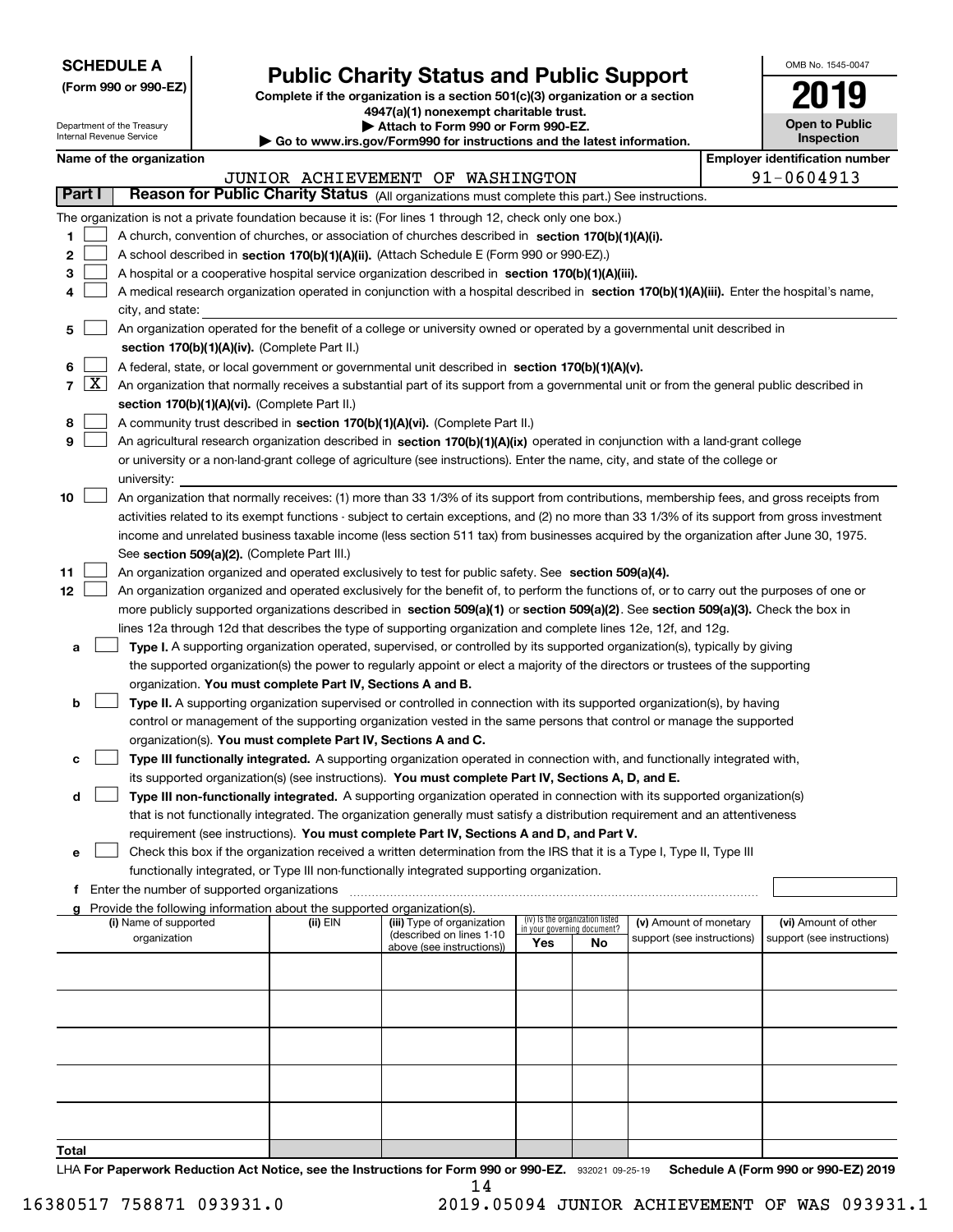#### Schedule A (Form 990 or 990-EZ) 2019  $\,$  JUNIOR  $\,$  ACHIEVEMENT OF WASHINGTON  $\,$   $\,$  91-0604913  $\,$  Page

(Complete only if you checked the box on line 5, 7, or 8 of Part I or if the organization failed to qualify under Part III. If the organization fails to qualify under the tests listed below, please complete Part III.) **Part II Support Schedule for Organizations Described in Sections 170(b)(1)(A)(iv) and 170(b)(1)(A)(vi)** 

| <b>Section A. Public Support</b>                                                                                                               |          |            |            |            |                                      |                                         |
|------------------------------------------------------------------------------------------------------------------------------------------------|----------|------------|------------|------------|--------------------------------------|-----------------------------------------|
| Calendar year (or fiscal year beginning in)                                                                                                    | (a) 2015 | $(b)$ 2016 | $(c)$ 2017 | $(d)$ 2018 | (e) 2019                             | (f) Total                               |
| 1 Gifts, grants, contributions, and                                                                                                            |          |            |            |            |                                      |                                         |
| membership fees received. (Do not                                                                                                              |          |            |            |            |                                      |                                         |
| include any "unusual grants.")                                                                                                                 | 3958416. | 3397103.   | 2236970.   | 2360443.   |                                      | 2553311.14506243.                       |
| 2 Tax revenues levied for the organ-                                                                                                           |          |            |            |            |                                      |                                         |
| ization's benefit and either paid to                                                                                                           |          |            |            |            |                                      |                                         |
| or expended on its behalf                                                                                                                      |          |            |            |            |                                      |                                         |
| 3 The value of services or facilities                                                                                                          |          |            |            |            |                                      |                                         |
| furnished by a governmental unit to                                                                                                            |          |            |            |            |                                      |                                         |
| the organization without charge                                                                                                                |          |            |            |            |                                      |                                         |
| 4 Total. Add lines 1 through 3                                                                                                                 | 3958416. | 3397103.   | 2236970.   | 2360443.   |                                      | 2553311.14506243.                       |
| 5 The portion of total contributions                                                                                                           |          |            |            |            |                                      |                                         |
| by each person (other than a                                                                                                                   |          |            |            |            |                                      |                                         |
| governmental unit or publicly                                                                                                                  |          |            |            |            |                                      |                                         |
| supported organization) included                                                                                                               |          |            |            |            |                                      |                                         |
| on line 1 that exceeds 2% of the                                                                                                               |          |            |            |            |                                      |                                         |
| amount shown on line 11,                                                                                                                       |          |            |            |            |                                      |                                         |
| column (f)                                                                                                                                     |          |            |            |            |                                      | 1372488.                                |
| 6 Public support. Subtract line 5 from line 4.                                                                                                 |          |            |            |            |                                      | 13133755.                               |
| <b>Section B. Total Support</b>                                                                                                                |          |            |            |            |                                      |                                         |
| Calendar year (or fiscal year beginning in)                                                                                                    | (a) 2015 | (b) 2016   | $(c)$ 2017 | $(d)$ 2018 | (e) 2019                             | (f) Total                               |
| <b>7</b> Amounts from line 4                                                                                                                   | 3958416. | 3397103.   | 2236970.   | 2360443.   |                                      | 2553311.14506243.                       |
| 8 Gross income from interest,                                                                                                                  |          |            |            |            |                                      |                                         |
| dividends, payments received on                                                                                                                |          |            |            |            |                                      |                                         |
| securities loans, rents, royalties,                                                                                                            |          |            |            |            |                                      |                                         |
| and income from similar sources                                                                                                                | 67,066.  | 52,180.    | 41,600.    | 29,098.    | 24,756.                              | 214,700.                                |
| 9 Net income from unrelated business                                                                                                           |          |            |            |            |                                      |                                         |
| activities, whether or not the                                                                                                                 |          |            |            |            |                                      |                                         |
| business is regularly carried on                                                                                                               |          |            |            |            |                                      |                                         |
| 10 Other income. Do not include gain                                                                                                           |          |            |            |            |                                      |                                         |
| or loss from the sale of capital                                                                                                               |          |            |            |            |                                      |                                         |
| assets (Explain in Part VI.) <b>Constant</b>                                                                                                   | 5,970.   | 5, 245.    |            |            |                                      | 11,215.                                 |
| 11 Total support. Add lines 7 through 10                                                                                                       |          |            |            |            |                                      | 14732158.                               |
| <b>12</b> Gross receipts from related activities, etc. (see instructions)                                                                      |          |            |            |            | 12                                   | 2,236,307.                              |
| 13 First five years. If the Form 990 is for the organization's first, second, third, fourth, or fifth tax year as a section 501(c)(3)          |          |            |            |            |                                      |                                         |
| organization, check this box and stop here                                                                                                     |          |            |            |            |                                      |                                         |
| Section C. Computation of Public Support Percentage                                                                                            |          |            |            |            |                                      |                                         |
| 14 Public support percentage for 2019 (line 6, column (f) divided by line 11, column (f) <i>manumeronominimi</i> ng.                           |          |            |            |            | 14                                   | 89.15<br>$\frac{9}{6}$                  |
|                                                                                                                                                |          |            |            |            | 15                                   | 89.87<br>%                              |
| 16a 33 1/3% support test - 2019. If the organization did not check the box on line 13, and line 14 is 33 1/3% or more, check this box and      |          |            |            |            |                                      |                                         |
| stop here. The organization qualifies as a publicly supported organization                                                                     |          |            |            |            |                                      | $\blacktriangleright$ $\vert$ X $\vert$ |
| b 33 1/3% support test - 2018. If the organization did not check a box on line 13 or 16a, and line 15 is 33 1/3% or more, check this box       |          |            |            |            |                                      |                                         |
| and stop here. The organization qualifies as a publicly supported organization                                                                 |          |            |            |            |                                      |                                         |
| 17a 10% -facts-and-circumstances test - 2019. If the organization did not check a box on line 13, 16a, or 16b, and line 14 is 10% or more,     |          |            |            |            |                                      |                                         |
| and if the organization meets the "facts-and-circumstances" test, check this box and stop here. Explain in Part VI how the organization        |          |            |            |            |                                      |                                         |
| meets the "facts-and-circumstances" test. The organization qualifies as a publicly supported organization <i>marroummumumumum</i>              |          |            |            |            |                                      |                                         |
| <b>b 10% -facts-and-circumstances test - 2018.</b> If the organization did not check a box on line 13, 16a, 16b, or 17a, and line 15 is 10% or |          |            |            |            |                                      |                                         |
| more, and if the organization meets the "facts-and-circumstances" test, check this box and stop here. Explain in Part VI how the               |          |            |            |            |                                      |                                         |
| organization meets the "facts-and-circumstances" test. The organization qualifies as a publicly supported organization                         |          |            |            |            |                                      |                                         |
| 18 Private foundation. If the organization did not check a box on line 13, 16a, 16b, 17a, or 17b, check this box and see instructions          |          |            |            |            |                                      |                                         |
|                                                                                                                                                |          |            |            |            | Schedule A (Form 990 or 990-EZ) 2019 |                                         |

**Schedule A (Form 990 or 990-EZ) 2019**

932022 09-25-19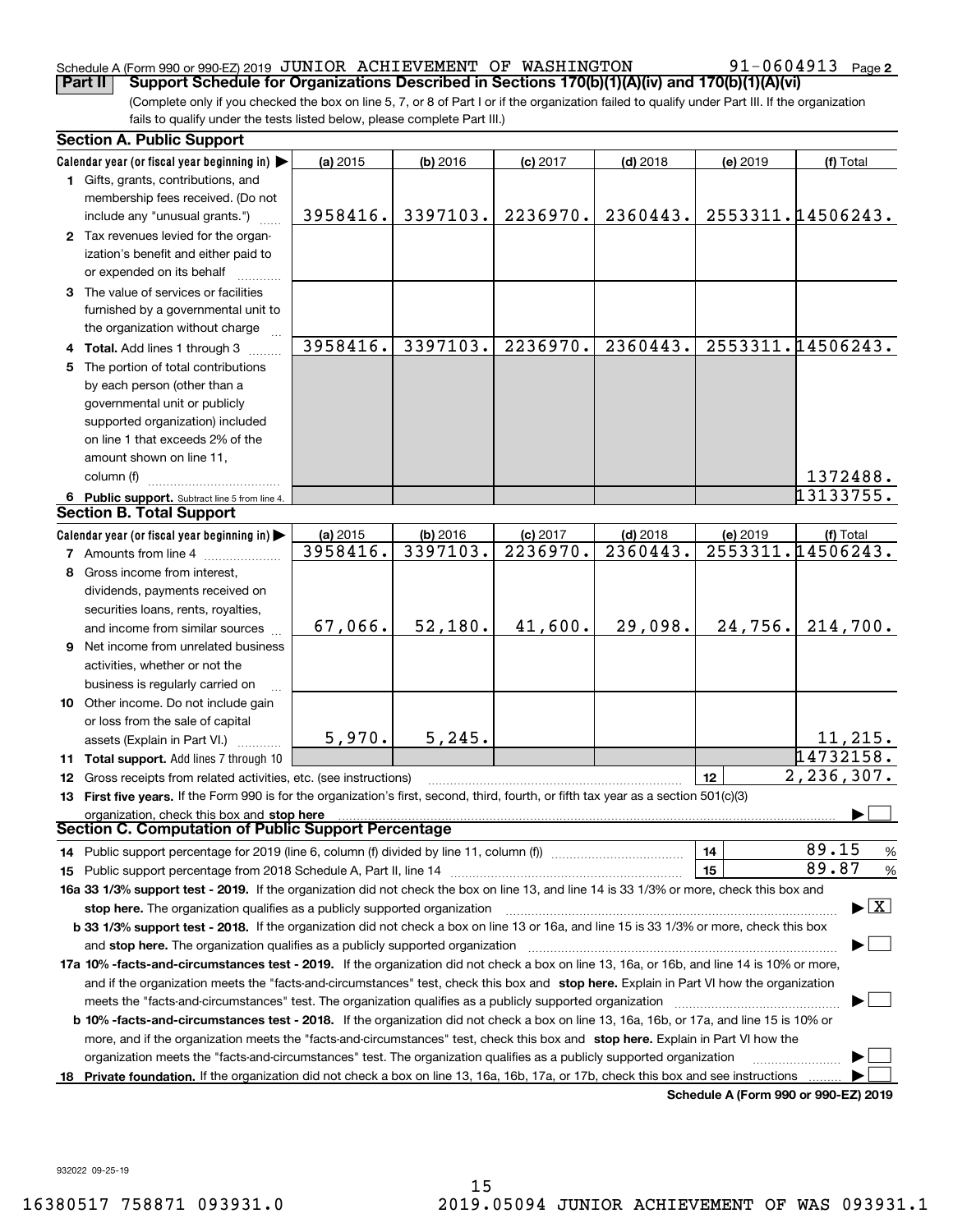#### Schedule A (Form 990 or 990-EZ) 2019  $\,$  JUNIOR  $\,$  ACHIEVEMENT OF WASHINGTON  $\,$   $\,$  91-0604913  $\,$  Page **Part III Support Schedule for Organizations Described in Section 509(a)(2)**

(Complete only if you checked the box on line 10 of Part I or if the organization failed to qualify under Part II. If the organization fails to qualify under the tests listed below, please complete Part II.)

| <b>Section A. Public Support</b>                                                                                                                                                                                         |            |          |            |            |          |                                      |
|--------------------------------------------------------------------------------------------------------------------------------------------------------------------------------------------------------------------------|------------|----------|------------|------------|----------|--------------------------------------|
| Calendar year (or fiscal year beginning in) $\blacktriangleright$                                                                                                                                                        | (a) 2015   | (b) 2016 | $(c)$ 2017 | $(d)$ 2018 | (e) 2019 | (f) Total                            |
| 1 Gifts, grants, contributions, and                                                                                                                                                                                      |            |          |            |            |          |                                      |
| membership fees received. (Do not                                                                                                                                                                                        |            |          |            |            |          |                                      |
| include any "unusual grants.")                                                                                                                                                                                           |            |          |            |            |          |                                      |
| 2 Gross receipts from admissions,<br>merchandise sold or services per-<br>formed, or facilities furnished in<br>any activity that is related to the<br>organization's tax-exempt purpose                                 |            |          |            |            |          |                                      |
| 3 Gross receipts from activities that<br>are not an unrelated trade or bus-                                                                                                                                              |            |          |            |            |          |                                      |
| iness under section 513                                                                                                                                                                                                  |            |          |            |            |          |                                      |
| 4 Tax revenues levied for the organ-<br>ization's benefit and either paid to                                                                                                                                             |            |          |            |            |          |                                      |
| or expended on its behalf<br>.                                                                                                                                                                                           |            |          |            |            |          |                                      |
| 5 The value of services or facilities<br>furnished by a governmental unit to<br>the organization without charge                                                                                                          |            |          |            |            |          |                                      |
| <b>6 Total.</b> Add lines 1 through 5                                                                                                                                                                                    |            |          |            |            |          |                                      |
| 7a Amounts included on lines 1, 2, and                                                                                                                                                                                   |            |          |            |            |          |                                      |
| 3 received from disqualified persons<br><b>b</b> Amounts included on lines 2 and 3 received<br>from other than disqualified persons that<br>exceed the greater of \$5,000 or 1% of the<br>amount on line 13 for the year |            |          |            |            |          |                                      |
| c Add lines 7a and 7b                                                                                                                                                                                                    |            |          |            |            |          |                                      |
| 8 Public support. (Subtract line 7c from line 6.)                                                                                                                                                                        |            |          |            |            |          |                                      |
| <b>Section B. Total Support</b>                                                                                                                                                                                          |            |          |            |            |          |                                      |
| Calendar year (or fiscal year beginning in)                                                                                                                                                                              | (a) $2015$ | (b) 2016 | $(c)$ 2017 | $(d)$ 2018 | (e) 2019 | (f) Total                            |
| 9 Amounts from line 6                                                                                                                                                                                                    |            |          |            |            |          |                                      |
| 10a Gross income from interest,<br>dividends, payments received on<br>securities loans, rents, royalties,<br>and income from similar sources                                                                             |            |          |            |            |          |                                      |
| <b>b</b> Unrelated business taxable income<br>(less section 511 taxes) from businesses<br>acquired after June 30, 1975                                                                                                   |            |          |            |            |          |                                      |
| c Add lines 10a and 10b                                                                                                                                                                                                  |            |          |            |            |          |                                      |
| <b>11</b> Net income from unrelated business<br>activities not included in line 10b,<br>whether or not the business is<br>regularly carried on                                                                           |            |          |            |            |          |                                      |
| <b>12</b> Other income. Do not include gain<br>or loss from the sale of capital<br>assets (Explain in Part VI.)                                                                                                          |            |          |            |            |          |                                      |
| <b>13 Total support.</b> (Add lines 9, 10c, 11, and 12.)                                                                                                                                                                 |            |          |            |            |          |                                      |
| 14 First five years. If the Form 990 is for the organization's first, second, third, fourth, or fifth tax year as a section 501(c)(3) organization,                                                                      |            |          |            |            |          |                                      |
| check this box and stop here measurements and stop here are constructed and the measurement of the state of the                                                                                                          |            |          |            |            |          |                                      |
| <b>Section C. Computation of Public Support Percentage</b>                                                                                                                                                               |            |          |            |            |          |                                      |
| 15 Public support percentage for 2019 (line 8, column (f), divided by line 13, column (f))                                                                                                                               |            |          |            |            | 15       | %                                    |
| 16 Public support percentage from 2018 Schedule A, Part III, line 15                                                                                                                                                     |            |          |            |            | 16       | %                                    |
| <b>Section D. Computation of Investment Income Percentage</b>                                                                                                                                                            |            |          |            |            |          |                                      |
| 17 Investment income percentage for 2019 (line 10c, column (f), divided by line 13, column (f))                                                                                                                          |            |          |            |            | 17       | %                                    |
| 18 Investment income percentage from 2018 Schedule A, Part III, line 17                                                                                                                                                  |            |          |            |            | 18       | %                                    |
| 19a 33 1/3% support tests - 2019. If the organization did not check the box on line 14, and line 15 is more than 33 1/3%, and line 17 is not                                                                             |            |          |            |            |          |                                      |
| more than 33 1/3%, check this box and stop here. The organization qualifies as a publicly supported organization                                                                                                         |            |          |            |            |          | ▶                                    |
| b 33 1/3% support tests - 2018. If the organization did not check a box on line 14 or line 19a, and line 16 is more than 33 1/3%, and                                                                                    |            |          |            |            |          |                                      |
| line 18 is not more than 33 1/3%, check this box and stop here. The organization qualifies as a publicly supported organization                                                                                          |            |          |            |            |          |                                      |
| 20 Private foundation. If the organization did not check a box on line 14, 19a, or 19b, check this box and see instructions                                                                                              |            |          |            |            |          |                                      |
| 932023 09-25-19                                                                                                                                                                                                          |            | 16       |            |            |          | Schedule A (Form 990 or 990-EZ) 2019 |

16380517 758871 093931.0 2019.05094 JUNIOR ACHIEVEMENT OF WAS 093931.1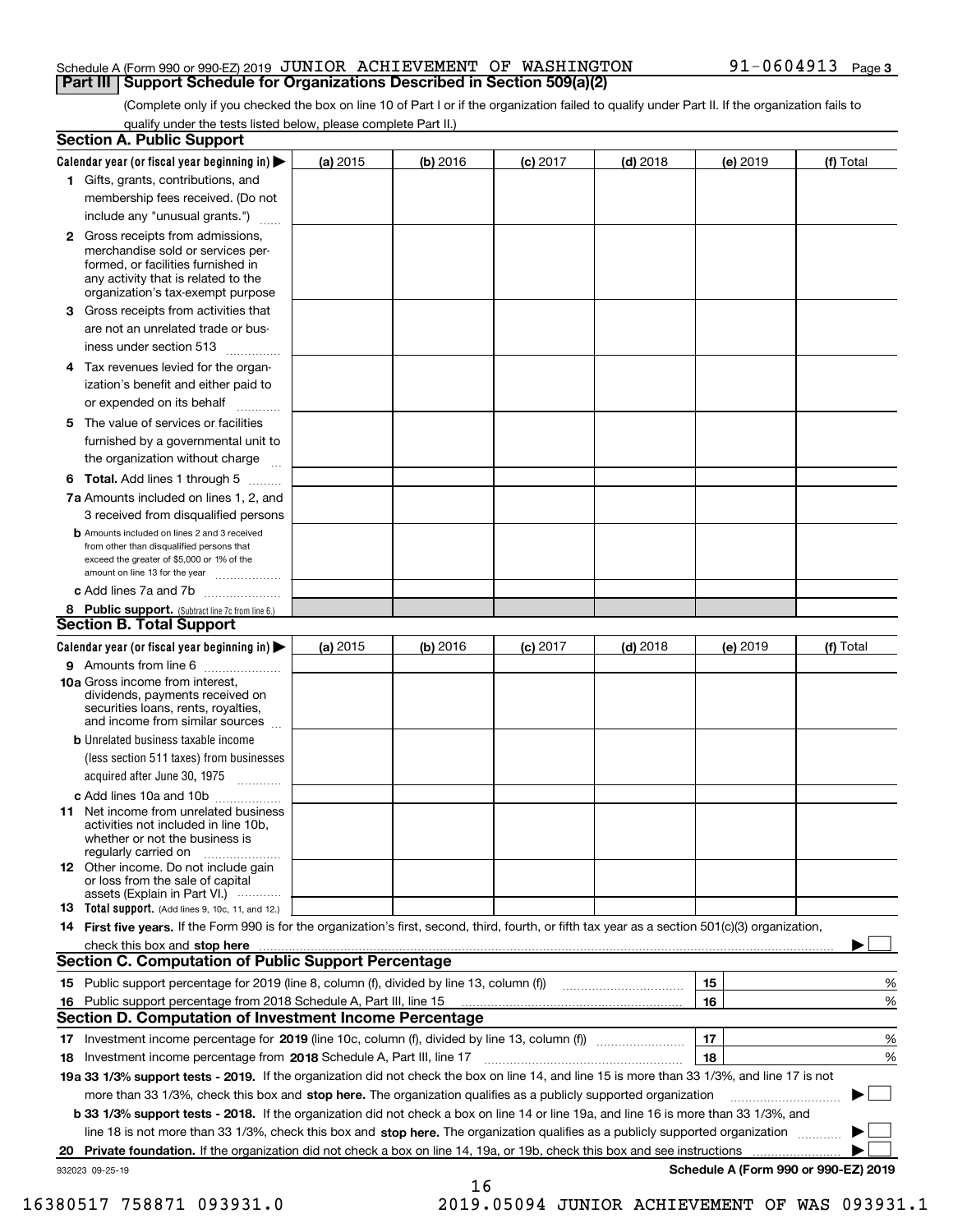#### Schedule A (Form 990 or 990-EZ) 2019  $\,$  JUNIOR  $\,$  ACHIEVEMENT OF WASHINGTON  $\,$   $\,$  91-0604913  $\,$  Page

### **Part IV Supporting Organizations**

(Complete only if you checked a box in line 12 on Part I. If you checked 12a of Part I, complete Sections A and B. If you checked 12b of Part I, complete Sections A and C. If you checked 12c of Part I, complete Sections A, D, and E. If you checked 12d of Part I, complete Sections A and D, and complete Part V.)

#### **Section A. All Supporting Organizations**

- **1** Are all of the organization's supported organizations listed by name in the organization's governing documents? If "No," describe in **Part VI** how the supported organizations are designated. If designated by *class or purpose, describe the designation. If historic and continuing relationship, explain.*
- **2** Did the organization have any supported organization that does not have an IRS determination of status under section 509(a)(1) or (2)? If "Yes," explain in Part VI how the organization determined that the supported *organization was described in section 509(a)(1) or (2).*
- **3a** Did the organization have a supported organization described in section 501(c)(4), (5), or (6)? If "Yes," answer *(b) and (c) below.*
- **b** Did the organization confirm that each supported organization qualified under section 501(c)(4), (5), or (6) and satisfied the public support tests under section 509(a)(2)? If "Yes," describe in **Part VI** when and how the *organization made the determination.*
- **c**Did the organization ensure that all support to such organizations was used exclusively for section 170(c)(2)(B) purposes? If "Yes," explain in **Part VI** what controls the organization put in place to ensure such use.
- **4a***If* Was any supported organization not organized in the United States ("foreign supported organization")? *"Yes," and if you checked 12a or 12b in Part I, answer (b) and (c) below.*
- **b** Did the organization have ultimate control and discretion in deciding whether to make grants to the foreign supported organization? If "Yes," describe in **Part VI** how the organization had such control and discretion *despite being controlled or supervised by or in connection with its supported organizations.*
- **c** Did the organization support any foreign supported organization that does not have an IRS determination under sections 501(c)(3) and 509(a)(1) or (2)? If "Yes," explain in **Part VI** what controls the organization used *to ensure that all support to the foreign supported organization was used exclusively for section 170(c)(2)(B) purposes.*
- **5a** Did the organization add, substitute, or remove any supported organizations during the tax year? If "Yes," answer (b) and (c) below (if applicable). Also, provide detail in **Part VI,** including (i) the names and EIN *numbers of the supported organizations added, substituted, or removed; (ii) the reasons for each such action; (iii) the authority under the organization's organizing document authorizing such action; and (iv) how the action was accomplished (such as by amendment to the organizing document).*
- **b** Type I or Type II only. Was any added or substituted supported organization part of a class already designated in the organization's organizing document?
- **cSubstitutions only.**  Was the substitution the result of an event beyond the organization's control?
- **6** Did the organization provide support (whether in the form of grants or the provision of services or facilities) to **Part VI.** *If "Yes," provide detail in* support or benefit one or more of the filing organization's supported organizations? anyone other than (i) its supported organizations, (ii) individuals that are part of the charitable class benefited by one or more of its supported organizations, or (iii) other supporting organizations that also
- **7**Did the organization provide a grant, loan, compensation, or other similar payment to a substantial contributor *If "Yes," complete Part I of Schedule L (Form 990 or 990-EZ).* regard to a substantial contributor? (as defined in section 4958(c)(3)(C)), a family member of a substantial contributor, or a 35% controlled entity with
- **8** Did the organization make a loan to a disqualified person (as defined in section 4958) not described in line 7? *If "Yes," complete Part I of Schedule L (Form 990 or 990-EZ).*
- **9a** Was the organization controlled directly or indirectly at any time during the tax year by one or more in section 509(a)(1) or (2))? If "Yes," *provide detail in* <code>Part VI.</code> disqualified persons as defined in section 4946 (other than foundation managers and organizations described
- **b** Did one or more disqualified persons (as defined in line 9a) hold a controlling interest in any entity in which the supporting organization had an interest? If "Yes," provide detail in P**art VI**.
- **c**Did a disqualified person (as defined in line 9a) have an ownership interest in, or derive any personal benefit from, assets in which the supporting organization also had an interest? If "Yes," provide detail in P**art VI.**
- **10a** Was the organization subject to the excess business holdings rules of section 4943 because of section supporting organizations)? If "Yes," answer 10b below. 4943(f) (regarding certain Type II supporting organizations, and all Type III non-functionally integrated
- **b** Did the organization have any excess business holdings in the tax year? (Use Schedule C, Form 4720, to *determine whether the organization had excess business holdings.)*

932024 09-25-19

**10b**

**Schedule A (Form 990 or 990-EZ) 2019**

**YesNo**

**1**

**2**

**3a**

**3b**

**3c**

**4a**

**4b**

**4c**

**5a**

**5b5c**

**6**

**7**

**8**

**9a**

**9b**

**9c**

**10a**

17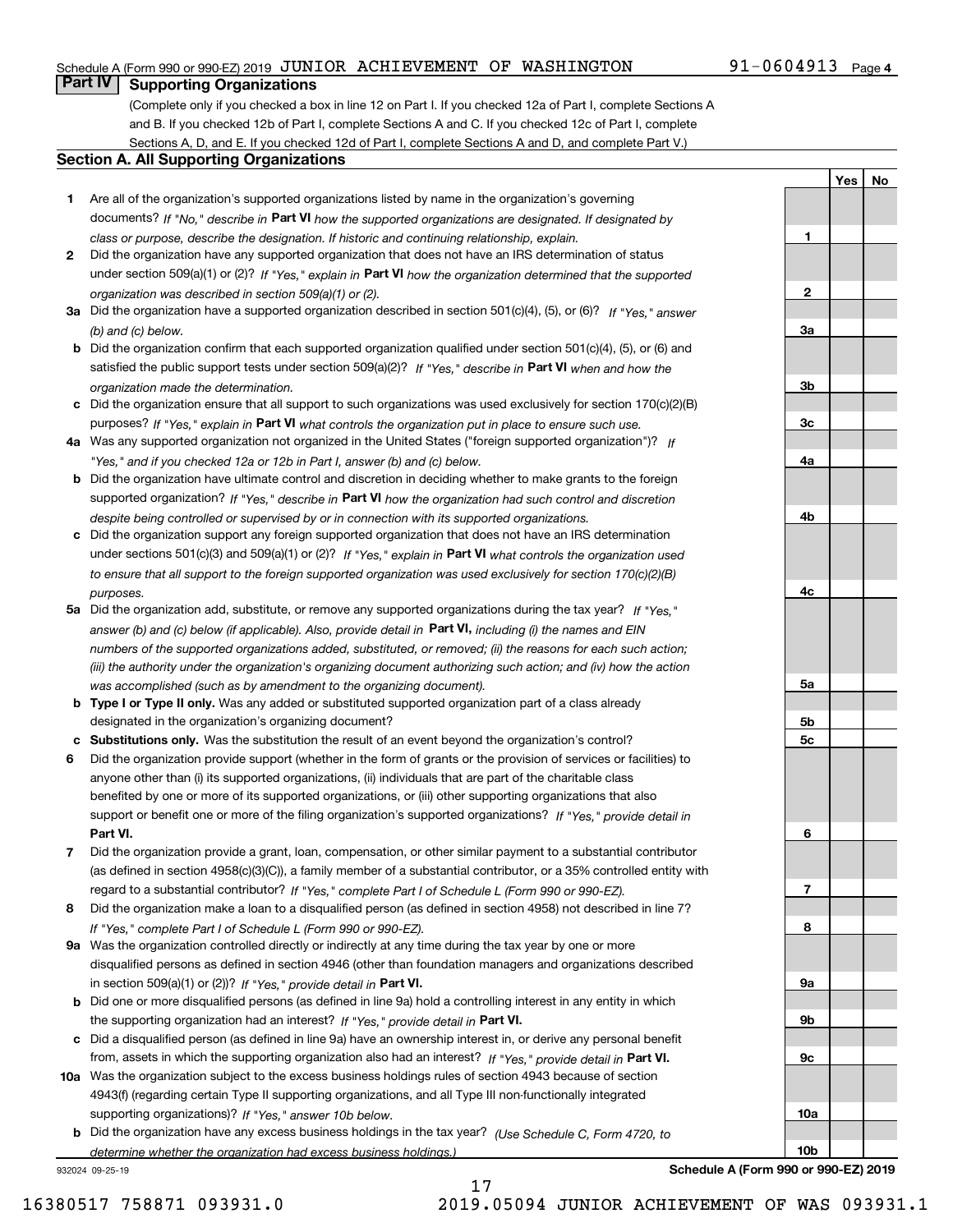#### Schedule A (Form 990 or 990-EZ) 2019  $\,$  JUNIOR  $\,$  ACHIEVEMENT OF WASHINGTON  $\,$   $\,$  91-0604913  $\,$  Page

|    | Part IV<br><b>Supporting Organizations (continued)</b>                                                                                                                                                        |              |     |    |
|----|---------------------------------------------------------------------------------------------------------------------------------------------------------------------------------------------------------------|--------------|-----|----|
|    |                                                                                                                                                                                                               |              | Yes | No |
| 11 | Has the organization accepted a gift or contribution from any of the following persons?                                                                                                                       |              |     |    |
|    | a A person who directly or indirectly controls, either alone or together with persons described in (b) and (c)                                                                                                |              |     |    |
|    | below, the governing body of a supported organization?                                                                                                                                                        | 11a          |     |    |
|    | <b>b</b> A family member of a person described in (a) above?                                                                                                                                                  | 11b          |     |    |
|    | c A 35% controlled entity of a person described in (a) or (b) above? If "Yes" to a, b, or c, provide detail in Part VI.                                                                                       | 11c          |     |    |
|    | <b>Section B. Type I Supporting Organizations</b>                                                                                                                                                             |              |     |    |
|    |                                                                                                                                                                                                               |              | Yes | No |
| 1  | Did the directors, trustees, or membership of one or more supported organizations have the power to                                                                                                           |              |     |    |
|    | regularly appoint or elect at least a majority of the organization's directors or trustees at all times during the                                                                                            |              |     |    |
|    | tax year? If "No," describe in Part VI how the supported organization(s) effectively operated, supervised, or                                                                                                 |              |     |    |
|    |                                                                                                                                                                                                               |              |     |    |
|    | controlled the organization's activities. If the organization had more than one supported organization,                                                                                                       |              |     |    |
|    | describe how the powers to appoint and/or remove directors or trustees were allocated among the supported                                                                                                     | 1            |     |    |
| 2  | organizations and what conditions or restrictions, if any, applied to such powers during the tax year.<br>Did the organization operate for the benefit of any supported organization other than the supported |              |     |    |
|    | organization(s) that operated, supervised, or controlled the supporting organization? If "Yes," explain in                                                                                                    |              |     |    |
|    |                                                                                                                                                                                                               |              |     |    |
|    | Part VI how providing such benefit carried out the purposes of the supported organization(s) that operated,                                                                                                   | $\mathbf{2}$ |     |    |
|    | supervised, or controlled the supporting organization.<br><b>Section C. Type II Supporting Organizations</b>                                                                                                  |              |     |    |
|    |                                                                                                                                                                                                               |              |     |    |
|    |                                                                                                                                                                                                               |              | Yes | No |
| 1  | Were a majority of the organization's directors or trustees during the tax year also a majority of the directors                                                                                              |              |     |    |
|    | or trustees of each of the organization's supported organization(s)? If "No." describe in Part VI how control                                                                                                 |              |     |    |
|    | or management of the supporting organization was vested in the same persons that controlled or managed                                                                                                        |              |     |    |
|    | the supported organization(s).<br><b>Section D. All Type III Supporting Organizations</b>                                                                                                                     | 1            |     |    |
|    |                                                                                                                                                                                                               |              |     |    |
|    |                                                                                                                                                                                                               |              | Yes | No |
| 1  | Did the organization provide to each of its supported organizations, by the last day of the fifth month of the                                                                                                |              |     |    |
|    | organization's tax year, (i) a written notice describing the type and amount of support provided during the prior tax                                                                                         |              |     |    |
|    | year, (ii) a copy of the Form 990 that was most recently filed as of the date of notification, and (iii) copies of the                                                                                        |              |     |    |
|    | organization's governing documents in effect on the date of notification, to the extent not previously provided?                                                                                              | 1            |     |    |
| 2  | Were any of the organization's officers, directors, or trustees either (i) appointed or elected by the supported                                                                                              |              |     |    |
|    | organization(s) or (ii) serving on the governing body of a supported organization? If "No," explain in Part VI how                                                                                            |              |     |    |
|    | the organization maintained a close and continuous working relationship with the supported organization(s).                                                                                                   | 2            |     |    |
| 3  | By reason of the relationship described in (2), did the organization's supported organizations have a                                                                                                         |              |     |    |
|    | significant voice in the organization's investment policies and in directing the use of the organization's                                                                                                    |              |     |    |
|    | income or assets at all times during the tax year? If "Yes," describe in Part VI the role the organization's                                                                                                  |              |     |    |
|    | supported organizations played in this regard.                                                                                                                                                                | З            |     |    |
|    | Section E. Type III Functionally Integrated Supporting Organizations                                                                                                                                          |              |     |    |
| 1  | Check the box next to the method that the organization used to satisfy the Integral Part Test during the year (see instructions).                                                                             |              |     |    |
| a  | The organization satisfied the Activities Test. Complete line 2 below.                                                                                                                                        |              |     |    |
| b  | The organization is the parent of each of its supported organizations. Complete line 3 below.                                                                                                                 |              |     |    |
| c  | The organization supported a governmental entity. Describe in Part VI how you supported a government entity (see instructions),                                                                               |              |     |    |
| 2  | Activities Test. Answer (a) and (b) below.                                                                                                                                                                    |              | Yes | No |
| а  | Did substantially all of the organization's activities during the tax year directly further the exempt purposes of                                                                                            |              |     |    |
|    | the supported organization(s) to which the organization was responsive? If "Yes," then in Part VI identify                                                                                                    |              |     |    |
|    | those supported organizations and explain how these activities directly furthered their exempt purposes,                                                                                                      |              |     |    |
|    | how the organization was responsive to those supported organizations, and how the organization determined                                                                                                     |              |     |    |
|    | that these activities constituted substantially all of its activities.                                                                                                                                        | 2a           |     |    |
|    | <b>b</b> Did the activities described in (a) constitute activities that, but for the organization's involvement, one or more                                                                                  |              |     |    |
|    | of the organization's supported organization(s) would have been engaged in? If "Yes," explain in Part VI the                                                                                                  |              |     |    |
|    | reasons for the organization's position that its supported organization(s) would have engaged in these                                                                                                        |              |     |    |
|    | activities but for the organization's involvement.                                                                                                                                                            | 2b           |     |    |
| 3  | Parent of Supported Organizations. Answer (a) and (b) below.                                                                                                                                                  |              |     |    |
|    | a Did the organization have the power to regularly appoint or elect a majority of the officers, directors, or                                                                                                 |              |     |    |
|    | trustees of each of the supported organizations? Provide details in Part VI.                                                                                                                                  | За           |     |    |
|    | <b>b</b> Did the organization exercise a substantial degree of direction over the policies, programs, and activities of each                                                                                  |              |     |    |
|    | of its supported organizations? If "Yes," describe in Part VI the role played by the organization in this regard.                                                                                             | Зb           |     |    |
|    | Schedule A (Form 990 or 990-EZ) 2019<br>932025 09-25-19                                                                                                                                                       |              |     |    |

18

**Schedule A (Form 990 or 990-EZ) 2019**

16380517 758871 093931.0 2019.05094 JUNIOR ACHIEVEMENT OF WAS 093931.1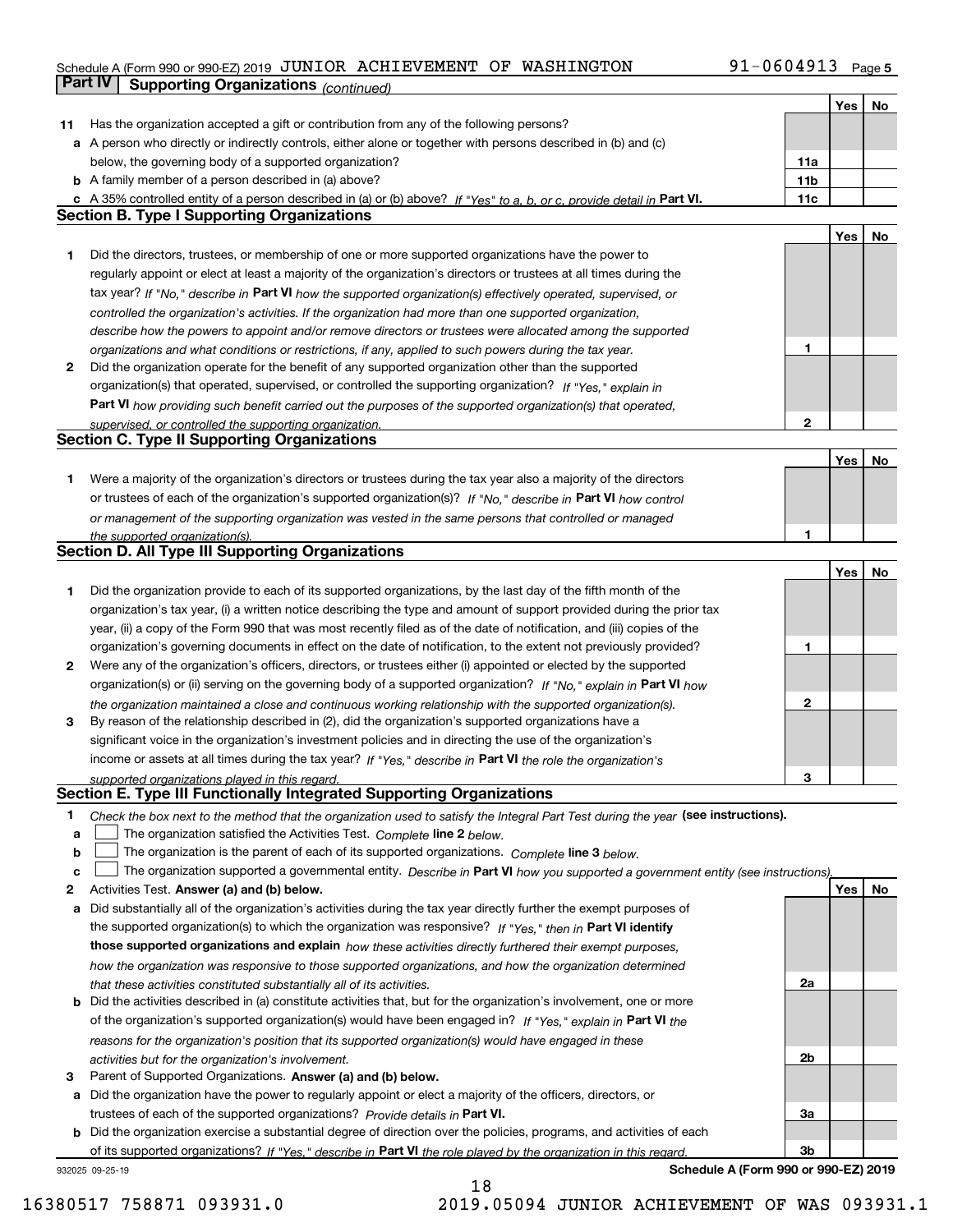#### Schedule A (Form 990 or 990-EZ) 2019  $\,$  JUNIOR  $\,$  ACHIEVEMENT OF WASHINGTON  $\,$   $\,$  91-0604913  $\,$  Page **Part V Type III Non-Functionally Integrated 509(a)(3) Supporting Organizations**

#### **6**

| □ Check here if the organization satisfied the Integral Part Test as a qualifying trust on Nov. 20, 1970 (explain in Part Ⅵ). See instructions. All |  |
|-----------------------------------------------------------------------------------------------------------------------------------------------------|--|
| other Type III non-functionally integrated supporting organizations must complete Sections A through E.                                             |  |

|   | Section A - Adjusted Net Income                                                                                                   |                | (A) Prior Year | (B) Current Year<br>(optional) |
|---|-----------------------------------------------------------------------------------------------------------------------------------|----------------|----------------|--------------------------------|
| 1 | Net short-term capital gain                                                                                                       | 1.             |                |                                |
| 2 | Recoveries of prior-year distributions                                                                                            | $\mathbf{2}$   |                |                                |
| 3 | Other gross income (see instructions)                                                                                             | 3              |                |                                |
| 4 | Add lines 1 through 3.                                                                                                            | 4              |                |                                |
| 5 | Depreciation and depletion                                                                                                        | 5              |                |                                |
| 6 | Portion of operating expenses paid or incurred for production or                                                                  |                |                |                                |
|   | collection of gross income or for management, conservation, or                                                                    |                |                |                                |
|   | maintenance of property held for production of income (see instructions)                                                          | 6              |                |                                |
| 7 | Other expenses (see instructions)                                                                                                 | $\overline{7}$ |                |                                |
| 8 | Adjusted Net Income (subtract lines 5, 6, and 7 from line 4)                                                                      | 8              |                |                                |
|   | <b>Section B - Minimum Asset Amount</b>                                                                                           |                | (A) Prior Year | (B) Current Year<br>(optional) |
| 1 | Aggregate fair market value of all non-exempt-use assets (see                                                                     |                |                |                                |
|   | instructions for short tax year or assets held for part of year):                                                                 |                |                |                                |
|   | <b>a</b> Average monthly value of securities                                                                                      | 1a             |                |                                |
|   | <b>b</b> Average monthly cash balances                                                                                            | 1 <sub>b</sub> |                |                                |
|   | c Fair market value of other non-exempt-use assets                                                                                | 1c             |                |                                |
|   | <b>d</b> Total (add lines 1a, 1b, and 1c)                                                                                         | 1d             |                |                                |
|   | <b>e</b> Discount claimed for blockage or other                                                                                   |                |                |                                |
|   | factors (explain in detail in Part VI):                                                                                           |                |                |                                |
| 2 | Acquisition indebtedness applicable to non-exempt-use assets                                                                      | $\mathbf{2}$   |                |                                |
| 3 | Subtract line 2 from line 1d.                                                                                                     | 3              |                |                                |
| 4 | Cash deemed held for exempt use. Enter 1-1/2% of line 3 (for greater amount,                                                      |                |                |                                |
|   | see instructions).                                                                                                                | 4              |                |                                |
| 5 | Net value of non-exempt-use assets (subtract line 4 from line 3)                                                                  | 5              |                |                                |
| 6 | Multiply line 5 by .035.                                                                                                          | 6              |                |                                |
| 7 | Recoveries of prior-year distributions                                                                                            | $\overline{7}$ |                |                                |
| 8 | <b>Minimum Asset Amount</b> (add line 7 to line 6)                                                                                | 8              |                |                                |
|   | <b>Section C - Distributable Amount</b>                                                                                           |                |                | <b>Current Year</b>            |
| 1 | Adjusted net income for prior year (from Section A, line 8, Column A)                                                             | 1              |                |                                |
| 2 | Enter 85% of line 1.                                                                                                              | $\overline{2}$ |                |                                |
| 3 | Minimum asset amount for prior year (from Section B, line 8, Column A)                                                            | 3              |                |                                |
| 4 | Enter greater of line 2 or line 3.                                                                                                | 4              |                |                                |
| 5 | Income tax imposed in prior year                                                                                                  | 5              |                |                                |
| 6 | <b>Distributable Amount.</b> Subtract line 5 from line 4, unless subject to                                                       |                |                |                                |
|   | emergency temporary reduction (see instructions).                                                                                 | 6              |                |                                |
| 7 | Check here if the current year is the organization's first as a non-functionally integrated Type III supporting organization (see |                |                |                                |

instructions).

**Schedule A (Form 990 or 990-EZ) 2019**

932026 09-25-19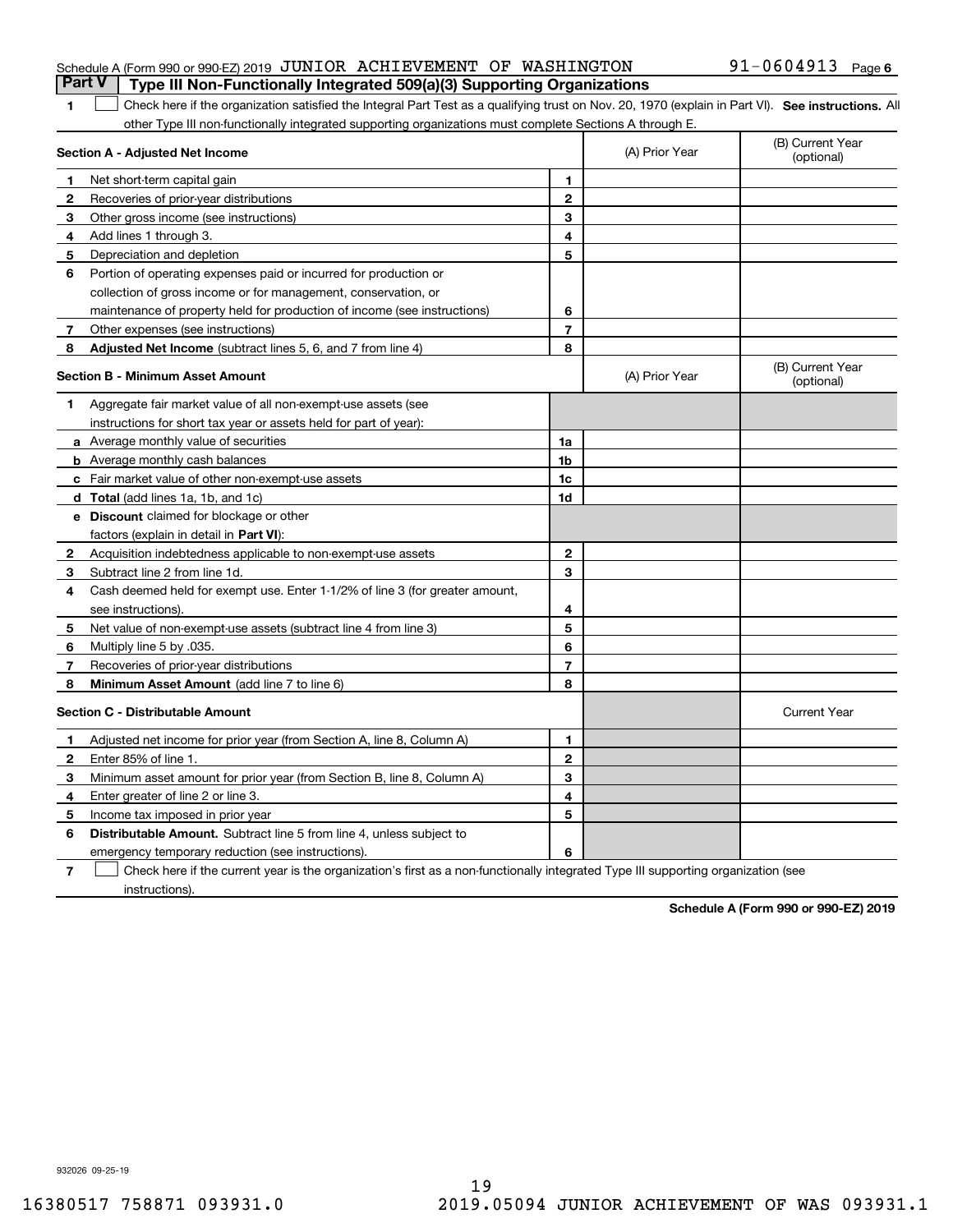#### Schedule A (Form 990 or 990-EZ) 2019 JUNIOR ACHIEVEMENT OF WASHINGTON YI-U6U4YI3 Page JUNIOR ACHIEVEMENT OF WASHINGTON 91-0604913

| <b>Part V</b> | Type III Non-Functionally Integrated 509(a)(3) Supporting Organizations                    |                             | (continued)                           |                                         |
|---------------|--------------------------------------------------------------------------------------------|-----------------------------|---------------------------------------|-----------------------------------------|
|               | <b>Section D - Distributions</b>                                                           |                             |                                       | <b>Current Year</b>                     |
| 1             | Amounts paid to supported organizations to accomplish exempt purposes                      |                             |                                       |                                         |
| 2             | Amounts paid to perform activity that directly furthers exempt purposes of supported       |                             |                                       |                                         |
|               | organizations, in excess of income from activity                                           |                             |                                       |                                         |
| 3             | Administrative expenses paid to accomplish exempt purposes of supported organizations      |                             |                                       |                                         |
| 4             | Amounts paid to acquire exempt-use assets                                                  |                             |                                       |                                         |
| 5             | Qualified set-aside amounts (prior IRS approval required)                                  |                             |                                       |                                         |
| 6             | Other distributions (describe in Part VI). See instructions.                               |                             |                                       |                                         |
| 7             | <b>Total annual distributions.</b> Add lines 1 through 6.                                  |                             |                                       |                                         |
| 8             | Distributions to attentive supported organizations to which the organization is responsive |                             |                                       |                                         |
|               | (provide details in Part VI). See instructions.                                            |                             |                                       |                                         |
| 9             | Distributable amount for 2019 from Section C, line 6                                       |                             |                                       |                                         |
| 10            | Line 8 amount divided by line 9 amount                                                     |                             |                                       |                                         |
|               |                                                                                            | (i)                         | (iii)                                 | (iii)                                   |
|               | <b>Section E - Distribution Allocations</b> (see instructions)                             | <b>Excess Distributions</b> | <b>Underdistributions</b><br>Pre-2019 | <b>Distributable</b><br>Amount for 2019 |
| 1             | Distributable amount for 2019 from Section C, line 6                                       |                             |                                       |                                         |
| 2             | Underdistributions, if any, for years prior to 2019 (reason-                               |                             |                                       |                                         |
|               | able cause required- explain in Part VI). See instructions.                                |                             |                                       |                                         |
| З             | Excess distributions carryover, if any, to 2019                                            |                             |                                       |                                         |
|               | <b>a</b> From 2014                                                                         |                             |                                       |                                         |
|               | <b>b</b> From 2015                                                                         |                             |                                       |                                         |
|               | $c$ From 2016                                                                              |                             |                                       |                                         |
|               | d From 2017                                                                                |                             |                                       |                                         |
|               | e From 2018                                                                                |                             |                                       |                                         |
|               | Total of lines 3a through e                                                                |                             |                                       |                                         |
| g             | Applied to underdistributions of prior years                                               |                             |                                       |                                         |
|               | <b>h</b> Applied to 2019 distributable amount                                              |                             |                                       |                                         |
|               | Carryover from 2014 not applied (see instructions)                                         |                             |                                       |                                         |
|               | Remainder. Subtract lines 3g, 3h, and 3i from 3f.                                          |                             |                                       |                                         |
| 4             | Distributions for 2019 from Section D,                                                     |                             |                                       |                                         |
|               | line $7:$                                                                                  |                             |                                       |                                         |
|               | <b>a</b> Applied to underdistributions of prior years                                      |                             |                                       |                                         |
|               | <b>b</b> Applied to 2019 distributable amount                                              |                             |                                       |                                         |
|               | c Remainder. Subtract lines 4a and 4b from 4.                                              |                             |                                       |                                         |
| 5             | Remaining underdistributions for years prior to 2019, if                                   |                             |                                       |                                         |
|               | any. Subtract lines 3g and 4a from line 2. For result greater                              |                             |                                       |                                         |
|               | than zero, explain in Part VI. See instructions.                                           |                             |                                       |                                         |
| 6             | Remaining underdistributions for 2019. Subtract lines 3h                                   |                             |                                       |                                         |
|               | and 4b from line 1. For result greater than zero, explain in                               |                             |                                       |                                         |
|               | Part VI. See instructions.                                                                 |                             |                                       |                                         |
| 7             | Excess distributions carryover to 2020. Add lines 3j                                       |                             |                                       |                                         |
|               | and 4c.                                                                                    |                             |                                       |                                         |
| 8             | Breakdown of line 7:                                                                       |                             |                                       |                                         |
|               | a Excess from 2015                                                                         |                             |                                       |                                         |
|               | <b>b</b> Excess from 2016                                                                  |                             |                                       |                                         |
|               | c Excess from 2017                                                                         |                             |                                       |                                         |
|               | d Excess from 2018                                                                         |                             |                                       |                                         |
|               | e Excess from 2019                                                                         |                             |                                       |                                         |

**Schedule A (Form 990 or 990-EZ) 2019**

932027 09-25-19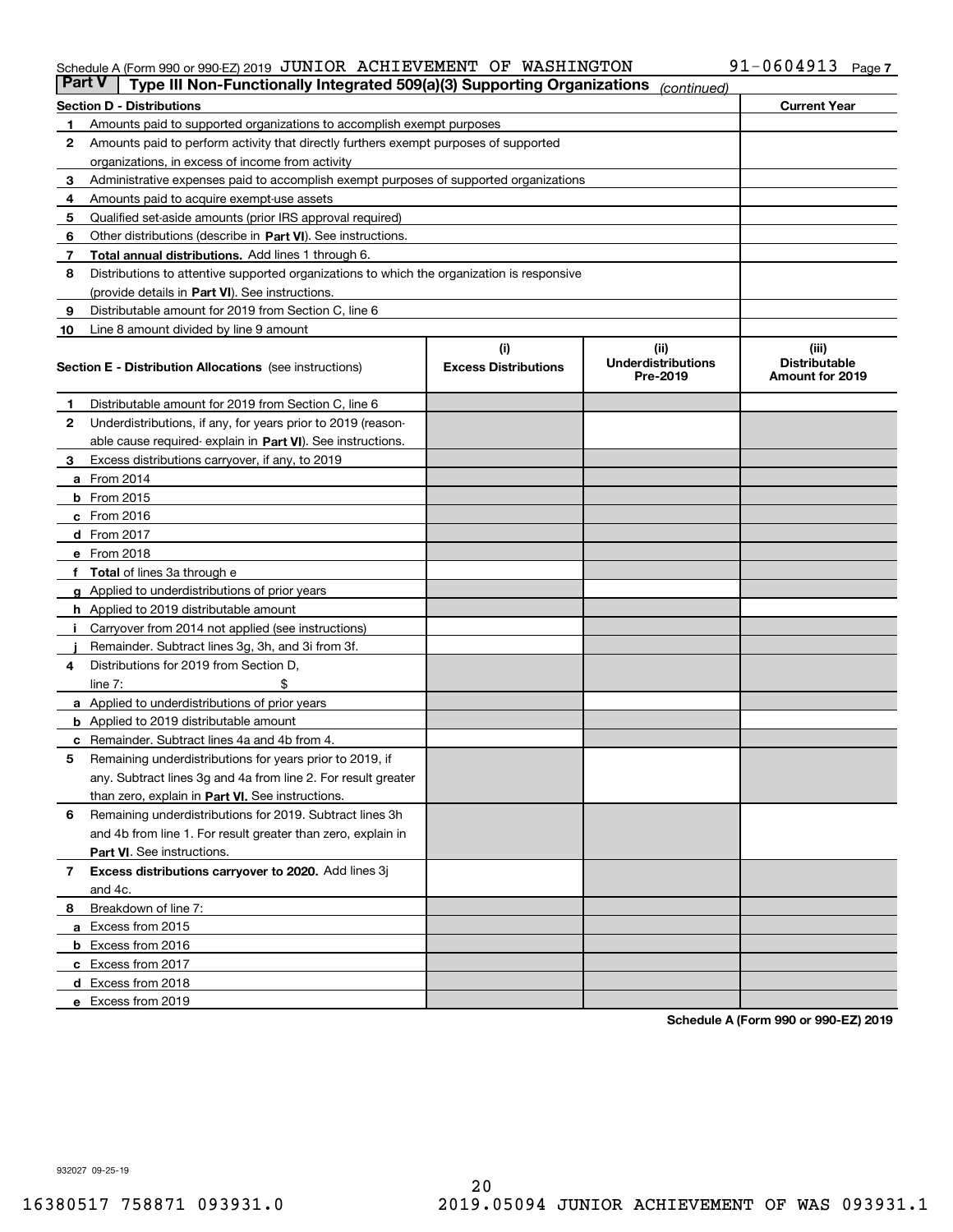|                 | Schedule A (Form 990 or 990-EZ) 2019 JUNIOR ACHIEVEMENT OF WASHINGTON                                                                                                                                                                                                                                                                                                                                                                                                                                                                                                | $91 - 0604913$ Page 8                |
|-----------------|----------------------------------------------------------------------------------------------------------------------------------------------------------------------------------------------------------------------------------------------------------------------------------------------------------------------------------------------------------------------------------------------------------------------------------------------------------------------------------------------------------------------------------------------------------------------|--------------------------------------|
| <b>Part VI</b>  | Supplemental Information. Provide the explanations required by Part II, line 10; Part II, line 17a or 17b; Part III, line 12;<br>Part IV, Section A, lines 1, 2, 3b, 3c, 4b, 4c, 5a, 6, 9a, 9b, 9c, 11a, 11b, and 11c; Part IV, Section B, lines 1 and 2; Part IV, Section C,<br>line 1; Part IV, Section D, lines 2 and 3; Part IV, Section E, lines 1c, 2a, 2b, 3a, and 3b; Part V, line 1; Part V, Section B, line 1e; Part V,<br>Section D, lines 5, 6, and 8; and Part V, Section E, lines 2, 5, and 6. Also complete this part for any additional information. |                                      |
|                 | (See instructions.)                                                                                                                                                                                                                                                                                                                                                                                                                                                                                                                                                  |                                      |
|                 |                                                                                                                                                                                                                                                                                                                                                                                                                                                                                                                                                                      |                                      |
|                 |                                                                                                                                                                                                                                                                                                                                                                                                                                                                                                                                                                      |                                      |
|                 |                                                                                                                                                                                                                                                                                                                                                                                                                                                                                                                                                                      |                                      |
|                 |                                                                                                                                                                                                                                                                                                                                                                                                                                                                                                                                                                      |                                      |
|                 |                                                                                                                                                                                                                                                                                                                                                                                                                                                                                                                                                                      |                                      |
|                 |                                                                                                                                                                                                                                                                                                                                                                                                                                                                                                                                                                      |                                      |
|                 |                                                                                                                                                                                                                                                                                                                                                                                                                                                                                                                                                                      |                                      |
|                 |                                                                                                                                                                                                                                                                                                                                                                                                                                                                                                                                                                      |                                      |
|                 |                                                                                                                                                                                                                                                                                                                                                                                                                                                                                                                                                                      |                                      |
|                 |                                                                                                                                                                                                                                                                                                                                                                                                                                                                                                                                                                      |                                      |
|                 |                                                                                                                                                                                                                                                                                                                                                                                                                                                                                                                                                                      |                                      |
|                 |                                                                                                                                                                                                                                                                                                                                                                                                                                                                                                                                                                      |                                      |
|                 |                                                                                                                                                                                                                                                                                                                                                                                                                                                                                                                                                                      |                                      |
|                 |                                                                                                                                                                                                                                                                                                                                                                                                                                                                                                                                                                      |                                      |
|                 |                                                                                                                                                                                                                                                                                                                                                                                                                                                                                                                                                                      |                                      |
|                 |                                                                                                                                                                                                                                                                                                                                                                                                                                                                                                                                                                      |                                      |
|                 |                                                                                                                                                                                                                                                                                                                                                                                                                                                                                                                                                                      |                                      |
|                 |                                                                                                                                                                                                                                                                                                                                                                                                                                                                                                                                                                      |                                      |
|                 |                                                                                                                                                                                                                                                                                                                                                                                                                                                                                                                                                                      |                                      |
|                 |                                                                                                                                                                                                                                                                                                                                                                                                                                                                                                                                                                      |                                      |
|                 |                                                                                                                                                                                                                                                                                                                                                                                                                                                                                                                                                                      |                                      |
|                 |                                                                                                                                                                                                                                                                                                                                                                                                                                                                                                                                                                      |                                      |
|                 |                                                                                                                                                                                                                                                                                                                                                                                                                                                                                                                                                                      |                                      |
|                 |                                                                                                                                                                                                                                                                                                                                                                                                                                                                                                                                                                      |                                      |
|                 |                                                                                                                                                                                                                                                                                                                                                                                                                                                                                                                                                                      |                                      |
|                 |                                                                                                                                                                                                                                                                                                                                                                                                                                                                                                                                                                      |                                      |
|                 |                                                                                                                                                                                                                                                                                                                                                                                                                                                                                                                                                                      |                                      |
|                 |                                                                                                                                                                                                                                                                                                                                                                                                                                                                                                                                                                      |                                      |
|                 |                                                                                                                                                                                                                                                                                                                                                                                                                                                                                                                                                                      |                                      |
|                 |                                                                                                                                                                                                                                                                                                                                                                                                                                                                                                                                                                      |                                      |
|                 |                                                                                                                                                                                                                                                                                                                                                                                                                                                                                                                                                                      |                                      |
|                 |                                                                                                                                                                                                                                                                                                                                                                                                                                                                                                                                                                      |                                      |
|                 |                                                                                                                                                                                                                                                                                                                                                                                                                                                                                                                                                                      |                                      |
|                 |                                                                                                                                                                                                                                                                                                                                                                                                                                                                                                                                                                      |                                      |
|                 |                                                                                                                                                                                                                                                                                                                                                                                                                                                                                                                                                                      |                                      |
|                 |                                                                                                                                                                                                                                                                                                                                                                                                                                                                                                                                                                      |                                      |
| 932028 09-25-19 |                                                                                                                                                                                                                                                                                                                                                                                                                                                                                                                                                                      | Schedule A (Form 990 or 990-EZ) 2019 |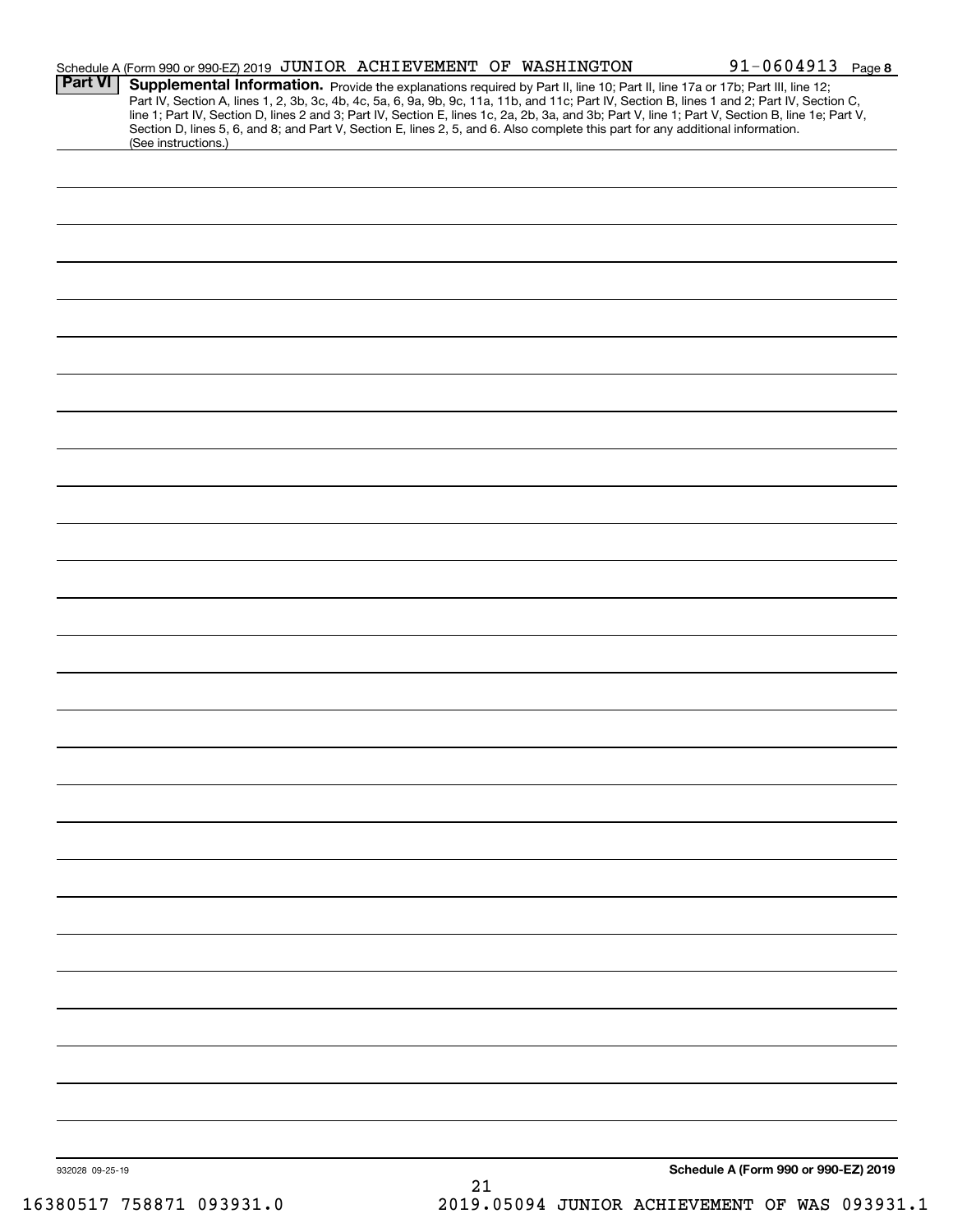Department of the Treasury Internal Revenue Service **(Form 990, 990-EZ, or 990-PF)**

Name of the organization

**Organization type** (check one):

#### \*\* PUBLIC DISCLOSURE COPY \*\*

# **Schedule B Schedule of Contributors**

**| Attach to Form 990, Form 990-EZ, or Form 990-PF. | Go to www.irs.gov/Form990 for the latest information.** OMB No. 1545-0047

**2019**

**Employer identification number**

|          | JUNIOR ACHIEVEMENT OF WASHINGTON |  | 91-0604913 |
|----------|----------------------------------|--|------------|
| ck one): |                                  |  |            |

| Filers of:         | <b>Section:</b>                                                           |
|--------------------|---------------------------------------------------------------------------|
| Form 990 or 990-EZ | X  <br>$3$ ) (enter number) organization<br>501(c)(                       |
|                    | 4947(a)(1) nonexempt charitable trust not treated as a private foundation |
|                    | 527 political organization                                                |
| Form 990-PF        | 501(c)(3) exempt private foundation                                       |
|                    | 4947(a)(1) nonexempt charitable trust treated as a private foundation     |
|                    | 501(c)(3) taxable private foundation                                      |

Check if your organization is covered by the **General Rule** or a **Special Rule. Note:**  Only a section 501(c)(7), (8), or (10) organization can check boxes for both the General Rule and a Special Rule. See instructions.

#### **General Rule**

 $\mathcal{L}^{\text{max}}$ 

For an organization filing Form 990, 990-EZ, or 990-PF that received, during the year, contributions totaling \$5,000 or more (in money or property) from any one contributor. Complete Parts I and II. See instructions for determining a contributor's total contributions.

#### **Special Rules**

any one contributor, during the year, total contributions of the greater of  $\,$  (1) \$5,000; or **(2)** 2% of the amount on (i) Form 990, Part VIII, line 1h;  $\boxed{\textbf{X}}$  For an organization described in section 501(c)(3) filing Form 990 or 990-EZ that met the 33 1/3% support test of the regulations under sections 509(a)(1) and 170(b)(1)(A)(vi), that checked Schedule A (Form 990 or 990-EZ), Part II, line 13, 16a, or 16b, and that received from or (ii) Form 990-EZ, line 1. Complete Parts I and II.

year, total contributions of more than \$1,000 *exclusively* for religious, charitable, scientific, literary, or educational purposes, or for the For an organization described in section 501(c)(7), (8), or (10) filing Form 990 or 990-EZ that received from any one contributor, during the prevention of cruelty to children or animals. Complete Parts I, II, and III.  $\mathcal{L}^{\text{max}}$ 

purpose. Don't complete any of the parts unless the **General Rule** applies to this organization because it received *nonexclusively* year, contributions <sub>exclusively</sub> for religious, charitable, etc., purposes, but no such contributions totaled more than \$1,000. If this box is checked, enter here the total contributions that were received during the year for an  $\;$ exclusively religious, charitable, etc., For an organization described in section 501(c)(7), (8), or (10) filing Form 990 or 990-EZ that received from any one contributor, during the religious, charitable, etc., contributions totaling \$5,000 or more during the year  $\Box$ — $\Box$   $\Box$  $\mathcal{L}^{\text{max}}$ 

**Caution:**  An organization that isn't covered by the General Rule and/or the Special Rules doesn't file Schedule B (Form 990, 990-EZ, or 990-PF),  **must** but it answer "No" on Part IV, line 2, of its Form 990; or check the box on line H of its Form 990-EZ or on its Form 990-PF, Part I, line 2, to certify that it doesn't meet the filing requirements of Schedule B (Form 990, 990-EZ, or 990-PF).

**For Paperwork Reduction Act Notice, see the instructions for Form 990, 990-EZ, or 990-PF. Schedule B (Form 990, 990-EZ, or 990-PF) (2019)** LHA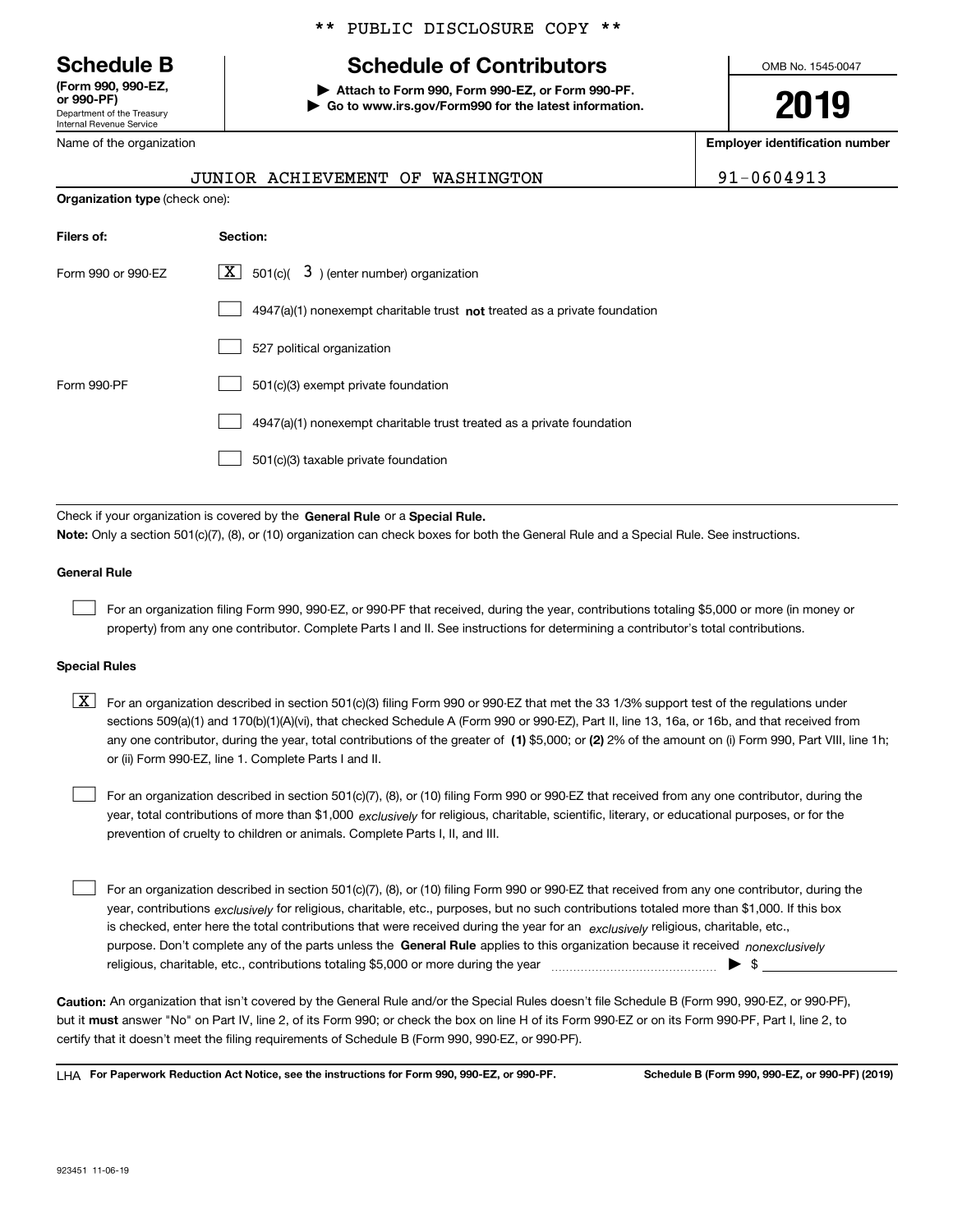**Employer identification number**

#### JUNIOR ACHIEVEMENT OF WASHINGTON 91-0604913

Chedule B (Form 990, 990-EZ, or 990-PF) (2019)<br>
lame of organization<br> **2014 I CONTIBUTOR ACHIEVEMENT OF WASHINGTON**<br> **2014 Part I Contributors** (see instructions). Use duplicate copies of Part I if additional space is need

| (a)<br>No. | (b)<br>Name, address, and ZIP + 4 | (c)<br><b>Total contributions</b> | (d)<br>Type of contribution                                                                                 |
|------------|-----------------------------------|-----------------------------------|-------------------------------------------------------------------------------------------------------------|
| 1          |                                   | 250,750.<br>\$                    | $\overline{\texttt{X}}$<br>Person<br>Payroll<br>Noncash<br>(Complete Part II for<br>noncash contributions.) |
| (a)<br>No. | (b)<br>Name, address, and ZIP + 4 | (c)<br><b>Total contributions</b> | (d)<br>Type of contribution                                                                                 |
| 2          |                                   | 120, 380.<br>\$                   | $\overline{\texttt{X}}$<br>Person<br>Payroll<br>Noncash<br>(Complete Part II for<br>noncash contributions.) |
| (a)<br>No. | (b)<br>Name, address, and ZIP + 4 | (c)<br><b>Total contributions</b> | (d)<br>Type of contribution                                                                                 |
| 3          |                                   | 112,500.<br>\$                    | $\overline{\text{X}}$<br>Person<br>Payroll<br>Noncash<br>(Complete Part II for<br>noncash contributions.)   |
| (a)<br>No. | (b)<br>Name, address, and ZIP + 4 | (c)<br><b>Total contributions</b> | (d)<br>Type of contribution                                                                                 |
| 4          |                                   | 100,000.<br>\$                    | $\overline{\text{X}}$<br>Person<br>Payroll<br>Noncash<br>(Complete Part II for<br>noncash contributions.)   |
| (a)<br>No. | (b)<br>Name, address, and ZIP + 4 | (c)<br><b>Total contributions</b> | (d)<br>Type of contribution                                                                                 |
|            |                                   | \$                                | Person<br>Payroll<br>Noncash<br>(Complete Part II for<br>noncash contributions.)                            |
| (a)<br>No. | (b)<br>Name, address, and ZIP + 4 | (c)<br><b>Total contributions</b> | (d)<br>Type of contribution                                                                                 |
|            |                                   | \$                                | Person<br>Payroll<br>Noncash<br>(Complete Part II for<br>noncash contributions.)                            |

923452 11-06-19 **Schedule B (Form 990, 990-EZ, or 990-PF) (2019)**

16380517 758871 093931.0 2019.05094 JUNIOR ACHIEVEMENT OF WAS 093931.1

23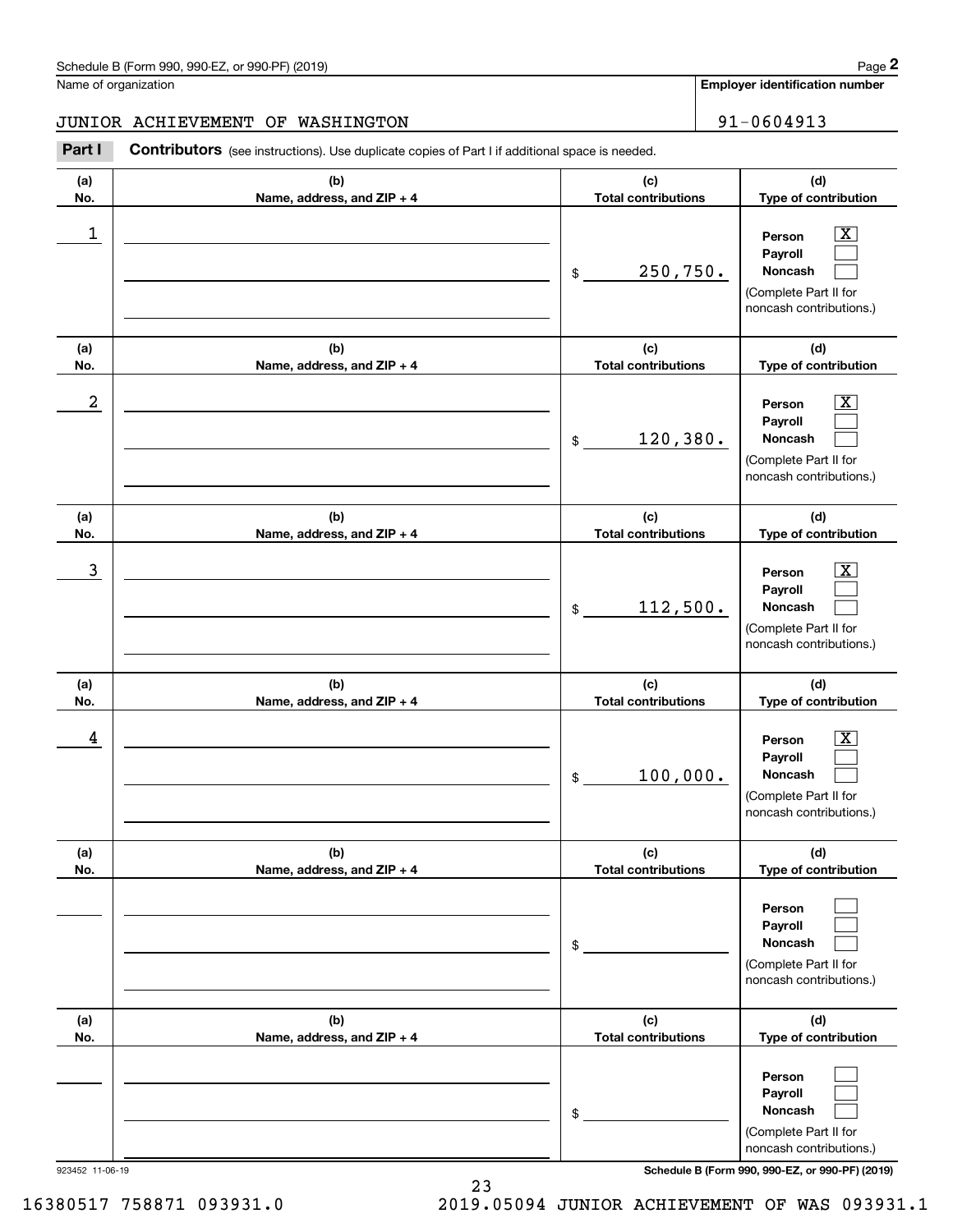Name of organization

**Employer identification number**

JUNIOR ACHIEVEMENT OF WASHINGTON | 91-0604913

Chedule B (Form 990, 990-EZ, or 990-PF) (2019)<br> **2019 Identification number**<br> **3Part II if additional space is needed.**<br> **191-0604913**<br> **191-0604913** 

| (a)<br>(c)<br>No.<br>(b)<br>(d)<br>FMV (or estimate)<br>from<br>Description of noncash property given<br>Date received<br>(See instructions.)<br>Part I<br>$\mathfrak{S}$<br>(a)<br>(c)<br>No.<br>(b)<br>(d)<br>FMV (or estimate)<br>from<br>Description of noncash property given<br>Date received<br>(See instructions.)<br>Part I<br>$\frac{1}{2}$<br>(a)<br>(c)<br>No.<br>(d)<br>(b)<br>FMV (or estimate)<br>from<br>Description of noncash property given<br>Date received<br>(See instructions.)<br>Part I<br>$\frac{1}{2}$<br>(a)<br>(c)<br>No.<br>(b)<br>(d)<br>FMV (or estimate)<br>from<br>Description of noncash property given<br>Date received<br>(See instructions.)<br>Part I<br>$\mathsf{\$}$<br>(a)<br>(c)<br>No.<br>(b)<br>(d)<br>FMV (or estimate)<br>from<br>Description of noncash property given<br>Date received<br>(See instructions.)<br>Part I<br>\$<br>(a)<br>(c)<br>No.<br>(d)<br>(b)<br>FMV (or estimate)<br>from<br>Description of noncash property given<br>Date received<br>(See instructions.)<br>Part I<br>$\,$ |  |  |
|---------------------------------------------------------------------------------------------------------------------------------------------------------------------------------------------------------------------------------------------------------------------------------------------------------------------------------------------------------------------------------------------------------------------------------------------------------------------------------------------------------------------------------------------------------------------------------------------------------------------------------------------------------------------------------------------------------------------------------------------------------------------------------------------------------------------------------------------------------------------------------------------------------------------------------------------------------------------------------------------------------------------------------------------------|--|--|
|                                                                                                                                                                                                                                                                                                                                                                                                                                                                                                                                                                                                                                                                                                                                                                                                                                                                                                                                                                                                                                                   |  |  |
|                                                                                                                                                                                                                                                                                                                                                                                                                                                                                                                                                                                                                                                                                                                                                                                                                                                                                                                                                                                                                                                   |  |  |
|                                                                                                                                                                                                                                                                                                                                                                                                                                                                                                                                                                                                                                                                                                                                                                                                                                                                                                                                                                                                                                                   |  |  |
|                                                                                                                                                                                                                                                                                                                                                                                                                                                                                                                                                                                                                                                                                                                                                                                                                                                                                                                                                                                                                                                   |  |  |
|                                                                                                                                                                                                                                                                                                                                                                                                                                                                                                                                                                                                                                                                                                                                                                                                                                                                                                                                                                                                                                                   |  |  |
|                                                                                                                                                                                                                                                                                                                                                                                                                                                                                                                                                                                                                                                                                                                                                                                                                                                                                                                                                                                                                                                   |  |  |
|                                                                                                                                                                                                                                                                                                                                                                                                                                                                                                                                                                                                                                                                                                                                                                                                                                                                                                                                                                                                                                                   |  |  |
|                                                                                                                                                                                                                                                                                                                                                                                                                                                                                                                                                                                                                                                                                                                                                                                                                                                                                                                                                                                                                                                   |  |  |
|                                                                                                                                                                                                                                                                                                                                                                                                                                                                                                                                                                                                                                                                                                                                                                                                                                                                                                                                                                                                                                                   |  |  |
|                                                                                                                                                                                                                                                                                                                                                                                                                                                                                                                                                                                                                                                                                                                                                                                                                                                                                                                                                                                                                                                   |  |  |
|                                                                                                                                                                                                                                                                                                                                                                                                                                                                                                                                                                                                                                                                                                                                                                                                                                                                                                                                                                                                                                                   |  |  |
|                                                                                                                                                                                                                                                                                                                                                                                                                                                                                                                                                                                                                                                                                                                                                                                                                                                                                                                                                                                                                                                   |  |  |
| Schedule B (Form 990, 990-EZ, or 990-PF) (2019)                                                                                                                                                                                                                                                                                                                                                                                                                                                                                                                                                                                                                                                                                                                                                                                                                                                                                                                                                                                                   |  |  |

24

### 16380517 758871 093931.0 2019.05094 JUNIOR ACHIEVEMENT OF WAS 093931.1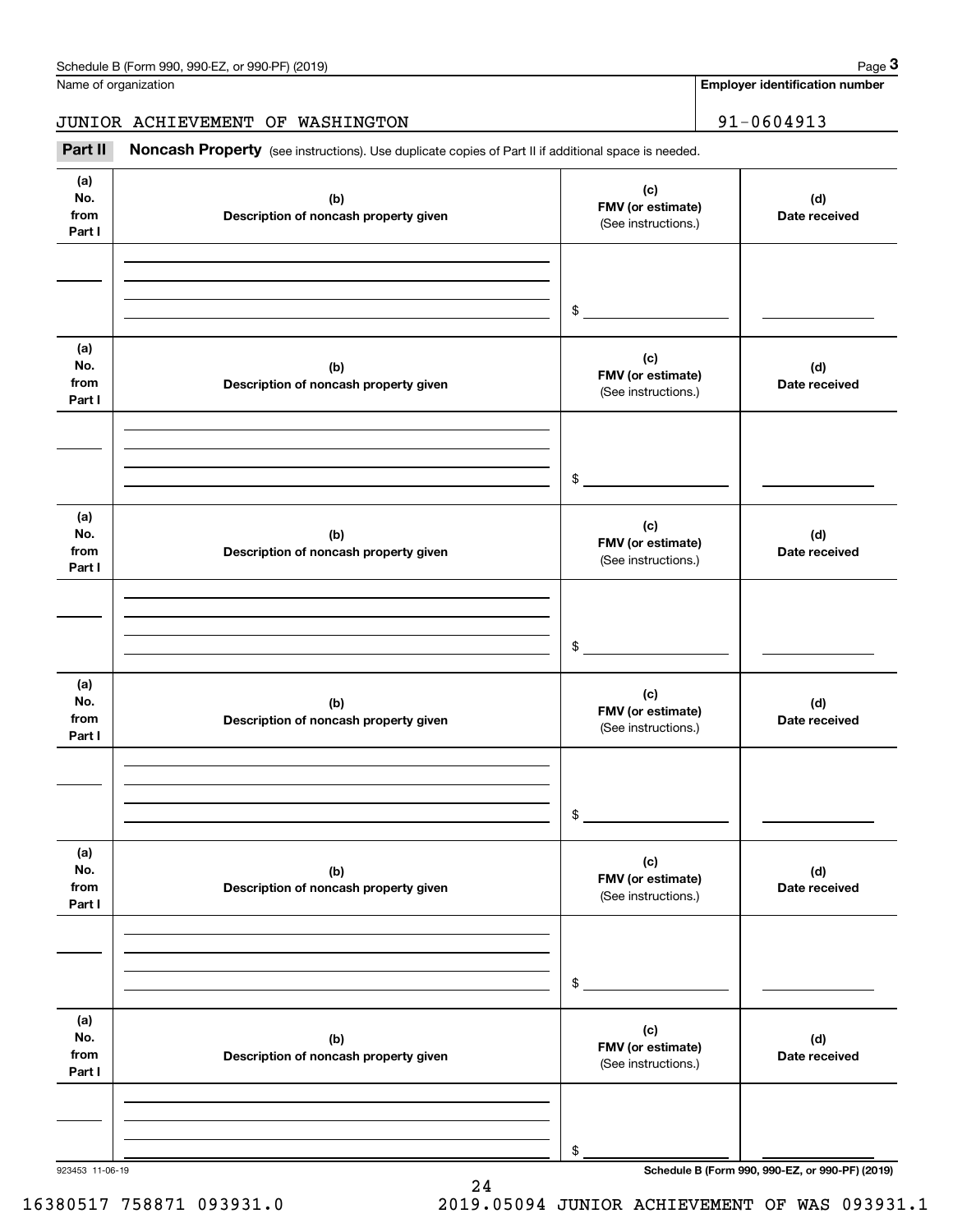| Schedule B (Form 990, 990-EZ, or 990-PF) (2019) | Page |
|-------------------------------------------------|------|
|-------------------------------------------------|------|

|                           | Schedule B (Form 990, 990-EZ, or 990-PF) (2019)                                                                                                                                                                                                                              |                      | Page 4                                   |
|---------------------------|------------------------------------------------------------------------------------------------------------------------------------------------------------------------------------------------------------------------------------------------------------------------------|----------------------|------------------------------------------|
|                           | Name of organization                                                                                                                                                                                                                                                         |                      | <b>Employer identification number</b>    |
|                           | JUNIOR ACHIEVEMENT OF WASHINGTON                                                                                                                                                                                                                                             |                      | 91-0604913                               |
| Part III                  | Exclusively religious, charitable, etc., contributions to organizations described in section 501(c)(7), (8), or (10) that total more than \$1,000 for the year<br>from any one contributor. Complete columns (a) through (e) and the following line entry. For organizations |                      |                                          |
|                           | completing Part III, enter the total of exclusively religious, charitable, etc., contributions of \$1,000 or less for the year. (Enter this info. once.) $\blacktriangleright$ \$<br>Use duplicate copies of Part III if additional space is needed.                         |                      |                                          |
| (a) No.<br>from           |                                                                                                                                                                                                                                                                              |                      |                                          |
| Part I                    | (b) Purpose of gift                                                                                                                                                                                                                                                          | (c) Use of gift      | (d) Description of how gift is held      |
|                           |                                                                                                                                                                                                                                                                              |                      |                                          |
|                           |                                                                                                                                                                                                                                                                              |                      |                                          |
|                           |                                                                                                                                                                                                                                                                              | (e) Transfer of gift |                                          |
|                           | Transferee's name, address, and ZIP + 4                                                                                                                                                                                                                                      |                      | Relationship of transferor to transferee |
|                           |                                                                                                                                                                                                                                                                              |                      |                                          |
| $(a)$ No.                 |                                                                                                                                                                                                                                                                              |                      |                                          |
| from<br>Part I            | (b) Purpose of gift                                                                                                                                                                                                                                                          | (c) Use of gift      | (d) Description of how gift is held      |
|                           |                                                                                                                                                                                                                                                                              |                      |                                          |
|                           |                                                                                                                                                                                                                                                                              |                      |                                          |
|                           |                                                                                                                                                                                                                                                                              | (e) Transfer of gift |                                          |
|                           | Transferee's name, address, and $ZIP + 4$                                                                                                                                                                                                                                    |                      | Relationship of transferor to transferee |
|                           |                                                                                                                                                                                                                                                                              |                      |                                          |
|                           |                                                                                                                                                                                                                                                                              |                      |                                          |
| (a) No.<br>from<br>Part I | (b) Purpose of gift                                                                                                                                                                                                                                                          | (c) Use of gift      | (d) Description of how gift is held      |
|                           |                                                                                                                                                                                                                                                                              |                      |                                          |
|                           |                                                                                                                                                                                                                                                                              |                      |                                          |
|                           |                                                                                                                                                                                                                                                                              | (e) Transfer of gift |                                          |
|                           | Transferee's name, address, and ZIP + 4                                                                                                                                                                                                                                      |                      | Relationship of transferor to transferee |
|                           |                                                                                                                                                                                                                                                                              |                      |                                          |
|                           |                                                                                                                                                                                                                                                                              |                      |                                          |
| (a) No.<br>from<br>Part I | (b) Purpose of gift                                                                                                                                                                                                                                                          | (c) Use of gift      | (d) Description of how gift is held      |
|                           |                                                                                                                                                                                                                                                                              |                      |                                          |
|                           |                                                                                                                                                                                                                                                                              |                      |                                          |
|                           |                                                                                                                                                                                                                                                                              | (e) Transfer of gift |                                          |
|                           | Transferee's name, address, and $ZIP + 4$                                                                                                                                                                                                                                    |                      | Relationship of transferor to transferee |
|                           |                                                                                                                                                                                                                                                                              |                      |                                          |
|                           |                                                                                                                                                                                                                                                                              |                      |                                          |
|                           |                                                                                                                                                                                                                                                                              |                      |                                          |

25

**Schedule B (Form 990, 990-EZ, or 990-PF) (2019)**

<sup>923454 11-06-19</sup>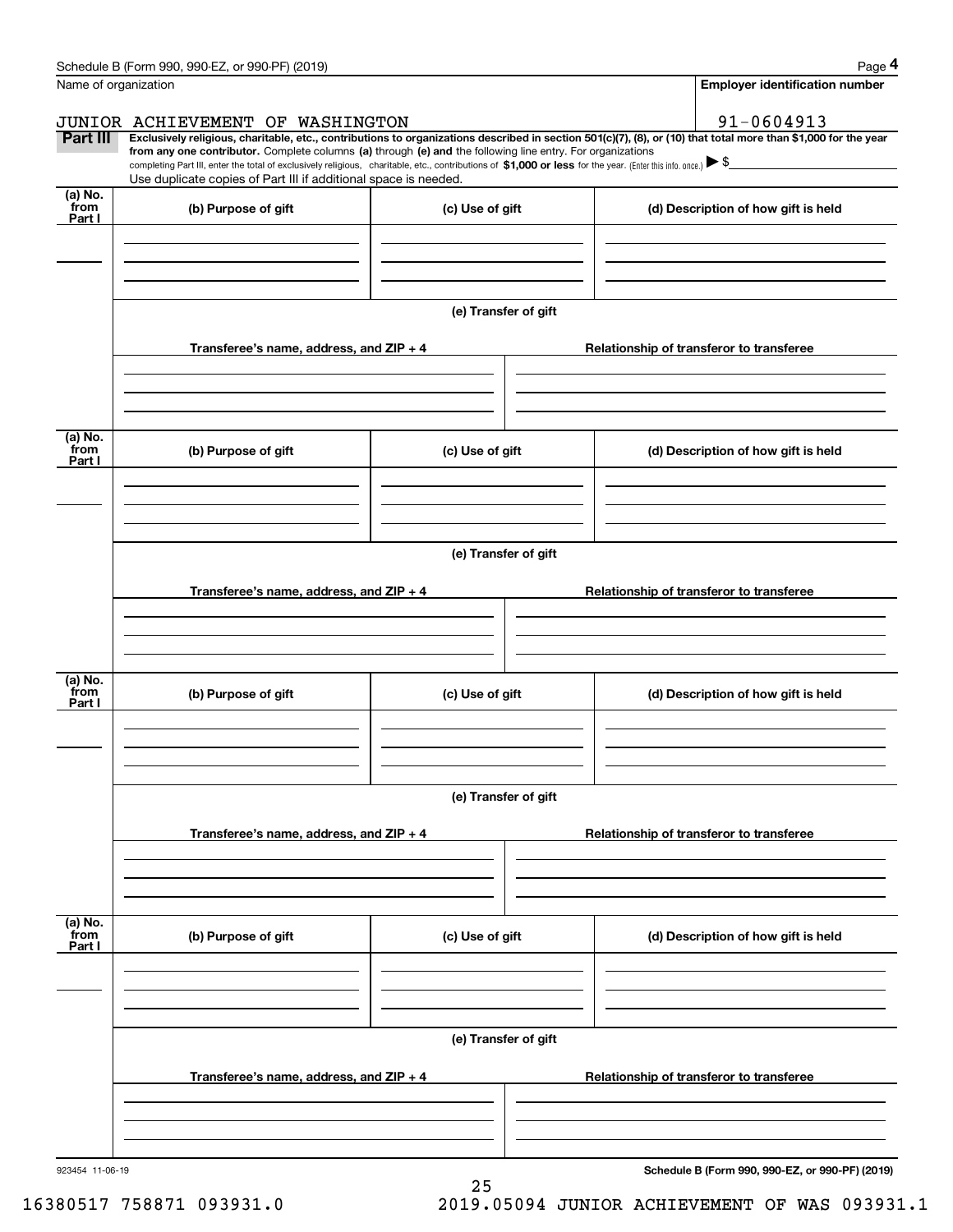| <b>SCHEDULE D</b> |  |
|-------------------|--|
|-------------------|--|

| (Form 990) |  |
|------------|--|
|------------|--|

# **Supplemental Financial Statements**

(Form 990)<br>
Pepartment of the Treasury<br>
Department of the Treasury<br>
Department of the Treasury<br>
Department of the Treasury<br> **Co to www.irs.gov/Form990 for instructions and the latest information.**<br> **Co to www.irs.gov/Form9** 



Department of the Treasury Internal Revenue Service

**Name of the organization Employer identification number**

|         | JUNIOR ACHIEVEMENT OF WASHINGTON                                                                                                               | 91-0604913                                         |
|---------|------------------------------------------------------------------------------------------------------------------------------------------------|----------------------------------------------------|
| Part I  | Organizations Maintaining Donor Advised Funds or Other Similar Funds or Accounts. Complete if the                                              |                                                    |
|         | organization answered "Yes" on Form 990, Part IV, line 6.                                                                                      |                                                    |
|         | (a) Donor advised funds                                                                                                                        | (b) Funds and other accounts                       |
| 1.      |                                                                                                                                                |                                                    |
| 2       | Aggregate value of contributions to (during year)                                                                                              |                                                    |
| 3       | Aggregate value of grants from (during year)                                                                                                   |                                                    |
| 4       |                                                                                                                                                |                                                    |
| 5       | Did the organization inform all donors and donor advisors in writing that the assets held in donor advised funds                               |                                                    |
|         |                                                                                                                                                | Yes<br>No                                          |
| 6       | Did the organization inform all grantees, donors, and donor advisors in writing that grant funds can be used only                              |                                                    |
|         | for charitable purposes and not for the benefit of the donor or donor advisor, or for any other purpose conferring                             |                                                    |
|         | impermissible private benefit?                                                                                                                 | <b>Yes</b><br>No                                   |
| Part II | Conservation Easements. Complete if the organization answered "Yes" on Form 990, Part IV, line 7.                                              |                                                    |
| 1.      | Purpose(s) of conservation easements held by the organization (check all that apply).                                                          |                                                    |
|         | Preservation of land for public use (for example, recreation or education)                                                                     | Preservation of a historically important land area |
|         | Protection of natural habitat<br>Preservation of a certified historic structure                                                                |                                                    |
|         | Preservation of open space                                                                                                                     |                                                    |
| 2       | Complete lines 2a through 2d if the organization held a qualified conservation contribution in the form of a conservation easement on the last |                                                    |
|         | day of the tax year.                                                                                                                           | Held at the End of the Tax Year                    |
|         |                                                                                                                                                | 2a                                                 |
|         | <b>b</b> Total acreage restricted by conservation easements                                                                                    | 2 <sub>b</sub>                                     |
| с       |                                                                                                                                                | 2c                                                 |
|         | d Number of conservation easements included in (c) acquired after 7/25/06, and not on a historic structure                                     |                                                    |
|         |                                                                                                                                                | 2d                                                 |
| 3       | Number of conservation easements modified, transferred, released, extinguished, or terminated by the organization during the tax               |                                                    |
|         | $year \blacktriangleright$                                                                                                                     |                                                    |
| 4       | Number of states where property subject to conservation easement is located >                                                                  |                                                    |
| 5       | Does the organization have a written policy regarding the periodic monitoring, inspection, handling of                                         |                                                    |
|         | violations, and enforcement of the conservation easements it holds?                                                                            | Yes<br>No                                          |
| 6       | Staff and volunteer hours devoted to monitoring, inspecting, handling of violations, and enforcing conservation easements during the year      |                                                    |
|         |                                                                                                                                                |                                                    |
| 7       | Amount of expenses incurred in monitoring, inspecting, handling of violations, and enforcing conservation easements during the year            |                                                    |
|         | $\blacktriangleright$ \$                                                                                                                       |                                                    |
| 8       | Does each conservation easement reported on line 2(d) above satisfy the requirements of section 170(h)(4)(B)(i)                                |                                                    |
|         |                                                                                                                                                | Yes<br>No                                          |
| 9       | In Part XIII, describe how the organization reports conservation easements in its revenue and expense statement and                            |                                                    |
|         | balance sheet, and include, if applicable, the text of the footnote to the organization's financial statements that describes the              |                                                    |
|         | organization's accounting for conservation easements.                                                                                          |                                                    |
|         | Organizations Maintaining Collections of Art, Historical Treasures, or Other Similar Assets.<br>Part III                                       |                                                    |
|         | Complete if the organization answered "Yes" on Form 990, Part IV, line 8.                                                                      |                                                    |
|         | 1a If the organization elected, as permitted under FASB ASC 958, not to report in its revenue statement and balance sheet works                |                                                    |
|         | of art, historical treasures, or other similar assets held for public exhibition, education, or research in furtherance of public              |                                                    |
|         | service, provide in Part XIII the text of the footnote to its financial statements that describes these items.                                 |                                                    |
|         | b If the organization elected, as permitted under FASB ASC 958, to report in its revenue statement and balance sheet works of                  |                                                    |
|         | art, historical treasures, or other similar assets held for public exhibition, education, or research in furtherance of public service,        |                                                    |
|         | provide the following amounts relating to these items:                                                                                         |                                                    |
|         |                                                                                                                                                |                                                    |
|         | (ii) Assets included in Form 990, Part X                                                                                                       | $\blacktriangleright$ \$                           |
| 2       | If the organization received or held works of art, historical treasures, or other similar assets for financial gain, provide                   |                                                    |
|         | the following amounts required to be reported under FASB ASC 958 relating to these items:                                                      |                                                    |
|         |                                                                                                                                                | - \$<br>▶                                          |
|         |                                                                                                                                                | $\blacktriangleright$ s                            |
|         | LHA For Paperwork Reduction Act Notice, see the Instructions for Form 990.                                                                     | Schedule D (Form 990) 2019                         |
|         | 932051 10-02-19<br>$\sim$                                                                                                                      |                                                    |

| 26               |          |
|------------------|----------|
| <b>OEOO</b><br>Ω | TIINT OD |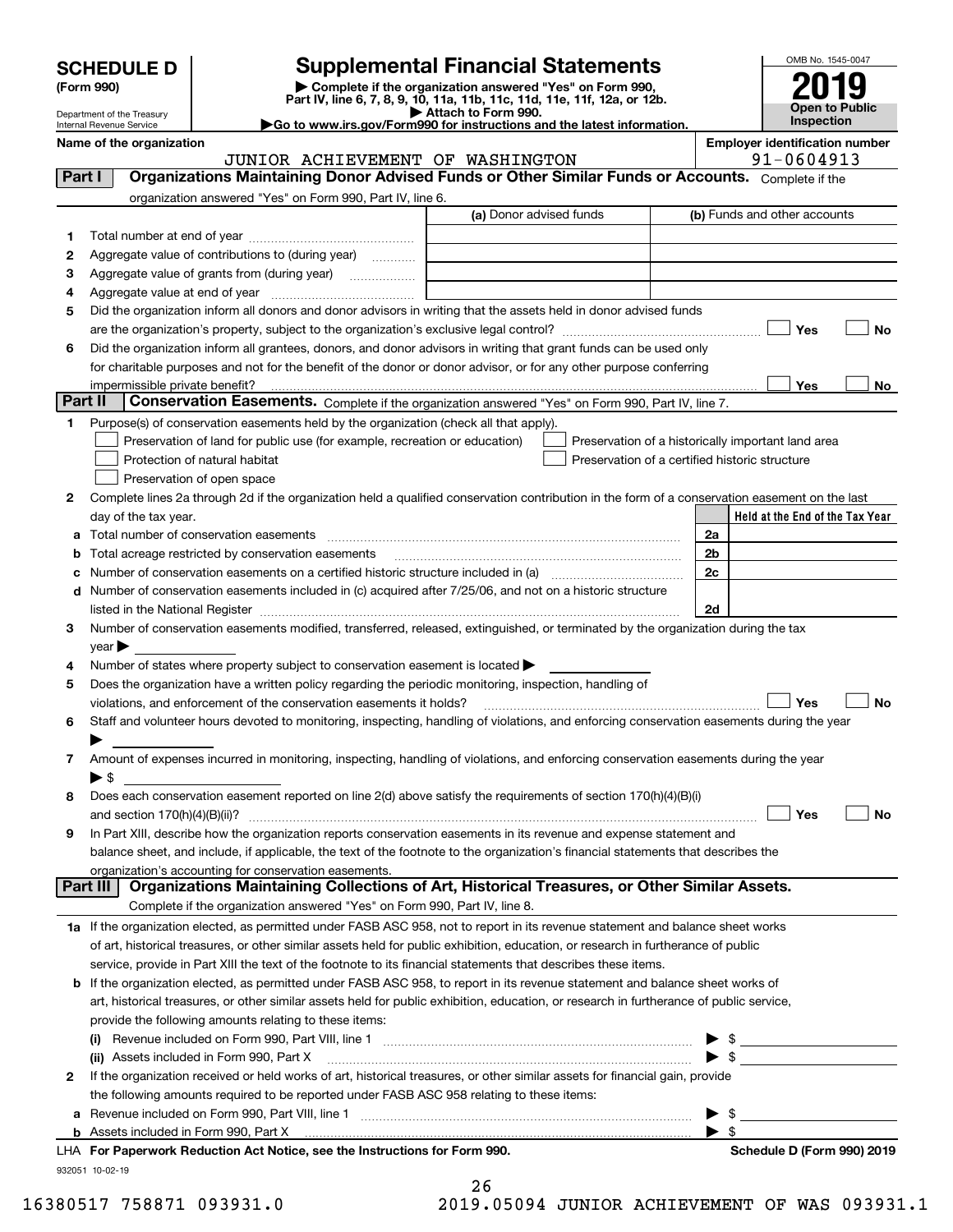|    | Schedule D (Form 990) 2019                                                                                                                                                                                                     | JUNIOR ACHIEVEMENT OF WASHINGTON |                               |                                                                                                                                                                                                                                |                 |              | $91 - 0604913$ Page 2                      |                          |          |             |
|----|--------------------------------------------------------------------------------------------------------------------------------------------------------------------------------------------------------------------------------|----------------------------------|-------------------------------|--------------------------------------------------------------------------------------------------------------------------------------------------------------------------------------------------------------------------------|-----------------|--------------|--------------------------------------------|--------------------------|----------|-------------|
|    | Organizations Maintaining Collections of Art, Historical Treasures, or Other Similar Assets (continued)<br>Part III                                                                                                            |                                  |                               |                                                                                                                                                                                                                                |                 |              |                                            |                          |          |             |
| З  | Using the organization's acquisition, accession, and other records, check any of the following that make significant use of its                                                                                                |                                  |                               |                                                                                                                                                                                                                                |                 |              |                                            |                          |          |             |
|    | collection items (check all that apply):                                                                                                                                                                                       |                                  |                               |                                                                                                                                                                                                                                |                 |              |                                            |                          |          |             |
| a  | Public exhibition                                                                                                                                                                                                              |                                  |                               | Loan or exchange program                                                                                                                                                                                                       |                 |              |                                            |                          |          |             |
| b  | Scholarly research                                                                                                                                                                                                             |                                  |                               | Other and the control of the control of the control of the control of the control of the control of the control of the control of the control of the control of the control of the control of the control of the control of th |                 |              |                                            |                          |          |             |
| c  | Preservation for future generations                                                                                                                                                                                            |                                  |                               |                                                                                                                                                                                                                                |                 |              |                                            |                          |          |             |
| 4  | Provide a description of the organization's collections and explain how they further the organization's exempt purpose in Part XIII.                                                                                           |                                  |                               |                                                                                                                                                                                                                                |                 |              |                                            |                          |          |             |
| 5  | During the year, did the organization solicit or receive donations of art, historical treasures, or other similar assets                                                                                                       |                                  |                               |                                                                                                                                                                                                                                |                 |              |                                            |                          |          |             |
|    | to be sold to raise funds rather than to be maintained as part of the organization's collection?<br>Yes<br><u>No</u>                                                                                                           |                                  |                               |                                                                                                                                                                                                                                |                 |              |                                            |                          |          |             |
|    | <b>Part IV</b><br>Escrow and Custodial Arrangements. Complete if the organization answered "Yes" on Form 990, Part IV, line 9, or<br>reported an amount on Form 990, Part X, line 21.                                          |                                  |                               |                                                                                                                                                                                                                                |                 |              |                                            |                          |          |             |
|    | 1a Is the organization an agent, trustee, custodian or other intermediary for contributions or other assets not included                                                                                                       |                                  |                               |                                                                                                                                                                                                                                |                 |              |                                            |                          |          |             |
|    | on Form 990, Part X? [11] matter contracts and contracts and contracts are contracted as a form 990, Part X?                                                                                                                   |                                  |                               |                                                                                                                                                                                                                                |                 |              |                                            | Yes                      |          | No          |
|    | <b>b</b> If "Yes," explain the arrangement in Part XIII and complete the following table:                                                                                                                                      |                                  |                               |                                                                                                                                                                                                                                |                 |              |                                            |                          |          |             |
|    |                                                                                                                                                                                                                                |                                  |                               |                                                                                                                                                                                                                                |                 |              |                                            | Amount                   |          |             |
|    |                                                                                                                                                                                                                                |                                  |                               |                                                                                                                                                                                                                                |                 | 1c           |                                            |                          |          |             |
|    | Additions during the year manufactured and an annual contract of the year manufactured and a set of the year manufactured and a set of the year manufactured and a set of the year manufactured and a set of the set of the se |                                  |                               |                                                                                                                                                                                                                                |                 | 1d           |                                            |                          |          |             |
|    | Distributions during the year manufactured and an account of the state of the state of the state of the state o                                                                                                                |                                  |                               |                                                                                                                                                                                                                                |                 | 1e           |                                            |                          |          |             |
|    | Ending balance manufactured and contract the contract of the contract of the contract of the contract of the contract of the contract of the contract of the contract of the contract of the contract of the contract of the c |                                  |                               |                                                                                                                                                                                                                                |                 | 1f           |                                            |                          |          |             |
|    | 2a Did the organization include an amount on Form 990, Part X, line 21, for escrow or custodial account liability?                                                                                                             |                                  |                               |                                                                                                                                                                                                                                |                 |              |                                            | Yes                      |          | No          |
|    | <b>b</b> If "Yes," explain the arrangement in Part XIII. Check here if the explanation has been provided on Part XIII                                                                                                          |                                  |                               |                                                                                                                                                                                                                                |                 |              |                                            |                          |          |             |
|    | Part V<br>Endowment Funds. Complete if the organization answered "Yes" on Form 990, Part IV, line 10.                                                                                                                          |                                  |                               |                                                                                                                                                                                                                                |                 |              |                                            |                          |          |             |
|    |                                                                                                                                                                                                                                | (a) Current year                 | (b) Prior year                | (c) Two years back                                                                                                                                                                                                             |                 |              | (d) Three years back   (e) Four years back |                          |          |             |
| 1a | Beginning of year balance                                                                                                                                                                                                      | 1, 171, 484.                     | 1,167,039.                    | 1,100,276.                                                                                                                                                                                                                     |                 |              | 782,700.                                   |                          |          | 765,200.    |
| b  |                                                                                                                                                                                                                                | 13,894.                          |                               | 2,000.                                                                                                                                                                                                                         |                 |              | 14,500.                                    |                          |          | 17,500.     |
|    | Net investment earnings, gains, and losses                                                                                                                                                                                     | $-66, 188.$                      | 11,945.                       | 64,763.                                                                                                                                                                                                                        |                 |              | 122, 172.                                  |                          |          | $-10,912.$  |
|    | Grants or scholarships                                                                                                                                                                                                         |                                  |                               |                                                                                                                                                                                                                                |                 |              |                                            |                          |          |             |
|    | e Other expenditures for facilities                                                                                                                                                                                            |                                  |                               |                                                                                                                                                                                                                                |                 |              |                                            |                          |          |             |
|    | and programs                                                                                                                                                                                                                   | 6,857.                           | 7,500.                        |                                                                                                                                                                                                                                |                 |              | 122, 172.                                  |                          |          | $-10,912.$  |
|    |                                                                                                                                                                                                                                |                                  |                               |                                                                                                                                                                                                                                |                 |              |                                            |                          |          |             |
| g  | End of year balance                                                                                                                                                                                                            |                                  | $1, 112, 333.$ $1, 171, 484.$ | 1,167,039.                                                                                                                                                                                                                     |                 |              | 797,200.                                   |                          |          | 782,700.    |
| 2  | Provide the estimated percentage of the current year end balance (line 1g, column (a)) held as:                                                                                                                                |                                  |                               |                                                                                                                                                                                                                                |                 |              |                                            |                          |          |             |
|    | Board designated or quasi-endowment                                                                                                                                                                                            | 35.73                            | %                             |                                                                                                                                                                                                                                |                 |              |                                            |                          |          |             |
| b  | Permanent endowment $\blacktriangleright$ 64.27                                                                                                                                                                                | %                                |                               |                                                                                                                                                                                                                                |                 |              |                                            |                          |          |             |
| c  | .00<br>Term endowment $\blacktriangleright$                                                                                                                                                                                    | %                                |                               |                                                                                                                                                                                                                                |                 |              |                                            |                          |          |             |
|    | The percentages on lines 2a, 2b, and 2c should equal 100%.                                                                                                                                                                     |                                  |                               |                                                                                                                                                                                                                                |                 |              |                                            |                          |          |             |
|    | 3a Are there endowment funds not in the possession of the organization that are held and administered for the organization                                                                                                     |                                  |                               |                                                                                                                                                                                                                                |                 |              |                                            |                          |          |             |
|    | by:                                                                                                                                                                                                                            |                                  |                               |                                                                                                                                                                                                                                |                 |              |                                            |                          | Yes      | No<br>X     |
|    | (i)                                                                                                                                                                                                                            |                                  |                               |                                                                                                                                                                                                                                |                 |              |                                            | 3a(i)                    |          | $\mathbf X$ |
|    |                                                                                                                                                                                                                                |                                  |                               |                                                                                                                                                                                                                                |                 |              |                                            | 3a(ii)                   |          |             |
|    |                                                                                                                                                                                                                                |                                  |                               |                                                                                                                                                                                                                                |                 |              |                                            | 3b                       |          |             |
|    | Describe in Part XIII the intended uses of the organization's endowment funds.<br>Land, Buildings, and Equipment.<br>Part VI                                                                                                   |                                  |                               |                                                                                                                                                                                                                                |                 |              |                                            |                          |          |             |
|    | Complete if the organization answered "Yes" on Form 990, Part IV, line 11a. See Form 990, Part X, line 10.                                                                                                                     |                                  |                               |                                                                                                                                                                                                                                |                 |              |                                            |                          |          |             |
|    | Description of property                                                                                                                                                                                                        | (a) Cost or other                |                               | (b) Cost or other                                                                                                                                                                                                              | (c) Accumulated |              |                                            | (d) Book value           |          |             |
|    |                                                                                                                                                                                                                                | basis (investment)               | basis (other)                 |                                                                                                                                                                                                                                |                 | depreciation |                                            |                          |          |             |
|    |                                                                                                                                                                                                                                |                                  |                               | 1,985,479.                                                                                                                                                                                                                     |                 |              |                                            | 1,985,479.               |          |             |
| b  |                                                                                                                                                                                                                                |                                  |                               | 8,583,486.                                                                                                                                                                                                                     | 2,950,520.      |              |                                            | $\overline{5,632,966}$ . |          |             |
|    |                                                                                                                                                                                                                                |                                  |                               | 7,803.                                                                                                                                                                                                                         |                 | 7,803.       |                                            |                          |          | 0.          |
| d  |                                                                                                                                                                                                                                |                                  |                               | 356,868.                                                                                                                                                                                                                       |                 | 207,096.     |                                            |                          | 149,772. |             |
|    |                                                                                                                                                                                                                                |                                  |                               | 58,907.                                                                                                                                                                                                                        |                 | 50,738.      |                                            |                          | 8, 169.  |             |
|    |                                                                                                                                                                                                                                |                                  |                               |                                                                                                                                                                                                                                |                 |              |                                            | 7,776,386.               |          |             |
|    |                                                                                                                                                                                                                                |                                  |                               |                                                                                                                                                                                                                                |                 |              | Schedule D (Form 990) 2019                 |                          |          |             |

932052 10-02-19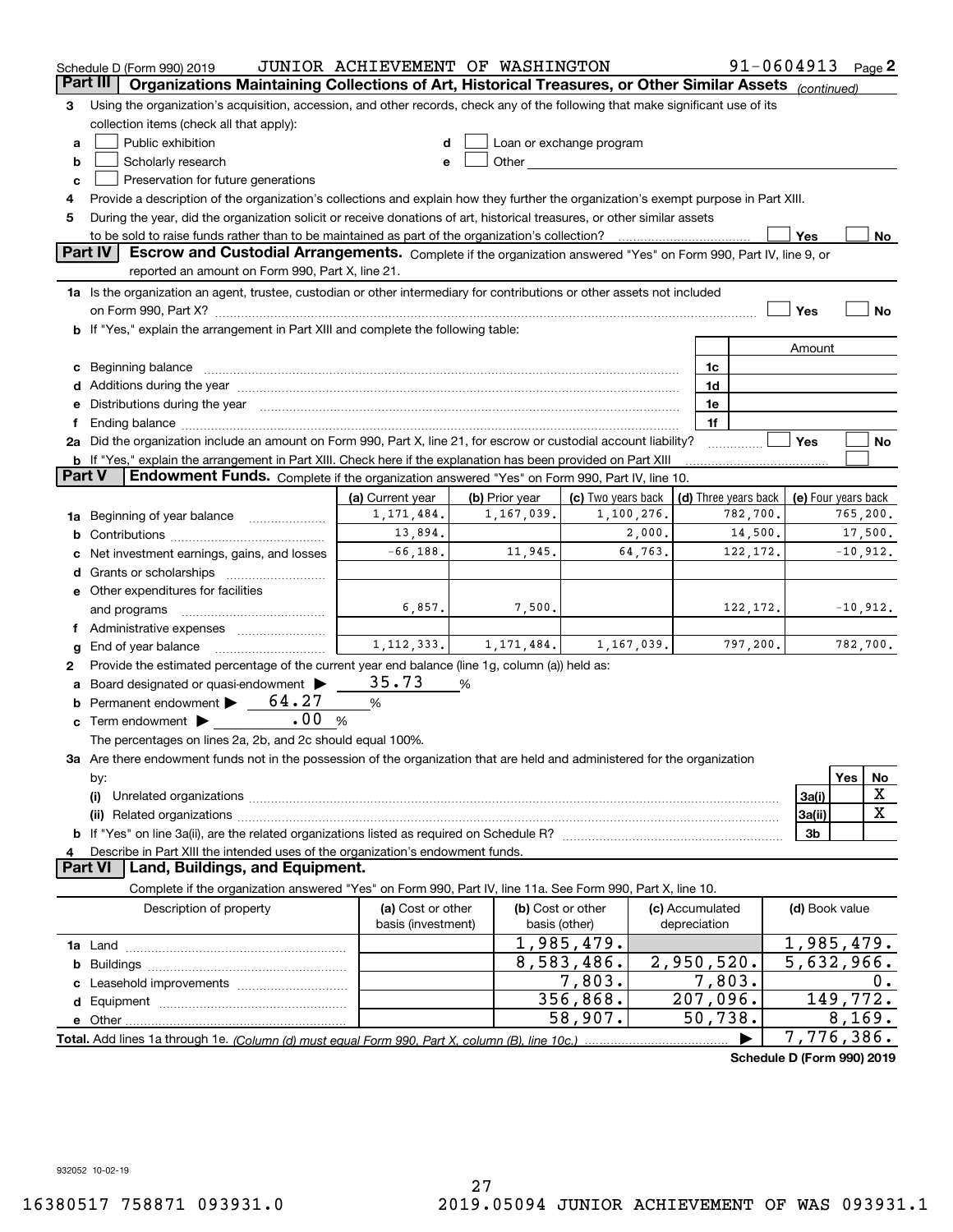| (1) Financial derivatives                                                                                                                            |                 |                                                           |                |
|------------------------------------------------------------------------------------------------------------------------------------------------------|-----------------|-----------------------------------------------------------|----------------|
| (2) Closely held equity interests                                                                                                                    |                 |                                                           |                |
| (3) Other                                                                                                                                            |                 |                                                           |                |
| (A)                                                                                                                                                  |                 |                                                           |                |
| (B)                                                                                                                                                  |                 |                                                           |                |
| (C)                                                                                                                                                  |                 |                                                           |                |
| (D)                                                                                                                                                  |                 |                                                           |                |
| (E)                                                                                                                                                  |                 |                                                           |                |
| (F)                                                                                                                                                  |                 |                                                           |                |
| (G)                                                                                                                                                  |                 |                                                           |                |
| (H)                                                                                                                                                  |                 |                                                           |                |
| Total. (Col. (b) must equal Form 990, Part X, col. (B) line 12.) $\blacktriangleright$                                                               |                 |                                                           |                |
| Part VIII Investments - Program Related.                                                                                                             |                 |                                                           |                |
| Complete if the organization answered "Yes" on Form 990, Part IV, line 11c. See Form 990, Part X, line 13.                                           |                 |                                                           |                |
| (a) Description of investment                                                                                                                        | (b) Book value  | (c) Method of valuation: Cost or end-of-year market value |                |
| (1)                                                                                                                                                  |                 |                                                           |                |
| (2)                                                                                                                                                  |                 |                                                           |                |
| (3)                                                                                                                                                  |                 |                                                           |                |
| (4)                                                                                                                                                  |                 |                                                           |                |
| (5)                                                                                                                                                  |                 |                                                           |                |
| (6)                                                                                                                                                  |                 |                                                           |                |
| (7)                                                                                                                                                  |                 |                                                           |                |
| (8)                                                                                                                                                  |                 |                                                           |                |
| (9)                                                                                                                                                  |                 |                                                           |                |
| Total. (Col. (b) must equal Form 990, Part X, col. (B) line 13.) $\blacktriangleright$                                                               |                 |                                                           |                |
| <b>Other Assets.</b><br>Part IX                                                                                                                      |                 |                                                           |                |
| Complete if the organization answered "Yes" on Form 990, Part IV, line 11d. See Form 990, Part X, line 15.                                           |                 |                                                           |                |
|                                                                                                                                                      | (a) Description |                                                           | (b) Book value |
|                                                                                                                                                      |                 |                                                           |                |
| (1)<br>(2)                                                                                                                                           |                 |                                                           |                |
| (3)                                                                                                                                                  |                 |                                                           |                |
|                                                                                                                                                      |                 |                                                           |                |
| (4)                                                                                                                                                  |                 |                                                           |                |
| (5)                                                                                                                                                  |                 |                                                           |                |
| (6)                                                                                                                                                  |                 |                                                           |                |
| (7)                                                                                                                                                  |                 |                                                           |                |
| (8)                                                                                                                                                  |                 |                                                           |                |
| (9)                                                                                                                                                  |                 |                                                           |                |
| <b>Other Liabilities.</b><br>Part X                                                                                                                  |                 |                                                           |                |
| Complete if the organization answered "Yes" on Form 990, Part IV, line 11e or 11f. See Form 990, Part X, line 25.                                    |                 |                                                           |                |
| (a) Description of liability<br>1.                                                                                                                   |                 |                                                           | (b) Book value |
| (1)<br>Federal income taxes                                                                                                                          |                 |                                                           |                |
| CAPITALIZED LEASE PAYABLE,<br>(2)                                                                                                                    | NET OF          |                                                           |                |
| <b>CURRENT PORTION</b><br>(3)                                                                                                                        |                 |                                                           | 94,595.        |
| (4)                                                                                                                                                  |                 |                                                           |                |
| (5)                                                                                                                                                  |                 |                                                           |                |
| (6)                                                                                                                                                  |                 |                                                           |                |
| (7)                                                                                                                                                  |                 |                                                           |                |
| (8)                                                                                                                                                  |                 |                                                           |                |
| (9)                                                                                                                                                  |                 |                                                           |                |
| Total. (Column (b) must equal Form 990, Part X, col. (B) line 25.)                                                                                   |                 |                                                           | 94,595.        |
| 2. Liability for uncertain tax positions. In Part XIII, provide the text of the footnote to the organization's financial statements that reports the |                 |                                                           |                |

Liability for uncertain tax positions. In Part XIII, provide the text of the footnote to the organization's financial statements that reports the organization's liability for uncertain tax positions under FASB ASC 740. Check here if the text of the footnote has been provided in Part XIII

 $\mathcal{L}^{\text{max}}$ 

932053 10-02-19

# Schedule D (Form 990) 2019 Page **3Part VII Investments - Other Securities.** JUNIOR ACHIEVEMENT OF WASHINGTON

Complete if the organization answered "Yes" on Form 990, Part IV, line 11b. See Form 990, Part X, line 12.

| (a) Description of security or category (including name of security)       | (b) Book value | (c) Method of valuation: Cost or end-of-year market value |
|----------------------------------------------------------------------------|----------------|-----------------------------------------------------------|
| (1) Financial derivatives                                                  |                |                                                           |
| (2) Closely held equity interests                                          |                |                                                           |
| (3) Other                                                                  |                |                                                           |
| (A)                                                                        |                |                                                           |
| (B)                                                                        |                |                                                           |
| (C)                                                                        |                |                                                           |
| (D)                                                                        |                |                                                           |
| (E)                                                                        |                |                                                           |
| (F)                                                                        |                |                                                           |
| (G)                                                                        |                |                                                           |
| (H)                                                                        |                |                                                           |
| <b>Total.</b> (Col. (b) must equal Form 990. Part X, col. (B) line $12.$ ) |                |                                                           |

91-0604913 Page 3

### 28 16380517 758871 093931.0 2019.05094 JUNIOR ACHIEVEMENT OF WAS 093931.1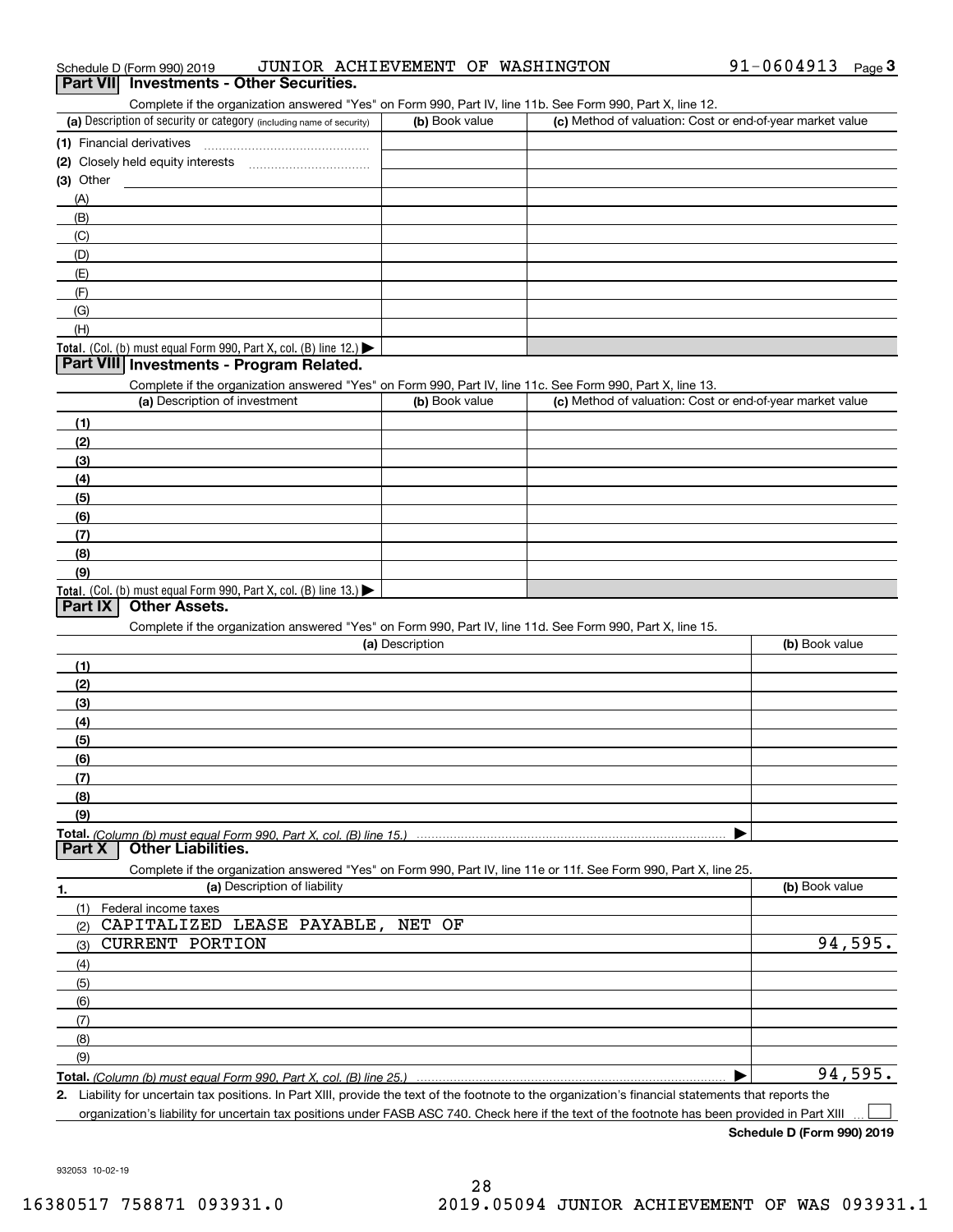|              | JUNIOR ACHIEVEMENT OF WASHINGTON<br>Schedule D (Form 990) 2019                                                                                                                                                                 |                | 91-0604913<br>Page 4 |                |                          |
|--------------|--------------------------------------------------------------------------------------------------------------------------------------------------------------------------------------------------------------------------------|----------------|----------------------|----------------|--------------------------|
|              | Reconciliation of Revenue per Audited Financial Statements With Revenue per Return.<br><b>Part XI</b>                                                                                                                          |                |                      |                |                          |
|              | Complete if the organization answered "Yes" on Form 990, Part IV, line 12a.                                                                                                                                                    |                |                      |                |                          |
| 1            | Total revenue, gains, and other support per audited financial statements                                                                                                                                                       |                |                      | $\blacksquare$ | 2, 141, 217.             |
| $\mathbf{2}$ | Amounts included on line 1 but not on Form 990, Part VIII, line 12:                                                                                                                                                            |                |                      |                |                          |
| a            |                                                                                                                                                                                                                                | 2a             | $-90,710.$           |                |                          |
| b            |                                                                                                                                                                                                                                | 2 <sub>b</sub> | 9,542.               |                |                          |
| с            |                                                                                                                                                                                                                                | 2c             |                      |                |                          |
| d            | Other (Describe in Part XIII.)                                                                                                                                                                                                 | 2d             |                      |                |                          |
| е            | Add lines 2a through 2d                                                                                                                                                                                                        |                |                      | 2e             | $-81, 168.$              |
| 3            |                                                                                                                                                                                                                                |                |                      | 3              | 2,222,385.               |
| 4            | Amounts included on Form 990, Part VIII, line 12, but not on line 1:                                                                                                                                                           |                |                      |                |                          |
| a            | Investment expenses not included on Form 990, Part VIII, line 7b                                                                                                                                                               | 4a             | 6,856.               |                |                          |
| b            | Other (Describe in Part XIII.) [100] [100] [100] [100] [100] [100] [100] [100] [100] [100] [100] [100] [100] [                                                                                                                 | 4b             | 455,598.             |                |                          |
|              | c Add lines 4a and 4b                                                                                                                                                                                                          |                |                      | 4с             | 462,454.                 |
| 5.           |                                                                                                                                                                                                                                |                |                      | 5              | 2,684,839.               |
|              | Part XII   Reconciliation of Expenses per Audited Financial Statements With Expenses per Return.                                                                                                                               |                |                      |                |                          |
|              | Complete if the organization answered "Yes" on Form 990, Part IV, line 12a.                                                                                                                                                    |                |                      |                |                          |
| 1            |                                                                                                                                                                                                                                |                |                      | $\mathbf{1}$   | $\overline{4,162},189.$  |
| 2            | Amounts included on line 1 but not on Form 990, Part IX, line 25:                                                                                                                                                              |                |                      |                |                          |
| a            | Donated services and use of facilities [111] matter contracts and use of facilities [11] matter contracts and use of facilities [11] matter contracts and use of facilities [11] matter contracts and the Donald Service and D | 2a             | 9,542.               |                |                          |
| b            |                                                                                                                                                                                                                                | 2 <sub>b</sub> |                      |                |                          |
|              | Other losses                                                                                                                                                                                                                   | 2c             |                      |                |                          |
| d            |                                                                                                                                                                                                                                | 2d             |                      |                |                          |
| е            | Add lines 2a through 2d                                                                                                                                                                                                        |                |                      | 2e             | 9,542.                   |
| 3            |                                                                                                                                                                                                                                |                |                      | 3              | $\overline{4,152,647}$ . |
| 4            | Amounts included on Form 990, Part IX, line 25, but not on line 1:                                                                                                                                                             |                |                      |                |                          |
| a            |                                                                                                                                                                                                                                | 4a             | 6,856.               |                |                          |
| b            | Other (Describe in Part XIII.)                                                                                                                                                                                                 | 4 <sub>b</sub> | 455,598.             |                |                          |
|              | c Add lines 4a and 4b                                                                                                                                                                                                          |                |                      | 4с             | 462, 454.                |
| 5.           |                                                                                                                                                                                                                                |                |                      | 5              | 4,615,101.               |
|              | Part XIII Supplemental Information.                                                                                                                                                                                            |                |                      |                |                          |
|              | Provide the descriptions required for Part II, lines 3, 5, and 9; Part III, lines 1a and 4; Part IV, lines 1b and 2b; Part V, line 4; Part X, line 2; Part XI,                                                                 |                |                      |                |                          |
|              | lines 2d and 4b; and Part XII, lines 2d and 4b. Also complete this part to provide any additional information.                                                                                                                 |                |                      |                |                          |
|              |                                                                                                                                                                                                                                |                |                      |                |                          |
|              |                                                                                                                                                                                                                                |                |                      |                |                          |
|              | PART V, LINE 4:                                                                                                                                                                                                                |                |                      |                |                          |
|              |                                                                                                                                                                                                                                |                |                      |                |                          |

|  |  |  | TRI-CITIES FUND - PROCEEDS ARE USED FOR OPERATIONS IN THE GREATER |  |  |
|--|--|--|-------------------------------------------------------------------|--|--|
|  |  |  |                                                                   |  |  |

TRI-CITIES AREA OF WASHINGTON.

PART XI, LINE 4B - OTHER ADJUSTMENTS:

FUNDRAISING EXPENSES 455,598.

PART XII, LINE 4B - OTHER ADJUSTMENTS:

### FUNDRAISING EXPENSES 455,598.

932054 10-02-19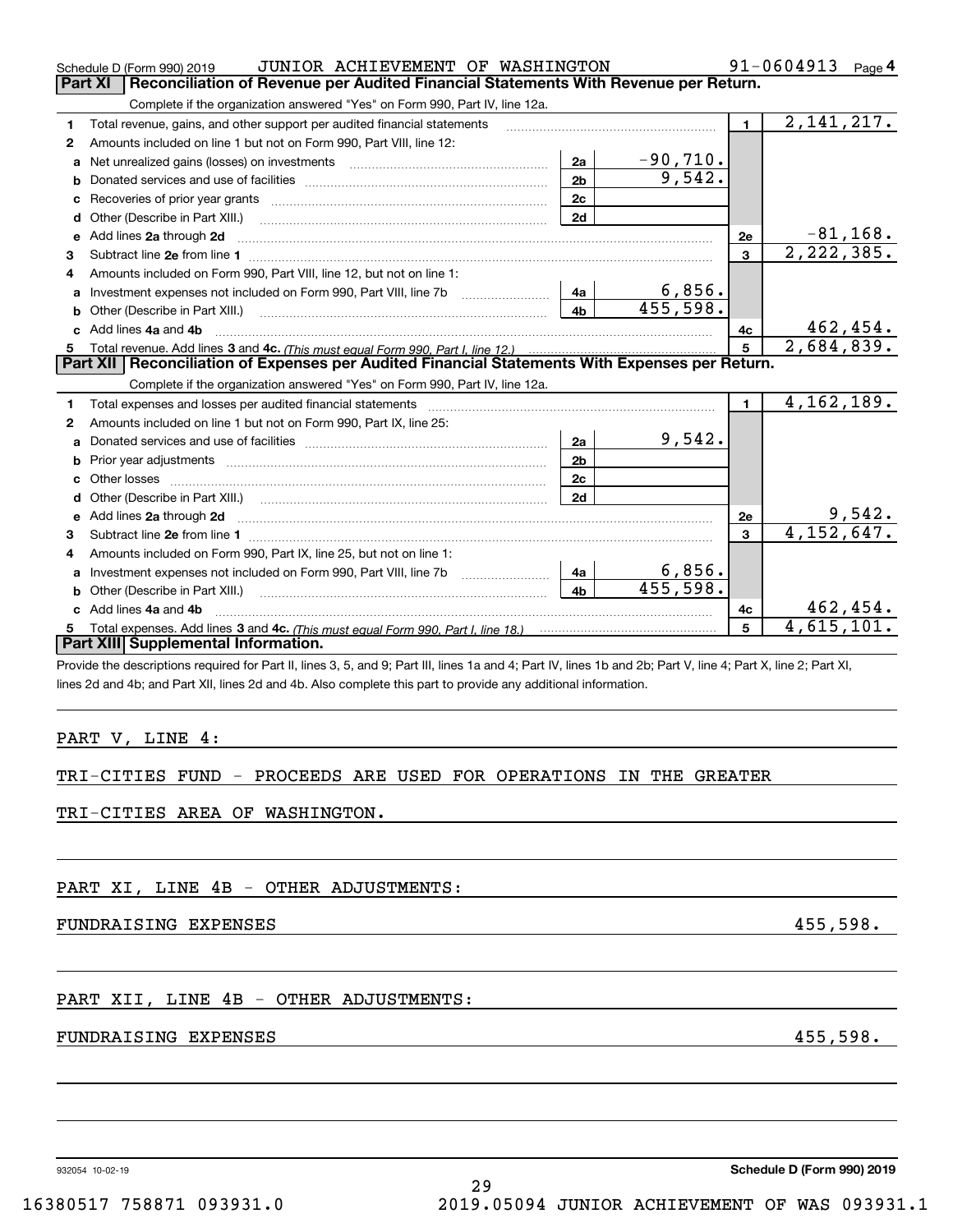| Schedule D (Form 990) 2019 |  |
|----------------------------|--|
| __________                 |  |

| Part XIII Supplemental Information (continued) |                            |
|------------------------------------------------|----------------------------|
|                                                |                            |
|                                                |                            |
|                                                |                            |
|                                                |                            |
|                                                |                            |
|                                                |                            |
|                                                |                            |
|                                                |                            |
|                                                |                            |
|                                                |                            |
|                                                |                            |
|                                                |                            |
|                                                |                            |
|                                                |                            |
|                                                |                            |
|                                                |                            |
|                                                |                            |
|                                                |                            |
|                                                |                            |
|                                                |                            |
|                                                |                            |
|                                                |                            |
|                                                |                            |
|                                                |                            |
|                                                |                            |
|                                                |                            |
|                                                |                            |
|                                                |                            |
|                                                |                            |
|                                                |                            |
| 932055 10-02-19                                | Schedule D (Form 990) 2019 |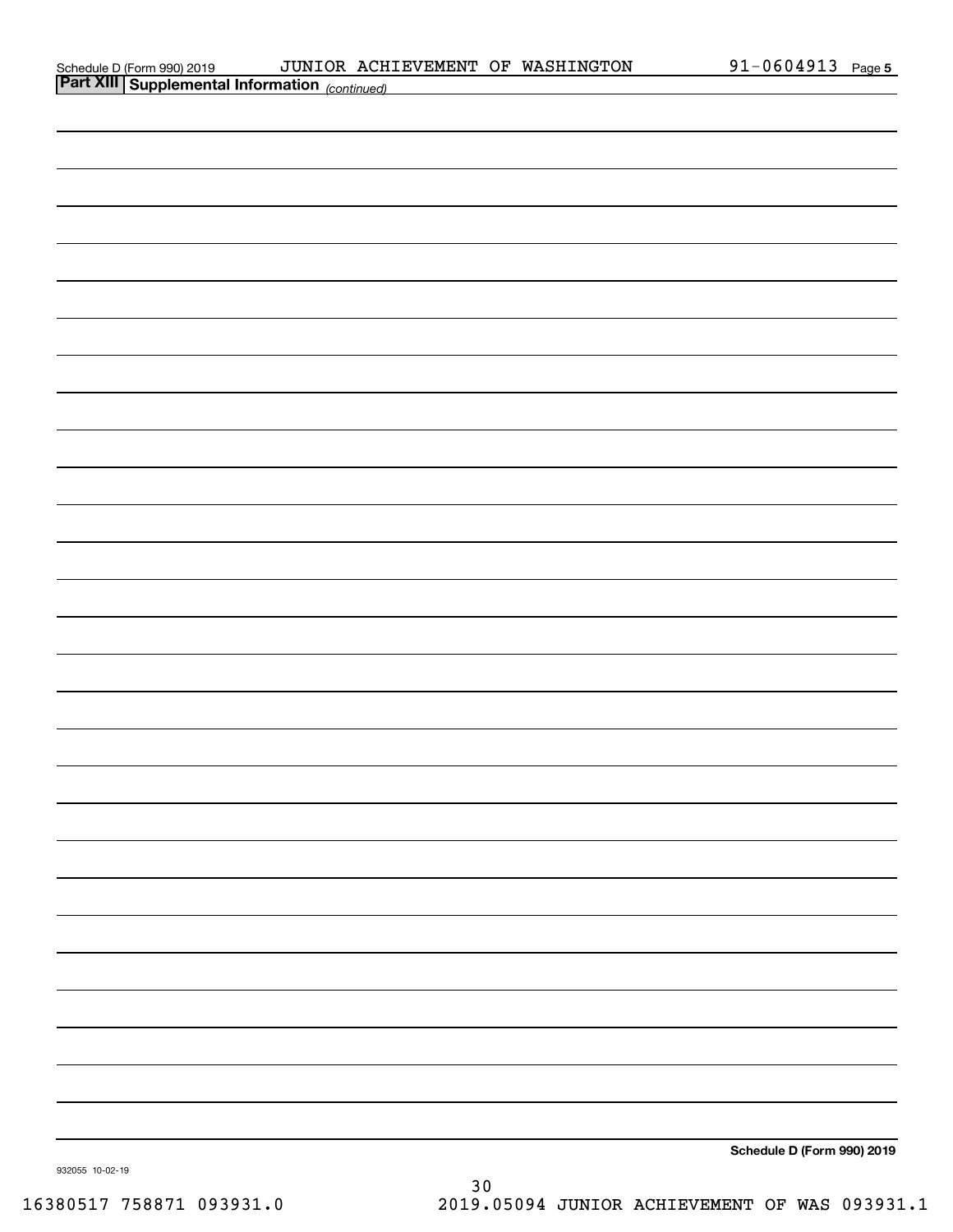| <b>SCHEDULE G</b>                                 | <b>Supplemental Information Regarding Fundraising or Gaming Activities</b>                                                                                          |                                                                                                                                                                                                                                           |                                                 |    |                                                                            |  |                                        | OMB No. 1545-0047                     |
|---------------------------------------------------|---------------------------------------------------------------------------------------------------------------------------------------------------------------------|-------------------------------------------------------------------------------------------------------------------------------------------------------------------------------------------------------------------------------------------|-------------------------------------------------|----|----------------------------------------------------------------------------|--|----------------------------------------|---------------------------------------|
| (Form 990 or 990-EZ)                              | Complete if the organization answered "Yes" on Form 990, Part IV, line 17, 18, or 19, or if the<br>organization entered more than \$15,000 on Form 990-EZ, line 6a. |                                                                                                                                                                                                                                           | 2019                                            |    |                                                                            |  |                                        |                                       |
| Department of the Treasury                        |                                                                                                                                                                     |                                                                                                                                                                                                                                           | <b>Open to Public</b>                           |    |                                                                            |  |                                        |                                       |
| Internal Revenue Service                          |                                                                                                                                                                     | Attach to Form 990 or Form 990-EZ.<br>Go to www.irs.gov/Form990 for instructions and the latest information.                                                                                                                              |                                                 |    |                                                                            |  |                                        | Inspection                            |
| Name of the organization                          |                                                                                                                                                                     | JUNIOR ACHIEVEMENT OF WASHINGTON                                                                                                                                                                                                          |                                                 |    |                                                                            |  | 91-0604913                             | <b>Employer identification number</b> |
| Part I                                            |                                                                                                                                                                     | Fundraising Activities. Complete if the organization answered "Yes" on Form 990, Part IV, line 17. Form 990-EZ filers are not                                                                                                             |                                                 |    |                                                                            |  |                                        |                                       |
|                                                   | required to complete this part.                                                                                                                                     |                                                                                                                                                                                                                                           |                                                 |    |                                                                            |  |                                        |                                       |
| Mail solicitations                                |                                                                                                                                                                     | 1 Indicate whether the organization raised funds through any of the following activities. Check all that apply.<br>e l                                                                                                                    |                                                 |    |                                                                            |  |                                        |                                       |
| a<br>b                                            | Internet and email solicitations                                                                                                                                    | f                                                                                                                                                                                                                                         |                                                 |    | Solicitation of non-government grants<br>Solicitation of government grants |  |                                        |                                       |
| Phone solicitations<br>с                          |                                                                                                                                                                     | Special fundraising events<br>g                                                                                                                                                                                                           |                                                 |    |                                                                            |  |                                        |                                       |
| d<br>In-person solicitations                      |                                                                                                                                                                     |                                                                                                                                                                                                                                           |                                                 |    |                                                                            |  |                                        |                                       |
|                                                   |                                                                                                                                                                     | 2 a Did the organization have a written or oral agreement with any individual (including officers, directors, trustees, or<br>key employees listed in Form 990, Part VII) or entity in connection with professional fundraising services? |                                                 |    |                                                                            |  | Yes                                    | No                                    |
|                                                   |                                                                                                                                                                     | <b>b</b> If "Yes," list the 10 highest paid individuals or entities (fundraisers) pursuant to agreements under which the fundraiser is to be                                                                                              |                                                 |    |                                                                            |  |                                        |                                       |
| compensated at least \$5,000 by the organization. |                                                                                                                                                                     |                                                                                                                                                                                                                                           |                                                 |    |                                                                            |  |                                        |                                       |
| (i) Name and address of individual                |                                                                                                                                                                     |                                                                                                                                                                                                                                           | (iii) Did<br>fundraiser                         |    | (iv) Gross receipts                                                        |  | (v) Amount paid<br>to (or retained by) | (vi) Amount paid                      |
| or entity (fundraiser)                            |                                                                                                                                                                     | (ii) Activity                                                                                                                                                                                                                             | have custody<br>or control of<br>contributions? |    | from activity                                                              |  | fundraiser<br>listed in col. (i)       | to (or retained by)<br>organization   |
|                                                   |                                                                                                                                                                     |                                                                                                                                                                                                                                           | Yes                                             | No |                                                                            |  |                                        |                                       |
|                                                   |                                                                                                                                                                     |                                                                                                                                                                                                                                           |                                                 |    |                                                                            |  |                                        |                                       |
|                                                   |                                                                                                                                                                     |                                                                                                                                                                                                                                           |                                                 |    |                                                                            |  |                                        |                                       |
|                                                   |                                                                                                                                                                     |                                                                                                                                                                                                                                           |                                                 |    |                                                                            |  |                                        |                                       |
|                                                   |                                                                                                                                                                     |                                                                                                                                                                                                                                           |                                                 |    |                                                                            |  |                                        |                                       |
|                                                   |                                                                                                                                                                     |                                                                                                                                                                                                                                           |                                                 |    |                                                                            |  |                                        |                                       |
|                                                   |                                                                                                                                                                     |                                                                                                                                                                                                                                           |                                                 |    |                                                                            |  |                                        |                                       |
|                                                   |                                                                                                                                                                     |                                                                                                                                                                                                                                           |                                                 |    |                                                                            |  |                                        |                                       |
|                                                   |                                                                                                                                                                     |                                                                                                                                                                                                                                           |                                                 |    |                                                                            |  |                                        |                                       |
|                                                   |                                                                                                                                                                     |                                                                                                                                                                                                                                           |                                                 |    |                                                                            |  |                                        |                                       |
|                                                   |                                                                                                                                                                     |                                                                                                                                                                                                                                           |                                                 |    |                                                                            |  |                                        |                                       |
|                                                   |                                                                                                                                                                     |                                                                                                                                                                                                                                           |                                                 |    |                                                                            |  |                                        |                                       |
|                                                   |                                                                                                                                                                     |                                                                                                                                                                                                                                           |                                                 |    |                                                                            |  |                                        |                                       |
|                                                   |                                                                                                                                                                     |                                                                                                                                                                                                                                           |                                                 |    |                                                                            |  |                                        |                                       |
|                                                   |                                                                                                                                                                     |                                                                                                                                                                                                                                           |                                                 |    |                                                                            |  |                                        |                                       |
|                                                   |                                                                                                                                                                     |                                                                                                                                                                                                                                           |                                                 |    |                                                                            |  |                                        |                                       |
| Total                                             |                                                                                                                                                                     |                                                                                                                                                                                                                                           |                                                 |    |                                                                            |  |                                        |                                       |
| or licensing.                                     |                                                                                                                                                                     | 3 List all states in which the organization is registered or licensed to solicit contributions or has been notified it is exempt from registration                                                                                        |                                                 |    |                                                                            |  |                                        |                                       |
|                                                   |                                                                                                                                                                     |                                                                                                                                                                                                                                           |                                                 |    |                                                                            |  |                                        |                                       |
|                                                   |                                                                                                                                                                     |                                                                                                                                                                                                                                           |                                                 |    |                                                                            |  |                                        |                                       |
|                                                   |                                                                                                                                                                     |                                                                                                                                                                                                                                           |                                                 |    |                                                                            |  |                                        |                                       |
|                                                   |                                                                                                                                                                     |                                                                                                                                                                                                                                           |                                                 |    |                                                                            |  |                                        |                                       |
|                                                   |                                                                                                                                                                     |                                                                                                                                                                                                                                           |                                                 |    |                                                                            |  |                                        |                                       |
|                                                   |                                                                                                                                                                     |                                                                                                                                                                                                                                           |                                                 |    |                                                                            |  |                                        |                                       |
|                                                   |                                                                                                                                                                     |                                                                                                                                                                                                                                           |                                                 |    |                                                                            |  |                                        |                                       |
|                                                   |                                                                                                                                                                     |                                                                                                                                                                                                                                           |                                                 |    |                                                                            |  |                                        |                                       |
|                                                   |                                                                                                                                                                     | LHA For Paperwork Reduction Act Notice, see the Instructions for Form 990 or 990-EZ.                                                                                                                                                      |                                                 |    |                                                                            |  |                                        | Schedule G (Form 990 or 990-EZ) 2019  |
|                                                   |                                                                                                                                                                     |                                                                                                                                                                                                                                           |                                                 |    |                                                                            |  |                                        |                                       |

932081 09-11-19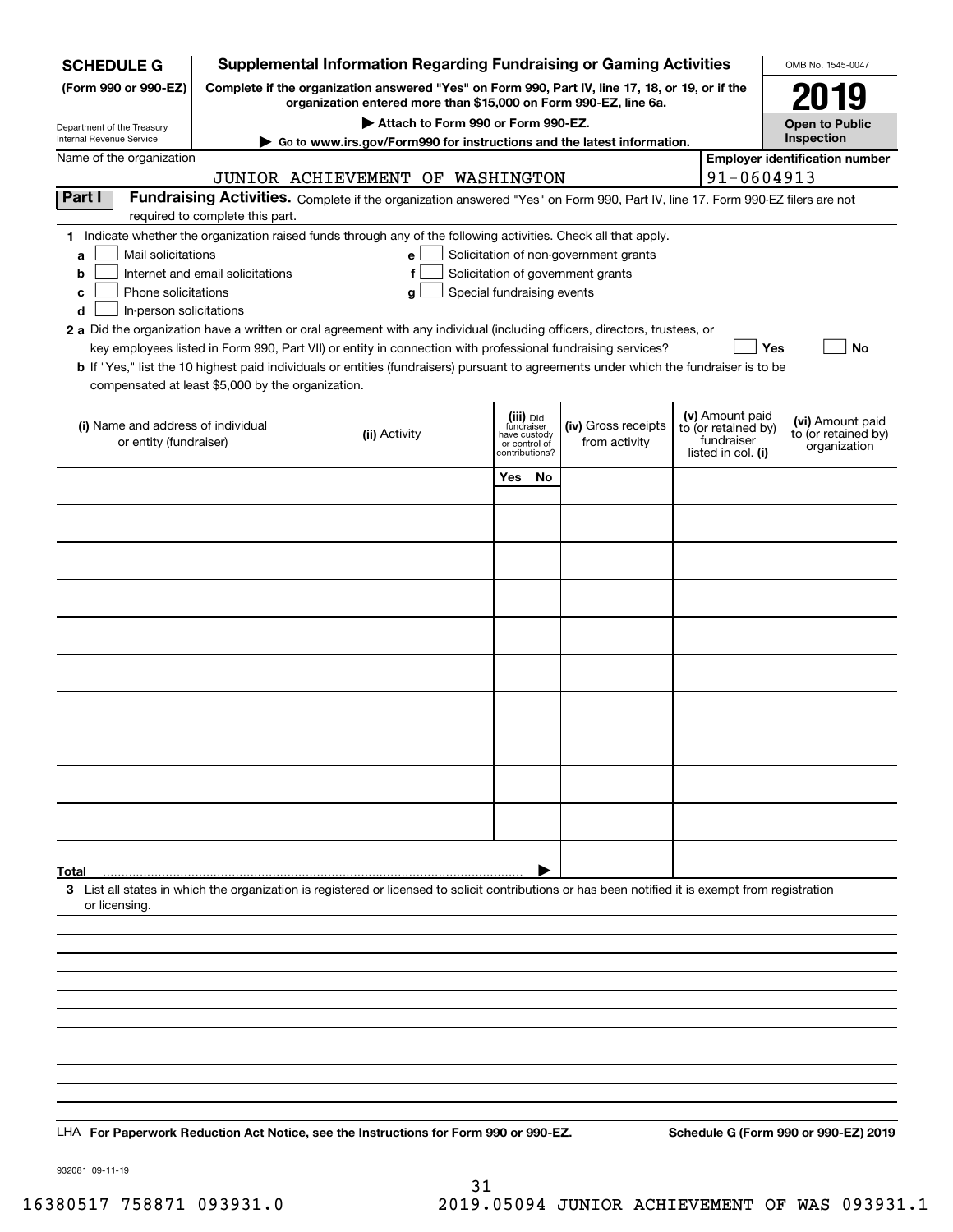#### Schedule G (Form 990 or 990-EZ) 2019 <code>JUNIOR ACHIEVEMENT OF WASHINGTON</code>  $91-0604913$  <code>Page</code>

**Part II** | Fundraising Events. Complete if the organization answered "Yes" on Form 990, Part IV, line 18, or reported more than \$15,000

|                 |          | of fundraising event contributions and gross income on Form 990-EZ, lines 1 and 6b. List events with gross receipts greater than \$5,000. |              |                         |                       |                              |
|-----------------|----------|-------------------------------------------------------------------------------------------------------------------------------------------|--------------|-------------------------|-----------------------|------------------------------|
|                 |          |                                                                                                                                           | (a) Event #1 | (b) Event #2            | (c) Other events      | (d) Total events             |
|                 |          |                                                                                                                                           | DARE TO      | <b>BOWLING</b>          |                       | (add col. (a) through        |
|                 |          |                                                                                                                                           | DREAM        | CLASSIC                 | 4                     | col. (c)                     |
|                 |          |                                                                                                                                           | (event type) | (event type)            | (total number)        |                              |
| Revenue         |          |                                                                                                                                           |              |                         |                       |                              |
|                 |          |                                                                                                                                           | 567,906.     | 306,384.                | 81,447.               | 955,737.                     |
|                 |          |                                                                                                                                           |              |                         |                       |                              |
|                 |          | <b>2</b> Less: Contributions                                                                                                              | 527,825.     | 269,012.                | 52,727.               | 849,564.                     |
|                 |          |                                                                                                                                           |              |                         |                       |                              |
|                 |          | 3 Gross income (line 1 minus line 2)                                                                                                      | 40,081.      | 37,372.                 | 28,720.               | 106, 173.                    |
|                 |          |                                                                                                                                           |              |                         |                       |                              |
|                 |          |                                                                                                                                           |              |                         |                       |                              |
|                 |          |                                                                                                                                           |              |                         |                       |                              |
|                 |          |                                                                                                                                           | 481.         | 18,516.                 | 20.                   | 19,017.                      |
|                 |          |                                                                                                                                           |              |                         |                       |                              |
|                 |          |                                                                                                                                           | 35,622.      | 15,080.                 | 1,695.                | 52,397.                      |
|                 |          |                                                                                                                                           |              |                         |                       |                              |
| Direct Expenses |          | 7 Food and beverages                                                                                                                      | $51,397$ .   | 2,607.                  | 12,645.               | 66,649.                      |
|                 |          |                                                                                                                                           |              |                         |                       |                              |
|                 | 8        |                                                                                                                                           |              |                         | 5,575.                |                              |
|                 | 9        |                                                                                                                                           | 49,704.      | 19,385.                 | 4,034.                | $\frac{5,575}{73,123}$ .     |
|                 | 10       | Direct expense summary. Add lines 4 through 9 in column (d)                                                                               |              |                         |                       | 216,761.                     |
|                 |          | 11 Net income summary. Subtract line 10 from line 3, column (d)                                                                           |              |                         |                       | $-110,588.$                  |
|                 | Part III | Gaming. Complete if the organization answered "Yes" on Form 990, Part IV, line 19, or reported more than                                  |              |                         |                       |                              |
|                 |          | \$15,000 on Form 990-EZ, line 6a.                                                                                                         |              |                         |                       |                              |
|                 |          |                                                                                                                                           |              | (b) Pull tabs/instant   |                       | (d) Total gaming (add        |
|                 |          |                                                                                                                                           | (a) Bingo    | bingo/progressive bingo | (c) Other gaming      | col. (a) through col. (c))   |
| Revenue         |          |                                                                                                                                           |              |                         |                       |                              |
|                 |          |                                                                                                                                           |              |                         | 41,230.               | 41,230.                      |
|                 |          |                                                                                                                                           |              |                         |                       |                              |
|                 |          |                                                                                                                                           |              |                         |                       |                              |
| Expenses        |          |                                                                                                                                           |              |                         |                       |                              |
|                 |          | 3 Noncash prizes                                                                                                                          |              |                         | 8,402.                | 8,402.                       |
|                 |          |                                                                                                                                           |              |                         |                       |                              |
| Direct          |          |                                                                                                                                           |              |                         |                       |                              |
|                 |          |                                                                                                                                           |              |                         |                       |                              |
|                 |          | 5 Other direct expenses                                                                                                                   |              |                         | 575.<br>5,            | 5,575.                       |
|                 |          |                                                                                                                                           | %<br>Yes     | %<br>Yes                | Yes<br>%              |                              |
|                 |          | 6 Volunteer labor                                                                                                                         | No           | No                      | $\boxed{\text{X}}$ No |                              |
|                 |          |                                                                                                                                           |              |                         |                       |                              |
|                 | 7        | Direct expense summary. Add lines 2 through 5 in column (d)                                                                               |              |                         |                       | 13,977.                      |
|                 |          |                                                                                                                                           |              |                         |                       |                              |
|                 |          |                                                                                                                                           |              |                         |                       | 27, 253.                     |
|                 |          |                                                                                                                                           |              |                         |                       |                              |
| 9               |          | Enter the state(s) in which the organization conducts gaming activities: $WA$                                                             |              |                         |                       |                              |
|                 |          |                                                                                                                                           |              |                         |                       | $\boxed{\text{X}}$ Yes<br>No |
|                 |          |                                                                                                                                           |              |                         |                       |                              |
|                 |          |                                                                                                                                           |              |                         |                       |                              |
|                 |          |                                                                                                                                           |              |                         |                       |                              |
|                 |          |                                                                                                                                           |              |                         |                       |                              |
|                 |          |                                                                                                                                           |              |                         |                       | $\boxed{\text{X}}$ No<br>Yes |
|                 |          |                                                                                                                                           |              |                         |                       |                              |
|                 |          |                                                                                                                                           |              |                         |                       |                              |

932082 09-11-19

**Schedule G (Form 990 or 990-EZ) 2019**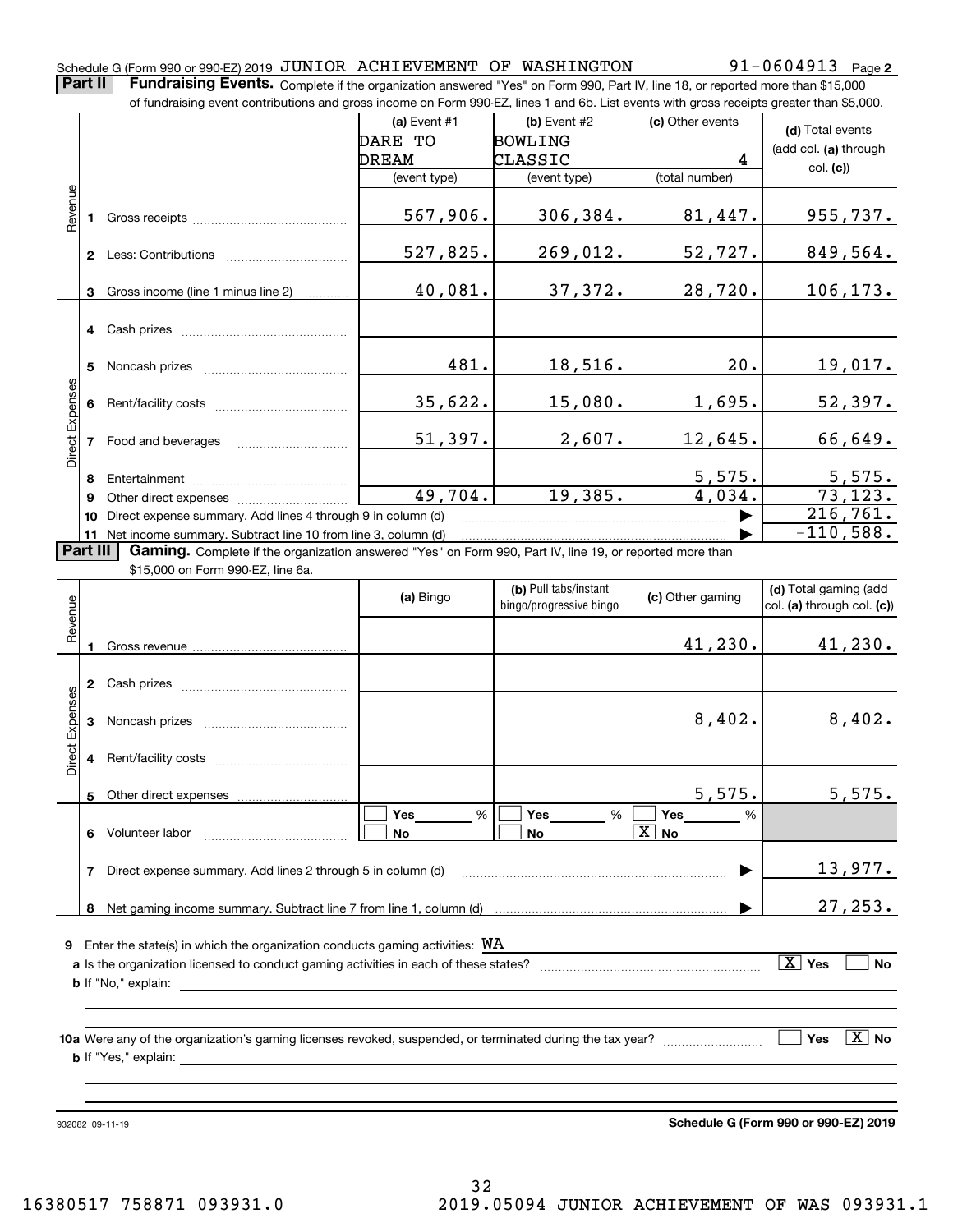| Schedule G (Form 990 or 990-EZ) 2019 JUNIOR ACHIEVEMENT OF WASHINGTON                                                                                    | 91-0604913                           | Page 3                |
|----------------------------------------------------------------------------------------------------------------------------------------------------------|--------------------------------------|-----------------------|
|                                                                                                                                                          | $\boxed{\text{X}}$ Yes               | No                    |
| 12 Is the organization a grantor, beneficiary or trustee of a trust, or a member of a partnership or other entity formed                                 |                                      |                       |
|                                                                                                                                                          | Yes                                  | $\boxed{\text{X}}$ No |
| 13 Indicate the percentage of gaming activity conducted in:                                                                                              |                                      |                       |
|                                                                                                                                                          | 13а                                  | %                     |
|                                                                                                                                                          |                                      | $13b \ 100.00$<br>%   |
| 14 Enter the name and address of the person who prepares the organization's gaming/special events books and records:                                     |                                      |                       |
| Name > HILARY BHAGHAT                                                                                                                                    |                                      |                       |
| Address $\blacktriangleright$ 1610 PERIMETER RD - AUBURN, WA 98001                                                                                       |                                      |                       |
| 15a Does the organization have a contract with a third party from whom the organization receives gaming revenue?                                         | Yes                                  | $\boxed{\text{X}}$ No |
|                                                                                                                                                          |                                      |                       |
|                                                                                                                                                          |                                      |                       |
| c If "Yes," enter name and address of the third party:                                                                                                   |                                      |                       |
|                                                                                                                                                          |                                      |                       |
| <u> 1989 - Johann Stoff, amerikansk politiker (d. 1989)</u><br>Name $\blacktriangleright$                                                                |                                      |                       |
| Address $\blacktriangleright$<br><u> 1989 - Johann John Stein, syn y brening fan it ferstjer fan de ferstjer fan it ferstjer fan it ferstjer fan i</u>   |                                      |                       |
| <b>16</b> Gaming manager information:                                                                                                                    |                                      |                       |
|                                                                                                                                                          |                                      |                       |
| Name > TAMMY NEESE                                                                                                                                       |                                      |                       |
| Gaming manager compensation > \$                                                                                                                         |                                      |                       |
| Description of services provided > OVERSIGHT                                                                                                             |                                      |                       |
|                                                                                                                                                          |                                      |                       |
|                                                                                                                                                          |                                      |                       |
|                                                                                                                                                          |                                      |                       |
| $\boxed{\text{X}}$ Employee<br>Director/officer<br>Independent contractor                                                                                |                                      |                       |
| <b>17</b> Mandatory distributions:                                                                                                                       |                                      |                       |
| a Is the organization required under state law to make charitable distributions from the gaming proceeds to                                              |                                      |                       |
| retain the state gaming license?                                                                                                                         | $\boxed{\text{X}}$ Yes $\boxed{\ }$  |                       |
| <b>b</b> Enter the amount of distributions required under state law to be distributed to other exempt organizations or spent in the                      |                                      |                       |
| 27, 253.<br>organization's own exempt activities during the tax year $\triangleright$ \$                                                                 |                                      |                       |
| <b>Part IV</b><br>Supplemental Information. Provide the explanations required by Part I, line 2b, columns (iii) and (v); and Part III, lines 9, 9b, 10b, |                                      |                       |
| 15b, 15c, 16, and 17b, as applicable. Also provide any additional information. See instructions.                                                         |                                      |                       |
|                                                                                                                                                          |                                      |                       |
|                                                                                                                                                          |                                      |                       |
|                                                                                                                                                          |                                      |                       |
|                                                                                                                                                          |                                      |                       |
|                                                                                                                                                          |                                      |                       |
|                                                                                                                                                          |                                      |                       |
|                                                                                                                                                          |                                      |                       |
|                                                                                                                                                          |                                      |                       |
|                                                                                                                                                          |                                      |                       |
|                                                                                                                                                          |                                      |                       |
| 932083 09-11-19                                                                                                                                          | Schedule G (Form 990 or 990-EZ) 2019 |                       |
| 33                                                                                                                                                       |                                      |                       |

16380517 758871 093931.0 2019.05094 JUNIOR ACHIEVEMENT OF WAS 093931.1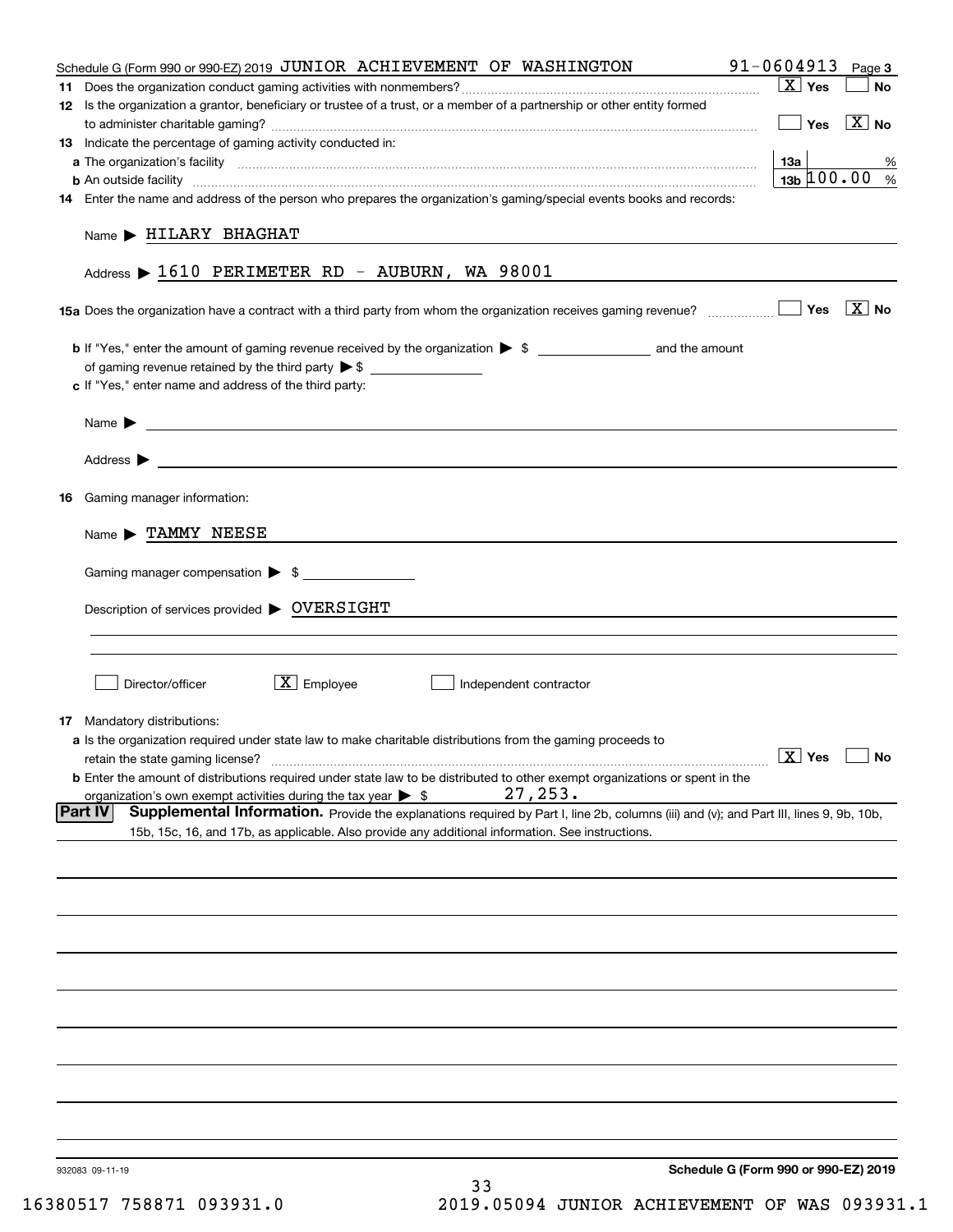| Schedule G (Form 990 or 990-EZ)                       | JUNIOR ACHIEVEMENT OF WASHINGTON |  | 1-0604913- | Page 4 |
|-------------------------------------------------------|----------------------------------|--|------------|--------|
| <b>Part IV   Supplemental Information</b> (continued) |                                  |  |            |        |

| communed) |  |                                 |
|-----------|--|---------------------------------|
|           |  |                                 |
|           |  |                                 |
|           |  |                                 |
|           |  |                                 |
|           |  |                                 |
|           |  |                                 |
|           |  |                                 |
|           |  |                                 |
|           |  |                                 |
|           |  |                                 |
|           |  |                                 |
|           |  |                                 |
|           |  |                                 |
|           |  |                                 |
|           |  |                                 |
|           |  |                                 |
|           |  |                                 |
|           |  |                                 |
|           |  |                                 |
|           |  |                                 |
|           |  |                                 |
|           |  |                                 |
|           |  |                                 |
|           |  |                                 |
|           |  |                                 |
|           |  |                                 |
|           |  |                                 |
|           |  |                                 |
|           |  |                                 |
|           |  |                                 |
|           |  | Schedule G (Form 990 or 990-EZ) |

932084 04-01-19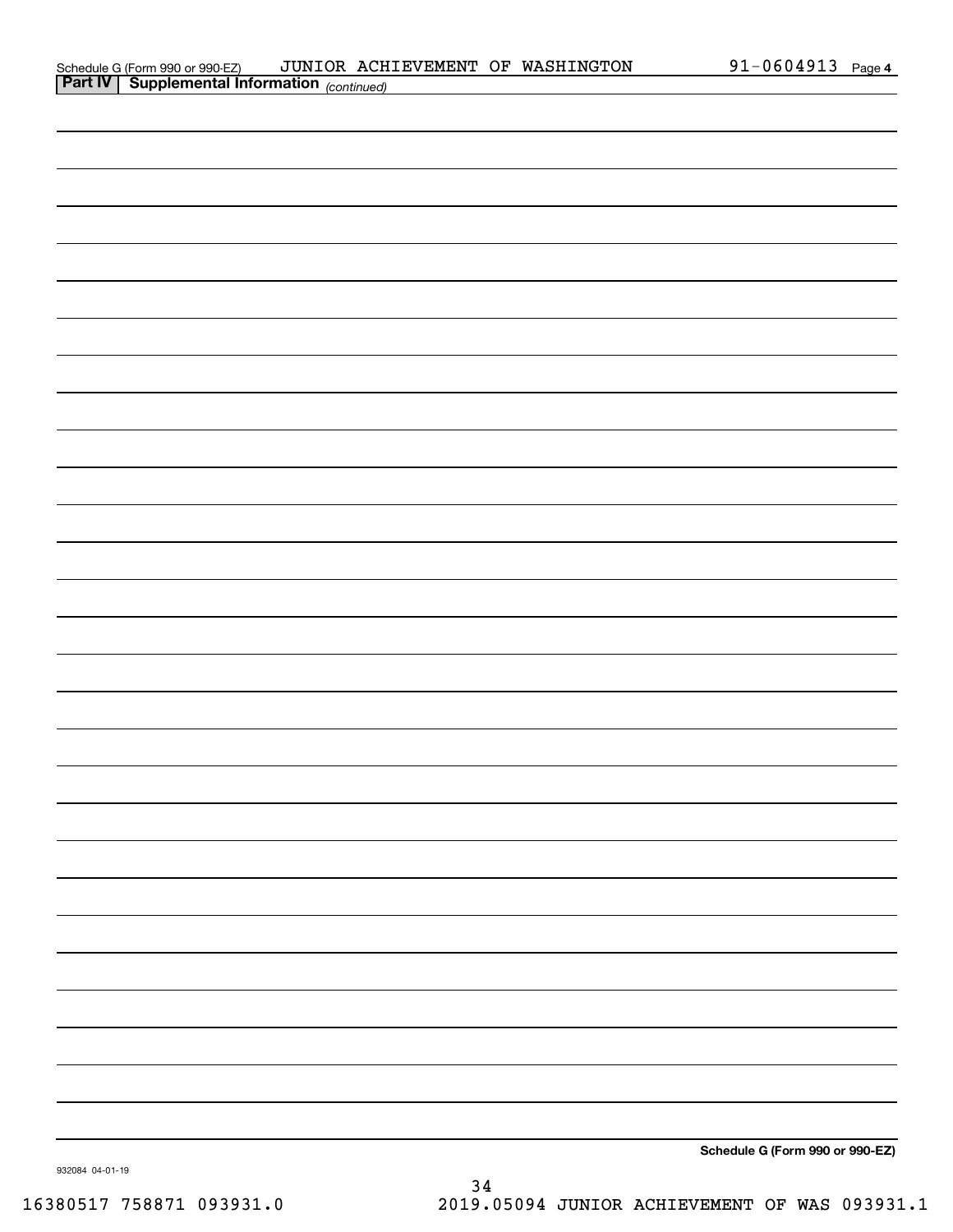| <b>Compensation Information</b><br><b>SCHEDULE J</b> |                                         |                                                                                                                                  |                                       |                       |            | OMB No. 1545-0047                   |
|------------------------------------------------------|-----------------------------------------|----------------------------------------------------------------------------------------------------------------------------------|---------------------------------------|-----------------------|------------|-------------------------------------|
|                                                      | (Form 990)                              | For certain Officers, Directors, Trustees, Key Employees, and Highest                                                            |                                       |                       |            |                                     |
|                                                      |                                         | <b>Compensated Employees</b><br>Complete if the organization answered "Yes" on Form 990, Part IV, line 23.                       |                                       | 2019                  |            |                                     |
|                                                      | Department of the Treasury              | Attach to Form 990.                                                                                                              |                                       | <b>Open to Public</b> |            |                                     |
|                                                      | Internal Revenue Service                | Go to www.irs.gov/Form990 for instructions and the latest information.                                                           |                                       |                       | Inspection |                                     |
|                                                      | Name of the organization                |                                                                                                                                  | <b>Employer identification number</b> |                       |            |                                     |
|                                                      |                                         | JUNIOR ACHIEVEMENT OF WASHINGTON                                                                                                 |                                       | 91-0604913            |            |                                     |
|                                                      | Part I                                  | <b>Questions Regarding Compensation</b>                                                                                          |                                       |                       |            |                                     |
|                                                      |                                         |                                                                                                                                  |                                       |                       | <b>Yes</b> | No                                  |
|                                                      |                                         | <b>1a</b> Check the appropriate box(es) if the organization provided any of the following to or for a person listed on Form 990, |                                       |                       |            |                                     |
|                                                      |                                         | Part VII, Section A, line 1a. Complete Part III to provide any relevant information regarding these items.                       |                                       |                       |            |                                     |
|                                                      | First-class or charter travel           | Housing allowance or residence for personal use                                                                                  |                                       |                       |            |                                     |
|                                                      | Travel for companions                   | Payments for business use of personal residence                                                                                  |                                       |                       |            |                                     |
|                                                      |                                         | Health or social club dues or initiation fees<br>Tax indemnification and gross-up payments                                       |                                       |                       |            |                                     |
|                                                      |                                         | Personal services (such as maid, chauffeur, chef)<br>Discretionary spending account                                              |                                       |                       |            |                                     |
|                                                      |                                         | <b>b</b> If any of the boxes on line 1a are checked, did the organization follow a written policy regarding payment or           |                                       |                       |            |                                     |
|                                                      |                                         | reimbursement or provision of all of the expenses described above? If "No," complete Part III to explain                         |                                       | 1b                    |            | х                                   |
| 2                                                    |                                         | Did the organization require substantiation prior to reimbursing or allowing expenses incurred by all directors,                 |                                       |                       |            |                                     |
|                                                      |                                         |                                                                                                                                  |                                       | $\mathbf{2}$          |            | х                                   |
|                                                      |                                         |                                                                                                                                  |                                       |                       |            |                                     |
| З                                                    |                                         | Indicate which, if any, of the following the organization used to establish the compensation of the organization's               |                                       |                       |            |                                     |
|                                                      |                                         | CEO/Executive Director. Check all that apply. Do not check any boxes for methods used by a related organization to               |                                       |                       |            |                                     |
|                                                      |                                         | establish compensation of the CEO/Executive Director, but explain in Part III.                                                   |                                       |                       |            |                                     |
|                                                      | Compensation committee                  | Written employment contract                                                                                                      |                                       |                       |            |                                     |
|                                                      |                                         | Compensation survey or study<br>Independent compensation consultant                                                              |                                       |                       |            |                                     |
|                                                      |                                         | Approval by the board or compensation committee<br>Form 990 of other organizations                                               |                                       |                       |            |                                     |
|                                                      |                                         |                                                                                                                                  |                                       |                       |            |                                     |
|                                                      |                                         | During the year, did any person listed on Form 990, Part VII, Section A, line 1a, with respect to the filing                     |                                       |                       |            |                                     |
|                                                      | organization or a related organization: |                                                                                                                                  |                                       |                       |            |                                     |
|                                                      |                                         | Receive a severance payment or change-of-control payment?                                                                        |                                       | 4a                    |            | x                                   |
|                                                      |                                         |                                                                                                                                  |                                       | 4b                    |            | $\overline{\text{x}}$               |
|                                                      |                                         |                                                                                                                                  |                                       | 4c                    |            | $\overline{\mathbf{x}}$             |
|                                                      |                                         | If "Yes" to any of lines 4a-c, list the persons and provide the applicable amounts for each item in Part III.                    |                                       |                       |            |                                     |
|                                                      |                                         |                                                                                                                                  |                                       |                       |            |                                     |
|                                                      |                                         | Only section 501(c)(3), 501(c)(4), and 501(c)(29) organizations must complete lines 5-9.                                         |                                       |                       |            |                                     |
| 5.                                                   |                                         | For persons listed on Form 990, Part VII, Section A, line 1a, did the organization pay or accrue any compensation                |                                       |                       |            |                                     |
|                                                      | contingent on the revenues of:          |                                                                                                                                  |                                       |                       |            |                                     |
|                                                      |                                         | a The organization? <b>Manual Community Community</b> Community Community Community Community Community Community Community      |                                       | 5a                    |            | <u>x</u><br>$\overline{\mathbf{x}}$ |
|                                                      |                                         | If "Yes" on line 5a or 5b, describe in Part III.                                                                                 |                                       | 5b                    |            |                                     |
| 6.                                                   |                                         | For persons listed on Form 990, Part VII, Section A, line 1a, did the organization pay or accrue any compensation                |                                       |                       |            |                                     |
|                                                      | contingent on the net earnings of:      |                                                                                                                                  |                                       |                       |            |                                     |
|                                                      |                                         |                                                                                                                                  |                                       | 6a                    |            | <u>x</u>                            |
|                                                      |                                         |                                                                                                                                  |                                       | 6b                    |            | $\overline{\mathbf{x}}$             |
|                                                      |                                         | If "Yes" on line 6a or 6b, describe in Part III.                                                                                 |                                       |                       |            |                                     |
|                                                      |                                         | 7 For persons listed on Form 990, Part VII, Section A, line 1a, did the organization provide any nonfixed payments               |                                       |                       |            |                                     |
|                                                      |                                         |                                                                                                                                  |                                       | $\overline{7}$        |            | х                                   |
| 8                                                    |                                         | Were any amounts reported on Form 990, Part VII, paid or accrued pursuant to a contract that was subject to the                  |                                       |                       |            |                                     |
|                                                      |                                         |                                                                                                                                  |                                       | 8                     |            | х                                   |
| 9                                                    |                                         | If "Yes" on line 8, did the organization also follow the rebuttable presumption procedure described in                           |                                       |                       |            |                                     |
|                                                      |                                         |                                                                                                                                  |                                       | 9                     |            |                                     |
|                                                      |                                         | uli Dedication Ast Notice, and the Instructions for Form 000                                                                     |                                       | $\overline{10}$       |            |                                     |

LHA For Paperwork Reduction Act Notice, see the Instructions for Form 990. Schedule J (Form 990) 2019

932111 10-21-19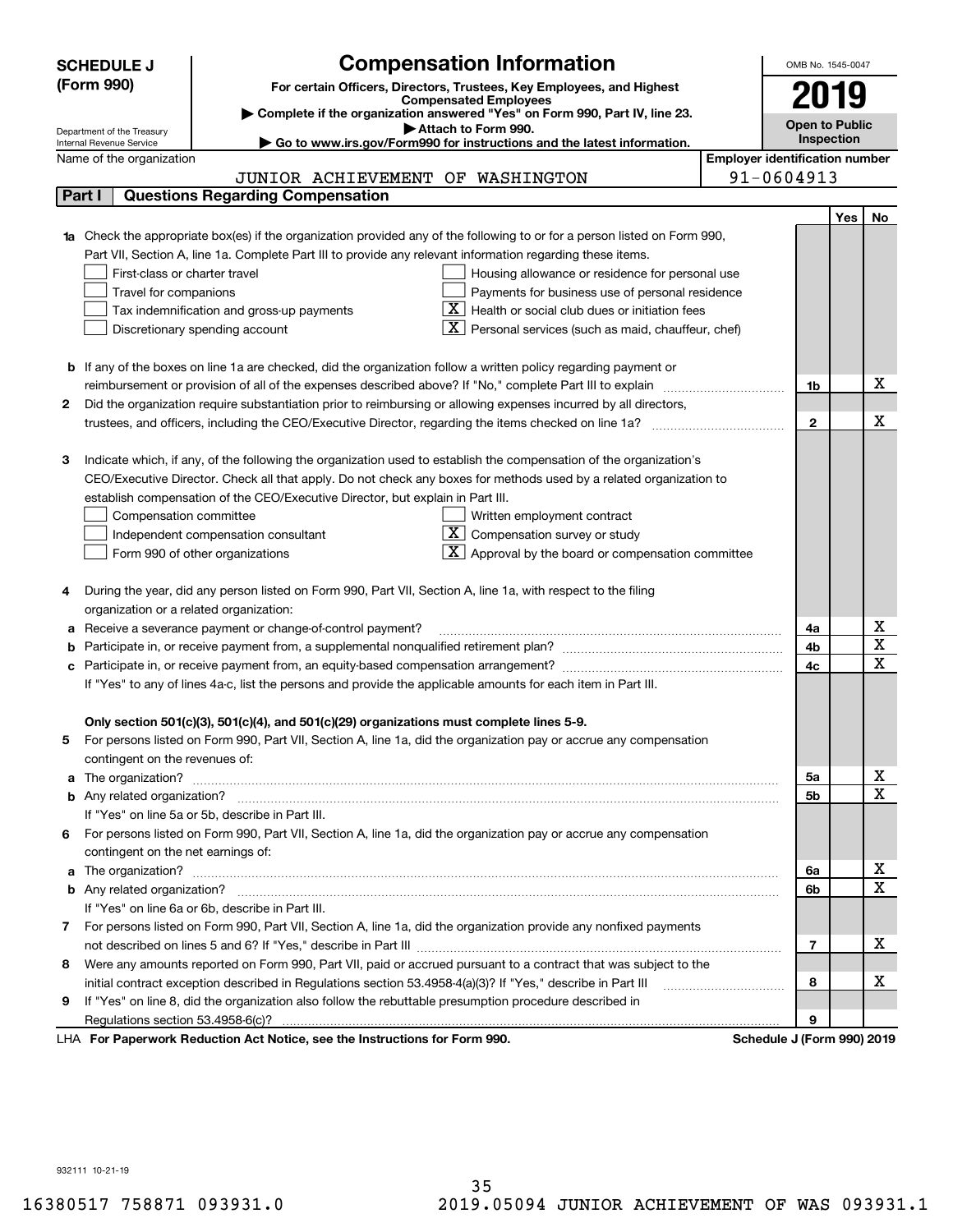| 2019 | JUNIOR ACHIEVEMENT OF WASHINGTON |  |
|------|----------------------------------|--|
|      |                                  |  |

# **Part II Officers, Directors, Trustees, Key Employees, and Highest Compensated Employees.**  Schedule J (Form 990) 2019 Page Use duplicate copies if additional space is needed.

For each individual whose compensation must be reported on Schedule J, report compensation from the organization on row (i) and from related organizations, described in the instructions, on row (ii). Do not list any individuals that aren't listed on Form 990, Part VII.

**Note:**  The sum of columns (B)(i)-(iii) for each listed individual must equal the total amount of Form 990, Part VII, Section A, line 1a, applicable column (D) and (E) amounts for that individual.

| (A) Name and Title         |                              |                                                                                                                    | (B) Breakdown of W-2 and/or 1099-MISC compensation |                             | (C) Retirement and         | (D) Nontaxable              | (E) Total of columns<br>$(B)(i)-(D)$                       | (F) Compensation |
|----------------------------|------------------------------|--------------------------------------------------------------------------------------------------------------------|----------------------------------------------------|-----------------------------|----------------------------|-----------------------------|------------------------------------------------------------|------------------|
|                            |                              | (i) Base<br>(ii) Bonus &<br>(iii) Other<br>incentive<br>reportable<br>compensation<br>compensation<br>compensation |                                                    | compensation                | other deferred<br>benefits |                             | in column (B)<br>reported as deferred<br>on prior Form 990 |                  |
| NATALIE VEGA O'NEIL<br>(1) | $\qquad \qquad \textbf{(i)}$ | 276,949.                                                                                                           | $\overline{0}$ .                                   | $\overline{0}$ .            | $\overline{0}$ .           | $\overline{0}$ .            | 276,949.                                                   | 0.               |
| CEO PRESIDENT              | (ii)                         | $\overline{\mathfrak{o}}$ .                                                                                        | $\overline{0}$ .                                   | $\overline{\mathfrak{o}}$ . | $\overline{0}$ .           | $\overline{\mathfrak{o}}$ . | $\overline{0}$ .                                           | $\overline{0}$ . |
|                            | $\qquad \qquad \textbf{(i)}$ |                                                                                                                    |                                                    |                             |                            |                             |                                                            |                  |
|                            | (ii)                         |                                                                                                                    |                                                    |                             |                            |                             |                                                            |                  |
|                            | $(\sf{i})$                   |                                                                                                                    |                                                    |                             |                            |                             |                                                            |                  |
|                            | (ii)                         |                                                                                                                    |                                                    |                             |                            |                             |                                                            |                  |
|                            | $(\sf{i})$                   |                                                                                                                    |                                                    |                             |                            |                             |                                                            |                  |
|                            | (ii)                         |                                                                                                                    |                                                    |                             |                            |                             |                                                            |                  |
|                            | $\qquad \qquad \textbf{(i)}$ |                                                                                                                    |                                                    |                             |                            |                             |                                                            |                  |
|                            | (ii)                         |                                                                                                                    |                                                    |                             |                            |                             |                                                            |                  |
|                            | $(\sf{i})$                   |                                                                                                                    |                                                    |                             |                            |                             |                                                            |                  |
|                            | (ii)                         |                                                                                                                    |                                                    |                             |                            |                             |                                                            |                  |
|                            | (i)                          |                                                                                                                    |                                                    |                             |                            |                             |                                                            |                  |
|                            | (ii)                         |                                                                                                                    |                                                    |                             |                            |                             |                                                            |                  |
|                            | $(\sf{i})$                   |                                                                                                                    |                                                    |                             |                            |                             |                                                            |                  |
|                            | (ii)                         |                                                                                                                    |                                                    |                             |                            |                             |                                                            |                  |
|                            | (i)                          |                                                                                                                    |                                                    |                             |                            |                             |                                                            |                  |
|                            | (ii)                         |                                                                                                                    |                                                    |                             |                            |                             |                                                            |                  |
|                            | (i)                          |                                                                                                                    |                                                    |                             |                            |                             |                                                            |                  |
|                            | (ii)                         |                                                                                                                    |                                                    |                             |                            |                             |                                                            |                  |
|                            | (i)                          |                                                                                                                    |                                                    |                             |                            |                             |                                                            |                  |
|                            | (ii)                         |                                                                                                                    |                                                    |                             |                            |                             |                                                            |                  |
|                            | (i)                          |                                                                                                                    |                                                    |                             |                            |                             |                                                            |                  |
|                            | (ii)                         |                                                                                                                    |                                                    |                             |                            |                             |                                                            |                  |
|                            | (i)                          |                                                                                                                    |                                                    |                             |                            |                             |                                                            |                  |
|                            | (ii)<br>(i)                  |                                                                                                                    |                                                    |                             |                            |                             |                                                            |                  |
|                            | (ii)                         |                                                                                                                    |                                                    |                             |                            |                             |                                                            |                  |
|                            | (i)                          |                                                                                                                    |                                                    |                             |                            |                             |                                                            |                  |
|                            | (ii)                         |                                                                                                                    |                                                    |                             |                            |                             |                                                            |                  |
|                            | (i)                          |                                                                                                                    |                                                    |                             |                            |                             |                                                            |                  |
|                            | (ii)                         |                                                                                                                    |                                                    |                             |                            |                             |                                                            |                  |
|                            |                              |                                                                                                                    |                                                    |                             |                            |                             |                                                            |                  |

36

**Schedule J (Form 990) 2019**

91-0604913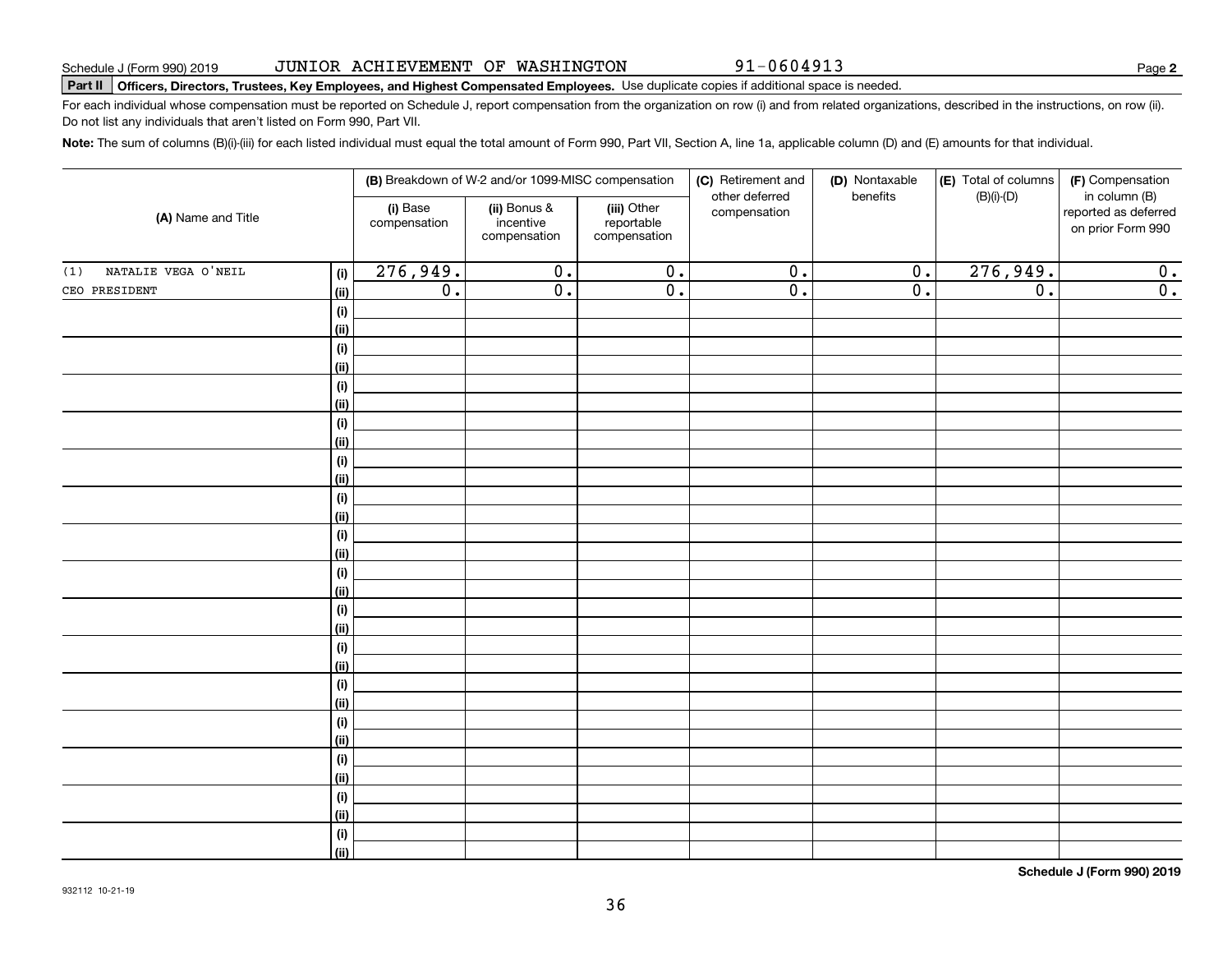**Part III Supplemental Information**

# Schedule J (Form 990) 2019 JUNIOR ACHIEVEMENT OF WASHINGTON<br>Part III Supplemental Information<br>Provide the information, explanation, or descriptions required for Part I, lines 1a, 1b, 3, 4a, 4b, 4c, 5a, 5b, 6a, 6b, 7, and JUNIOR ACHIEVEMENT OF WASHINGTON

**3**

|  |  |  | Schedule J (For |
|--|--|--|-----------------|
|  |  |  |                 |
|  |  |  |                 |
|  |  |  |                 |
|  |  |  |                 |
|  |  |  |                 |
|  |  |  |                 |
|  |  |  |                 |
|  |  |  |                 |
|  |  |  |                 |
|  |  |  |                 |
|  |  |  |                 |
|  |  |  |                 |
|  |  |  |                 |
|  |  |  |                 |
|  |  |  |                 |
|  |  |  |                 |
|  |  |  |                 |
|  |  |  |                 |

37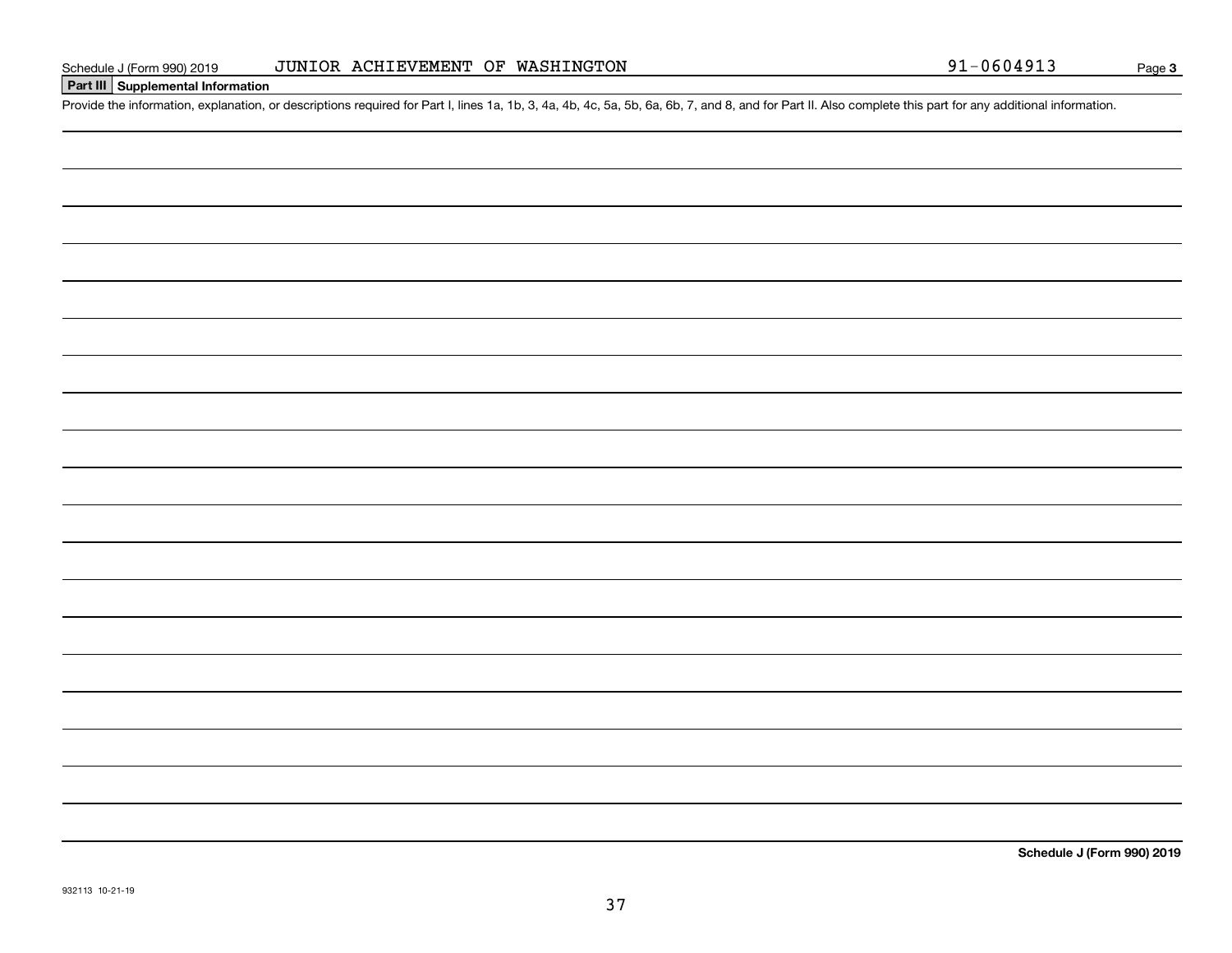Internal Revenue Service

Department of the Treasury **(Form 990 or 990-EZ)**

Name of the organization

**SCHEDULE O Supplemental Information to Form 990 or 990-EZ**

**Complete to provide information for responses to specific questions on Form 990 or 990-EZ or to provide any additional information. | Attach to Form 990 or 990-EZ. | Go to www.irs.gov/Form990 for the latest information.**



JUNIOR ACHIEVEMENT OF WASHINGTON 91-0604913

**Employer identification number**

FORM 990, PART I, LINE 1, DESCRIPTION OF ORGANIZATION MISSION:

BUSINESS AND ECONOMICS IN ORDER TO IMPROVE THE QUALITY OF THEIR LIVES

AND CREATE WORKFORCE READY ADULTS. JA PROVIDES IN-SCHOOL EDUCATIONAL

PROGRAMS WITH VOLUNTEER INSTRUCTORS FOR GRADES K-12 AND ON-SITE

LEARNING EXPERIENCES AT JA WORLD IN CENTRAL AND WESTERN WASHINGTON.

FORM 990, PART VI, SECTION A, LINE 6:

MEMBERS OF THE CORPORATION SHALL MEAN ALL PERSONS OR ORGANIZATIONS THAT

CONTRIBUTE ANNUALLY TO THIS CORPORATION A SUM OF \$1,000 OR MORE. SUCH

MEMBERS MAY ATTEND THE ANNUAL AND SPECIAL MEETINGS OF THE MEMBERS OF THIS

CORPORATION AND SHALL BE ENTITLED TO VOTE, IN PERSON OR BY PROXY, AND TO

RECEIVE NOTICE OF SUCH MEETINGS.

FORM 990, PART VI, SECTION A, LINE 7A:

APPROXIMATELY ONE THIRD OF THE MEMBERS OF THE BOARD OF DIRECTORS ARE ELECTED OR RATIFIED EACH YEAR AT THE ANNUAL MEETING OF THE MEMBERS OF THE CORPORATION. THIS MEETING IS USUALLY HELD IN JUNE.

FORM 990, PART VI, SECTION B, LINE 11B:

FORM 990 IS REVIEWED BY THE FINANCE COMMITTEE OF OFFICERS PRIOR TO FILING.

FORM 990, PART VI, SECTION B, LINE 12C:

THE CONFLICT OF INTEREST POLICY, ITS PURPOSE, DEFINITIONS OF AND PROCEDURES

FOR DISCLOSURE ARE ADDRESED AND REVIEWED AT THE ORGANIZATION'S INITIAL

BOARD MEETING OF THE YEAR. ALL BOARD MEMBERS ARE INFORMED OF THE DUTIES AND

PROCEDURES FOR DISCLOSURE OF ANY POTENTIAL CONFLICTS OF INTEREST.

932211 09-06-19 LHA For Paperwork Reduction Act Notice, see the Instructions for Form 990 or 990-EZ. Schedule O (Form 990 or 990-EZ) (2019)

38